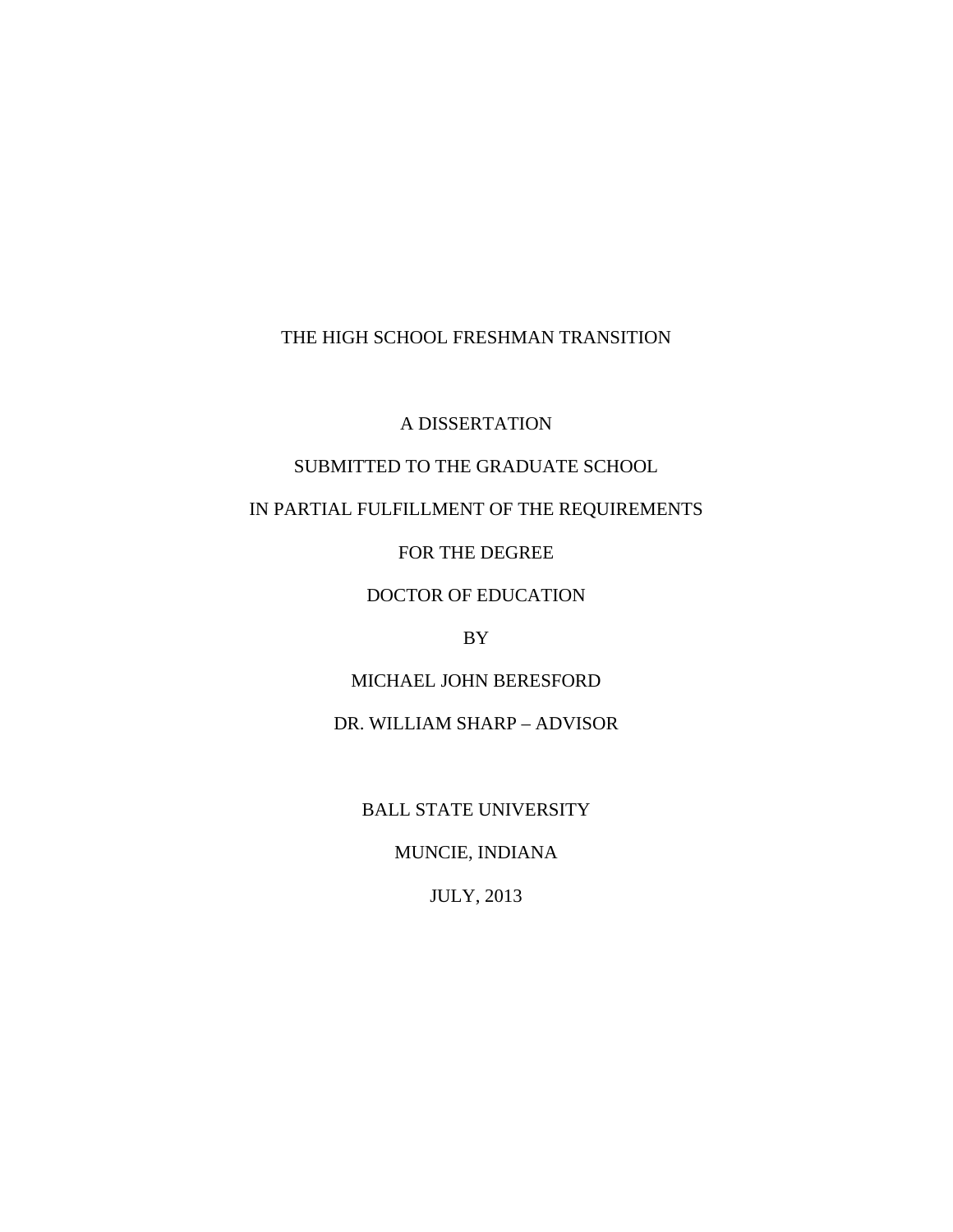## **ABSTRACT**

**DISSERTATION:** The High School Freshman Transition **STUDENT:** Michael Beresford **DEGREE:** Doctor of Education **COLLEGE:** Teachers College, Ball State University

**DATE:** July, 2013

## **PAGES:** 90

The purpose of the study was to identify the student's perspective of the difficulties of transitioning from eighth grade to high school. The intent of gathering this information was to provide primary source data for additional study and development of effective transition experiences for students entering the ninth grade. The study identified five primary areas of concern gleaned from previous research and used a survey to quantify student responses to discover which areas were of most concern to students. The research included demographic information to compare male responses to female responses; the responses of students who had an older sibling attend high school to the responses of students who were the first in their family to go through this transition; and the responses of students from a low performing, high poverty, highly ethnically diverse school setting with students from a high performing, low poverty, and less ethnically diverse school setting. The population for the study included 285 eighth grade students from two different middle level schools. The study revealed both new and significant findings as well as insightful information from students in regard to their perceptions of the challenges associated with the transition from eighth grade to high school.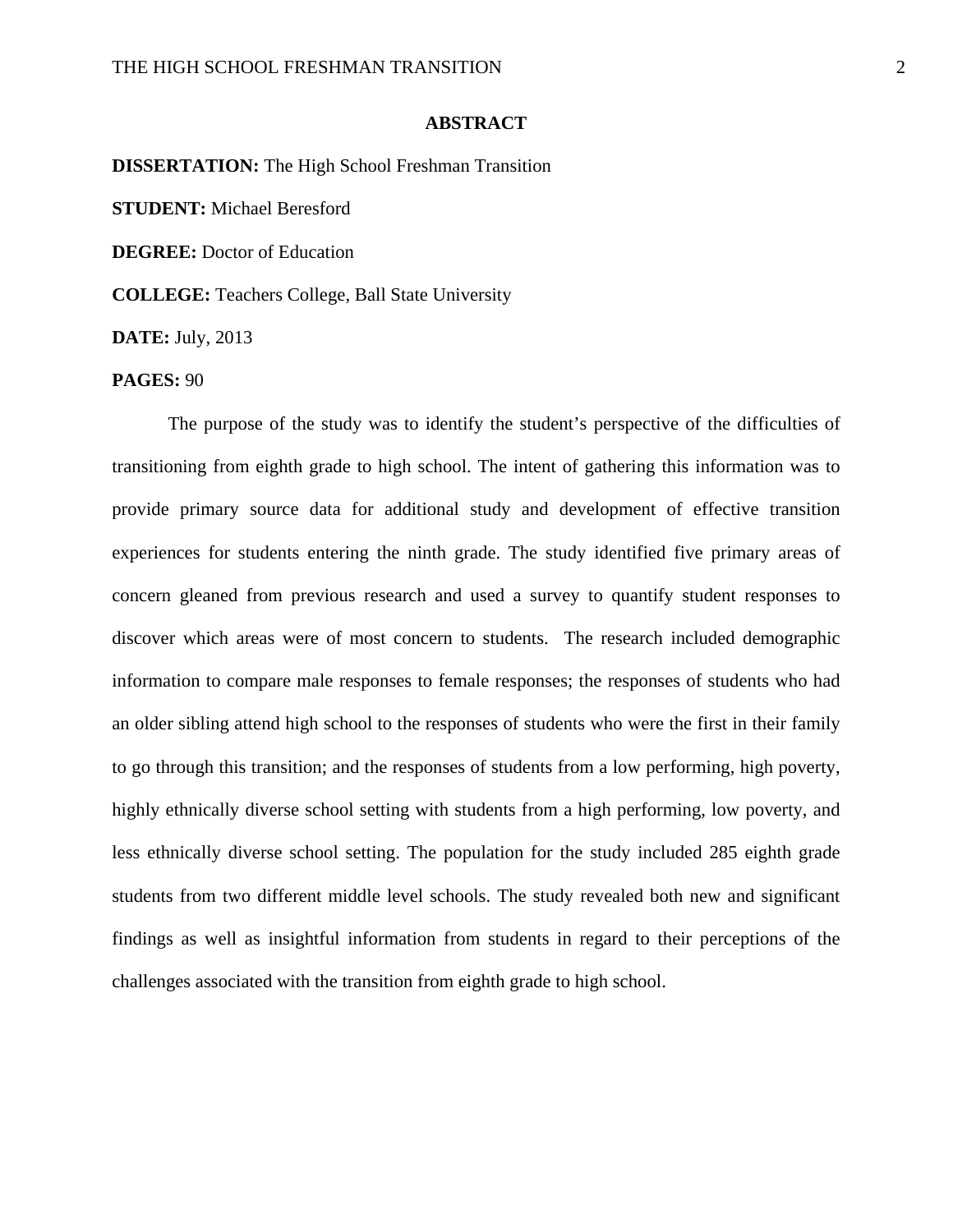#### **Acknowledgements**

I have often used the metaphor of a marathon to describe my journey through the doctoral program and in particular in forging through this research project. Having run several marathons as a former distance runner and coach, I know first-hand that one does not complete the course without many, many people serving in different roles to get the runner across the finish line.

I could not have finished this marathon through the doctoral program without the collective help of several talented people who have been a source of expertise, hope, counseling, motivation, and love.

First and foremost, my wife Lori and my children Katie, Keagan, and Collin have been constant sources of encouragement, positive push, and sometimes a kick in the pants all along the course. They seemed to be stationed at the top of every hill, the depth of every valley, in sunshine and storm, and at every turn you have been there to get me through one more mile. You have all sacrificed through this journey without blinking to push me through and I could not have crossed the finish line without you.

 Every runner needs some direction throughout the race and Dr. Ann Kring served as that source of guidance throughout the process. I can't thank you enough for sharing your coaching and expertise throughout the process along with your encouragement.

 Dr. Bill Sharp has been coaching me since I joined the program many years ago and has had a positive impact in my professional career in and outside of the program. You have my gratitude and best wishes as you retired after so many years of service to so many.

 Dr. Charlene Alexander has been another major contributor throughout the program and this project. Her guidance through this research process has been invaluable.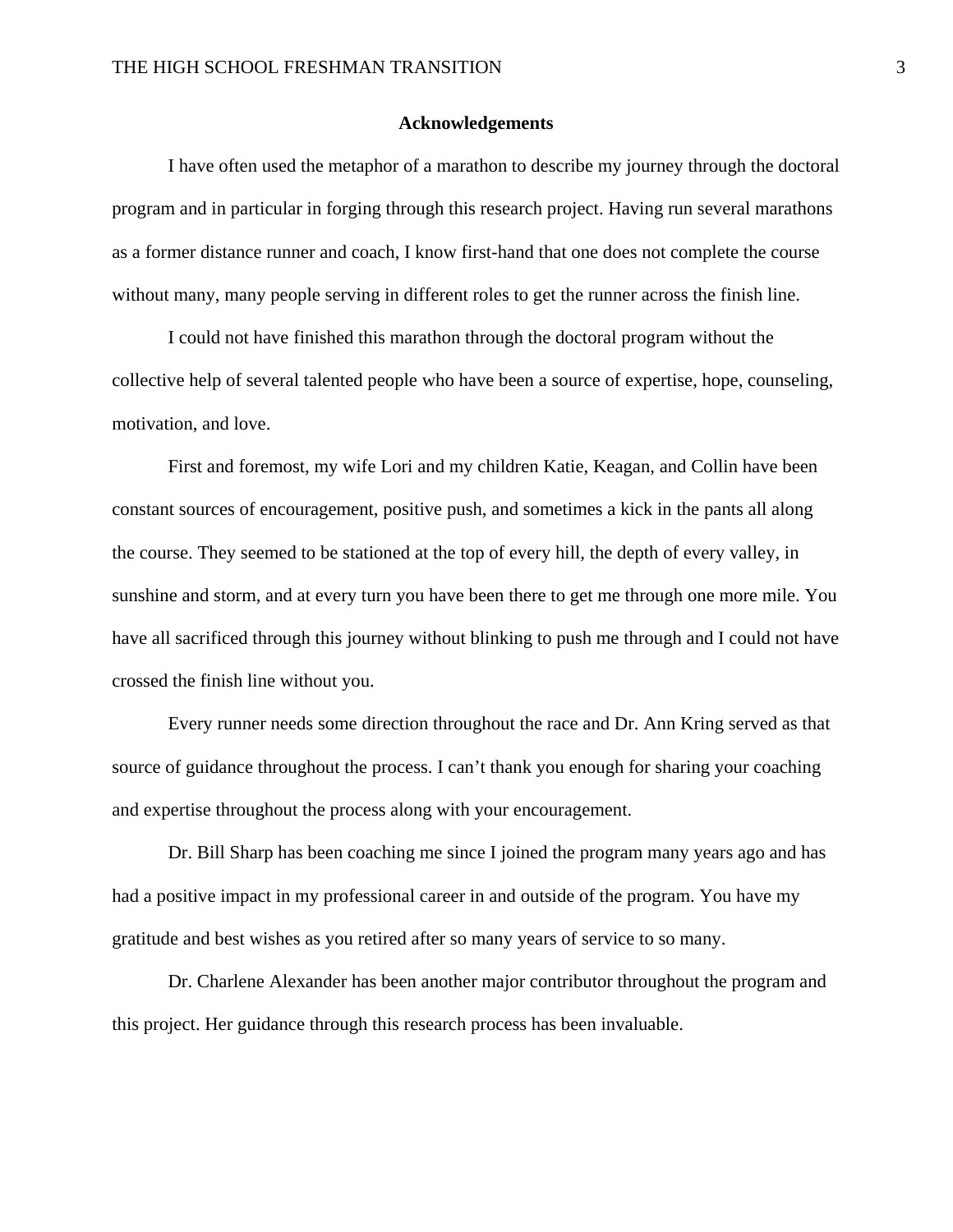My other committee members, Dr. Del Jarman and Dr. Gene Frankland, offered great advice and significant contributions to this research project along with focusing the project to completion.

 Dr. Lyn Jones and Dr. Marilyn Quick gave their time, encouragement and crucial assistance when needed for which I will always be grateful.

I was fortunate to have Dr. Kianre Eouanzoui on my team to help break down the statistical information into pieces I could apply and analyze to complete this research project.

I would like to acknowledge and thank Dr. Robert Morris and Dr. Carolyn Kapinus of the graduate school for the opportunity to go one more mile to the finish line.

I would like to thank Principal Crystal Thorpe and Principal Pam Griffin for allowing me the honor of working with their students, staff, and parents on this project.

And finally, I am extremely grateful to the students for their participation, insights, and first-hand perceptions on the difficult transition from eighth grade to high school. It is my hope that this project can be used to somehow make that journey, a better experience that will lead many more students to a successful start to high school.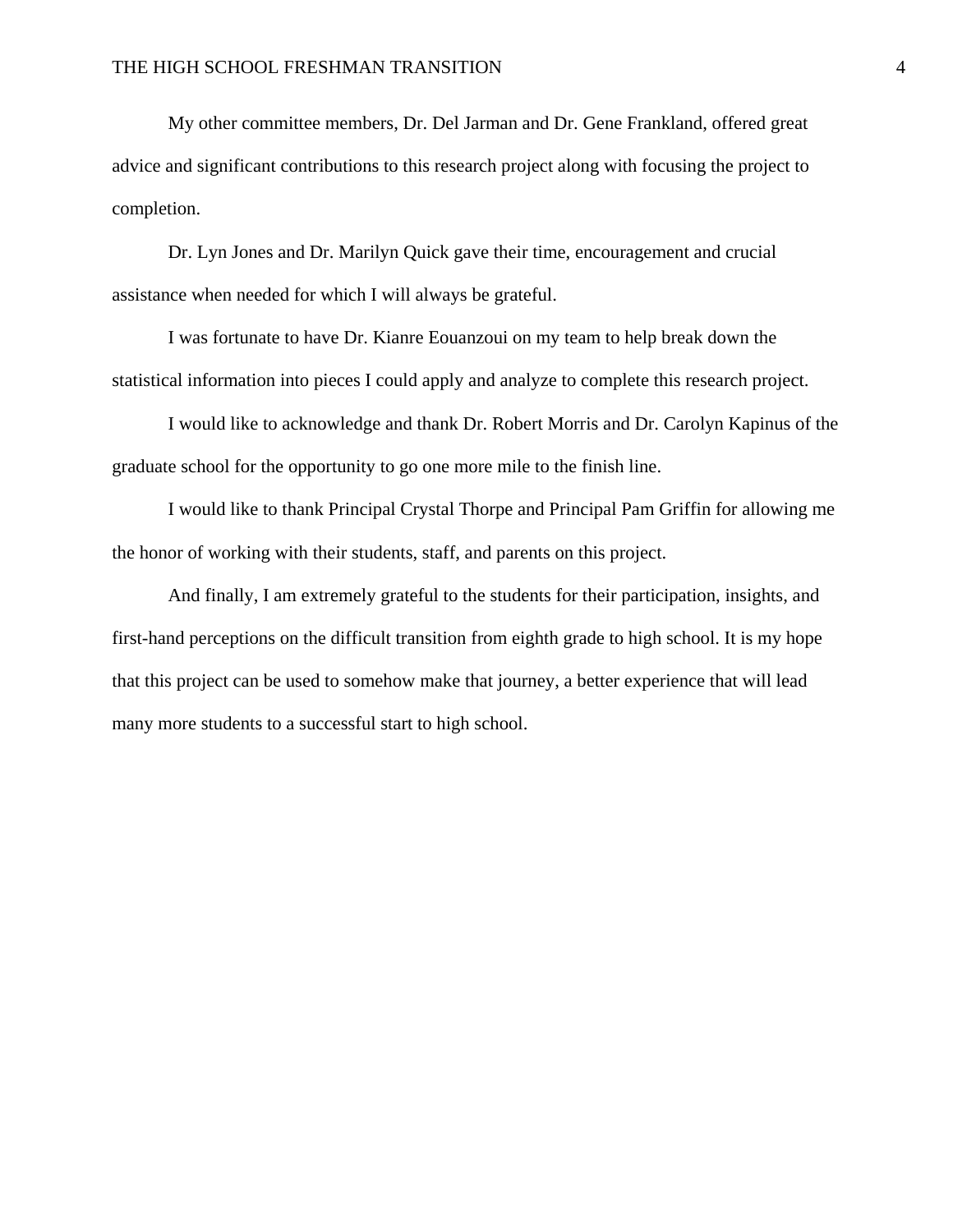# **Table of Contents**

# **Chapter 1: Introduction**

# **Chapter 2: Review of Literature**

# **Chapter 3: Methodology**

## **Chapter 4: Results and Discussion**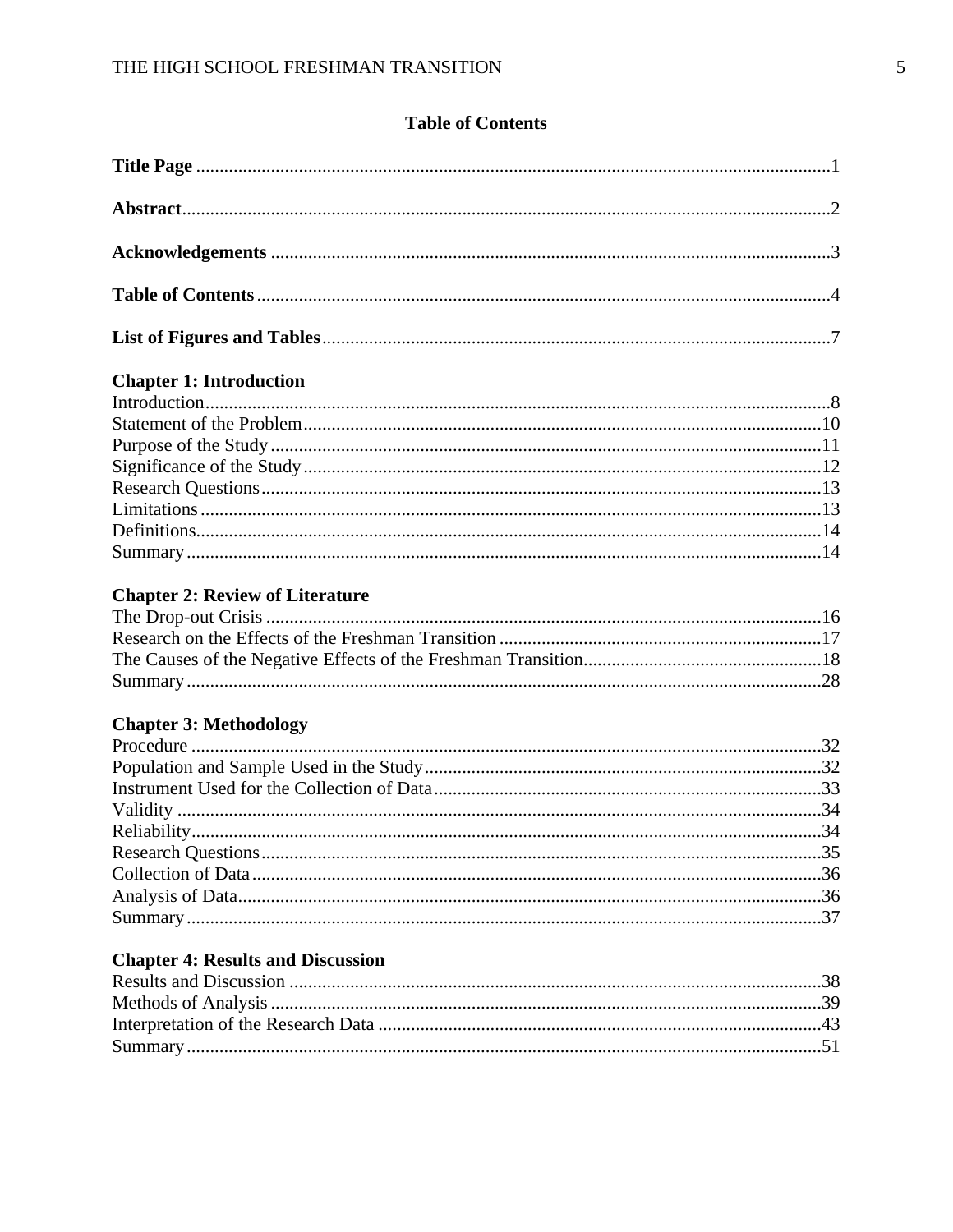# THE HIGH SCHOOL FRESHMAN TRANSITION

| <b>Chapter 5: Summary and Conclusions</b>         |  |
|---------------------------------------------------|--|
|                                                   |  |
|                                                   |  |
|                                                   |  |
|                                                   |  |
|                                                   |  |
| Juried Panel of Experts                           |  |
|                                                   |  |
| The High School Freshman Transition Questionnaire |  |
|                                                   |  |
| Parent Permission Letter and Form                 |  |
|                                                   |  |
| <b>Student Assent Letter and Form</b>             |  |
|                                                   |  |
| <b>BSU Institutional Review Board Approval</b>    |  |
| <b>CITI</b> Certification                         |  |
| <b>CITI Certification Refresher Course</b>        |  |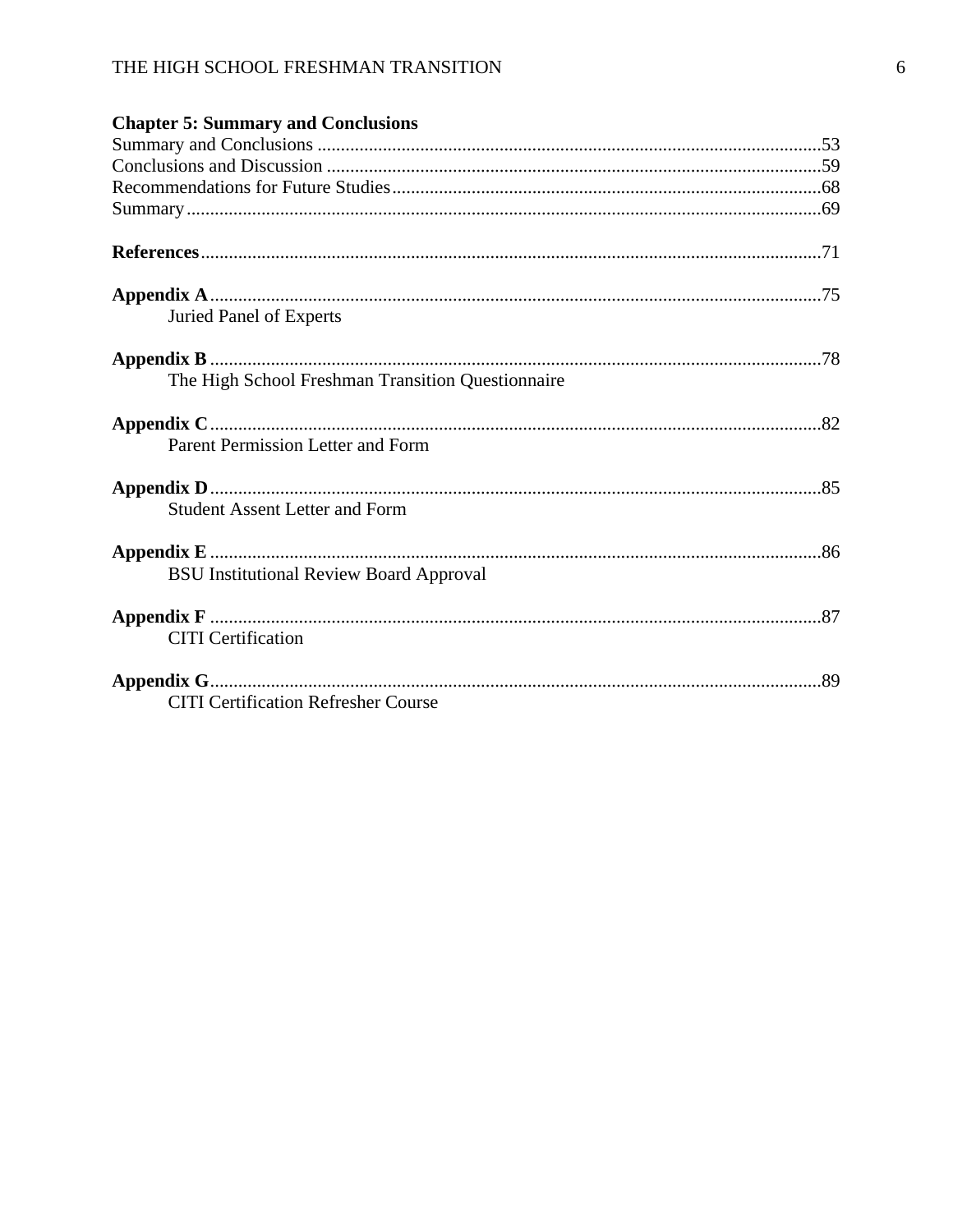# **List of Figures and Tables**

# **Figure**

| 3 <sup>7</sup> |              |
|----------------|--------------|
|                |              |
|                |              |
|                | <b>Table</b> |
| 1              |              |
|                |              |
| 3 <sup>7</sup> |              |
| $\overline{4}$ |              |
| 5 <sup>5</sup> |              |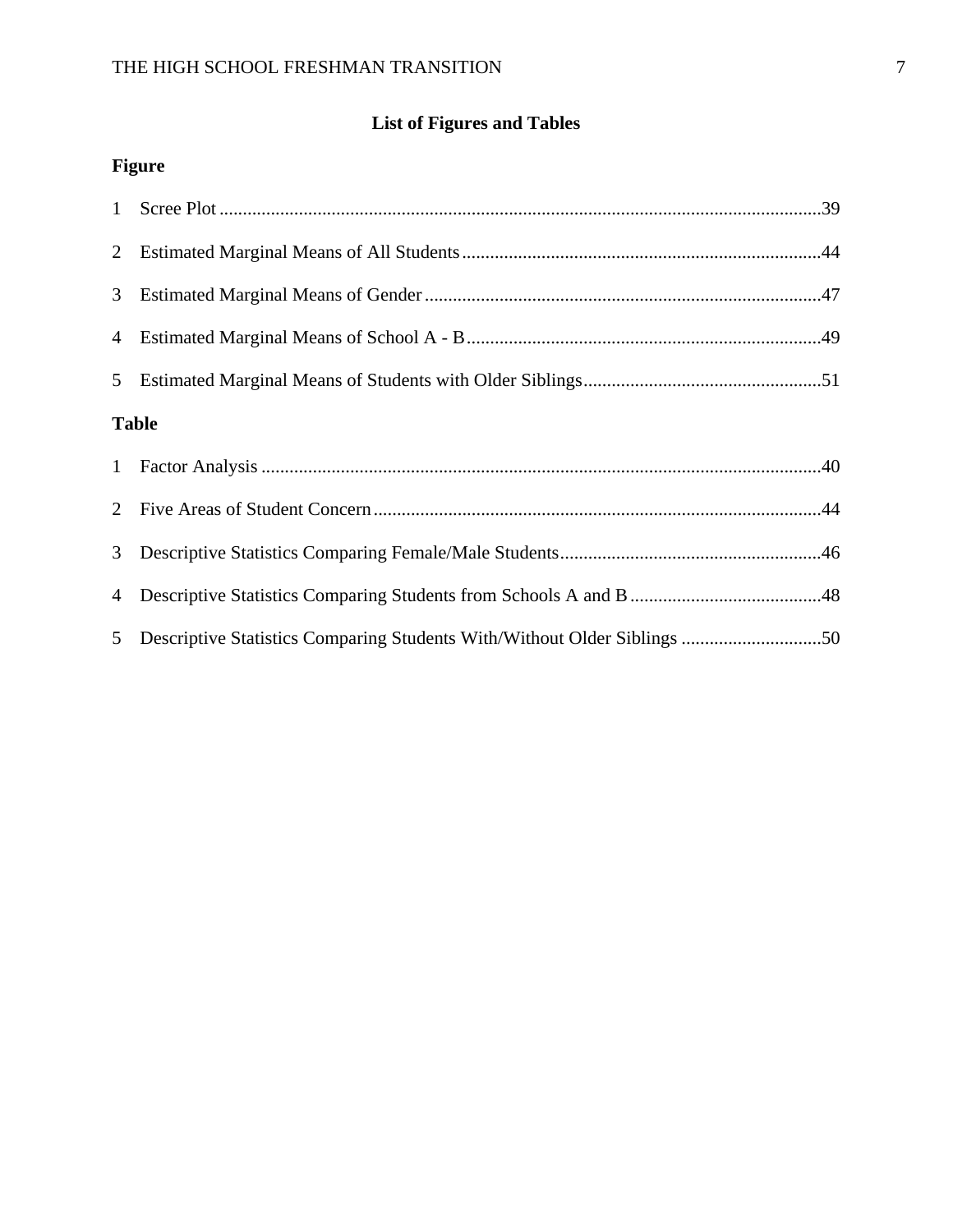#### The High School Freshman Transition

#### **Chapter 1: Introduction**

In its publication, *The Condition of Education 2010*, The National Center for Education Statistics states that approximately 25 percent of the students who started as freshmen in 2003 in public high schools in the United States did not graduate from high school with their classmates in the spring of 2007 (Aud et al., 2010, p. 66).

 Even further alarming are reports that course failures, suspension and expulsion rates, and high school drop out rates are higher in the ninth grade that any other high school grade levels (Hertzog & Morgan, 1998; Roderick & Camburn, 1999).

 Robert Balfanz, a researcher from John Hopkins University reports that one in ten or 1700 high schools nation-wide can be described as "Drop-out Factories" which are defined as having 60 percent or fewer of freshman make it to their senior year and graduate. These schools are primarily large urban schools or smaller rural schools with high poverty and high proportions of minority students (2007, p. 2).

 Educators and policy makers including federal agencies, governors, and foundation and business leaders continue to be committed to secondary education reform particularly aiming at low performing high schools. The No Child Left Behind (NCLB) Act of 2001 focuses on graduation rates along with student proficiency in reading and math as standards to meet "adequate yearly progress" (AYP).

 In Indiana, House Bill 1347 was enacted in 2006 to required high schools to report annually the number of freshman who fail to earn enough credits to become sophomores. This was one of Indiana's first efforts to promote early identification of students at-risk not to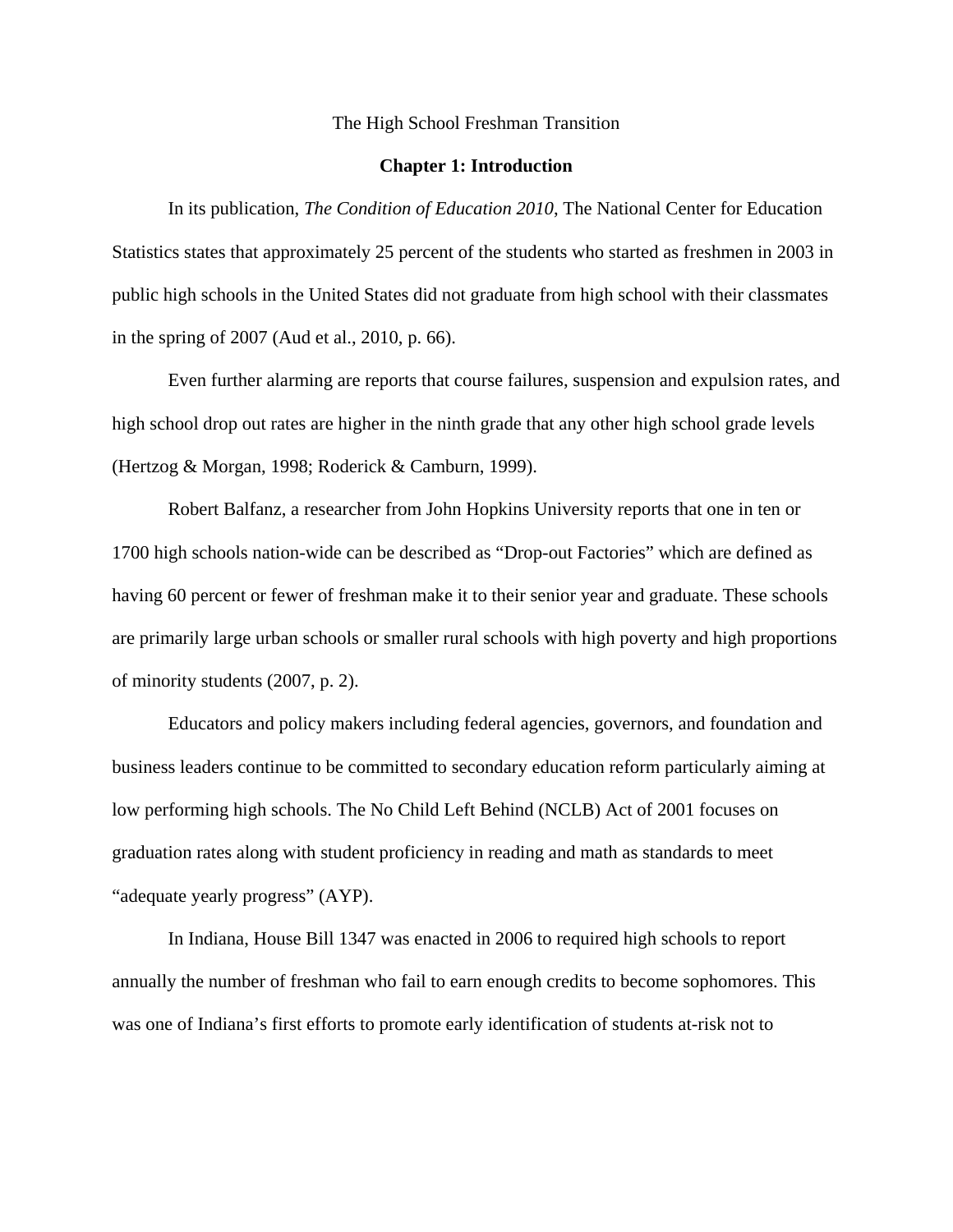graduate (Indiana Code, 20-20-8-8). In 2009, House Bill 1343 was enacted to provide funding for schools with Drop-out Prevention plans (Indiana Code, 20-20-37-4).

 Corinne Herlihy of MDRC, a social policy research organization, writes that "the transition to high school is a critical point in the educational pipeline, and the ninth-grade can be characterized as one of its leakiest junctures" (2007, p.6).

 A 2004 study of public school enrollment patterns found that there has been a sharp increase in the number of students enrolled in ninth grade over the last thirty years, indicating that an increasing number of students are being retained in ninth grade, and the rate at which students disappear between ninth and tenth grade has tripled over the same time period (Haney, 2004).

 Most researchers agree that the transition from eighth grade to the freshman year can be a difficult journey for students. It is characterized as a time of many changes in both the internal and external lives of students. Educators and researchers typically cite external factors such as school size as students move from smaller more nurturing middle schools or junior highs to large high schools where students face greater anonymity and a more competitive, grade-oriented environment (Roeser, Strobel, & Quihuis, 2002). Internally, the transition can cause anxiety in students that challenges the coping skills of adolescents, especially those at-risk. As adolescents go through the social and emotional changes associated with puberty while transitioning to high school, they experience both the development of higher order thinking skills coupled with the increased importance of peer relationships (Cauley & Jovanvich, 2006). Dealing with physical changes, striving for independence from family, and acquiring new methods of intellectual functioning are all emotional issues for emerging adolescents (Leterllo & Miles, 2003).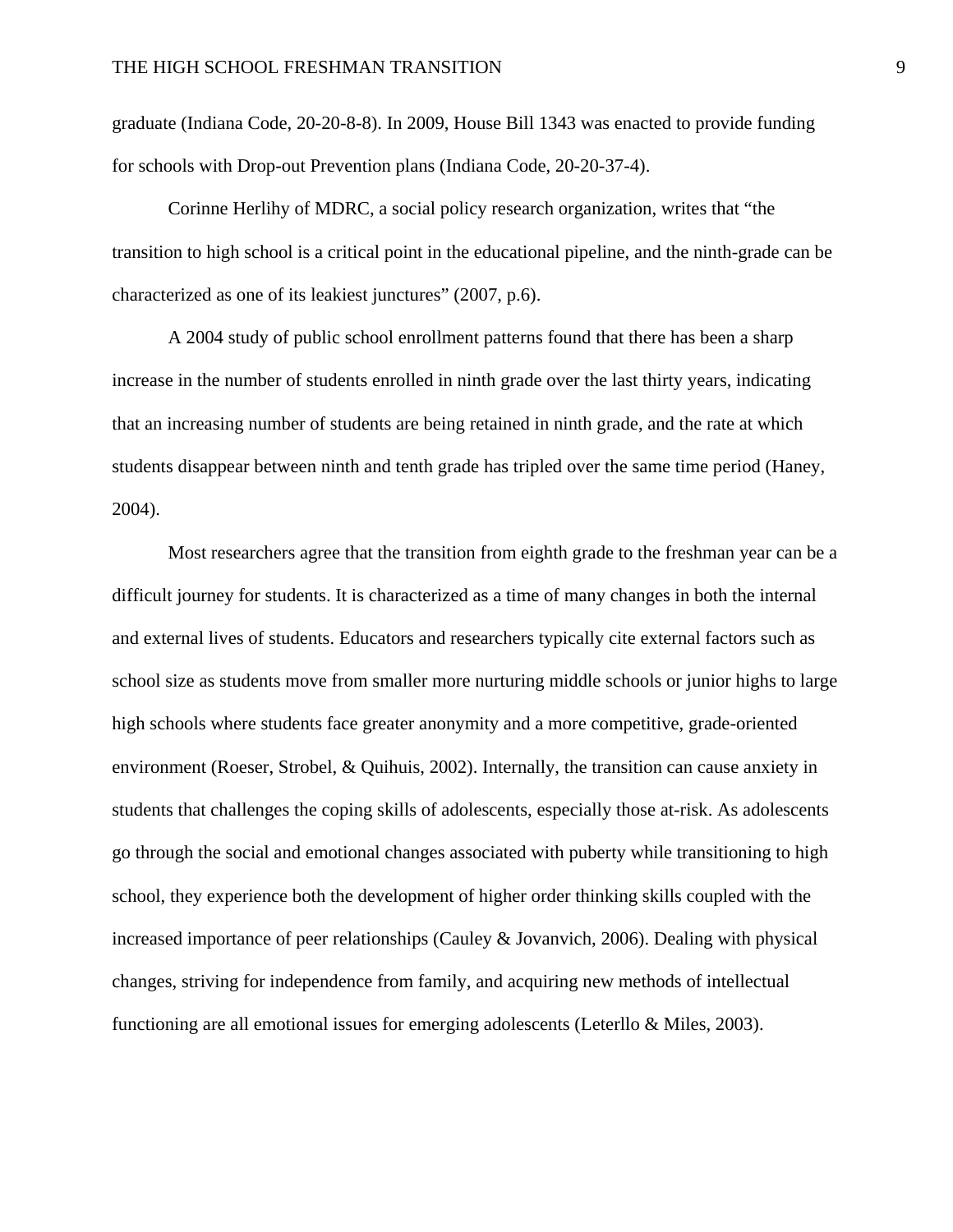"Students have many fears real and imagined. At no other time in development is a student likely to encounter such a diverse number of problems simultaneously" (Wiles & Bondi, 2001, p. 35).

 It is clear that the transition from eighth grade to the freshman year of high school is difficult, but it is the end result of unsuccessful transitions including high drop-out rates, poor on time graduation rates, and low achievement that receive the most attention (Herlihy, 2007).

## **Statement of the Problem**

Numerous studies have identified the negative outcomes associated with the transition to high school such as, poor attendance, decline in grades, newly emerging discipline problems, and new feelings of alienation or social rejection (Newman et al, 2007; Smith et al, 2008; Cauley & Jovanovich, 2006).

 A study by Hertzog and Morgan found that students going from grade eight in the spring to grade nine in the fall had a significant drop in the Harter Adolescent Self-Perception Inventory in the areas of physical appearance, job competence, romantic appeal, behavioral conduct, and global self-worth. He continued the study and found that in the spring of their ninth grade year, males had the lowest self-perception of their physical appearance and females had their lowest perception of global self-worth (1998). A review of research literature consistently notes that the transition into high school is marked by increased disengagement and declining motivation among students, which in turn, predict subsequent school failure and dropout (Kemple et al., 2005).

 Unfortunately, few studies provide evidence to support students during this critical time (Herlihy, 2007). Administrators, teachers, and parents have struggled for decades with ways to decrease the negative effects of the transition to high school by developing the following: separate ninth grade academies, extensive orientation programs, mentor programs connecting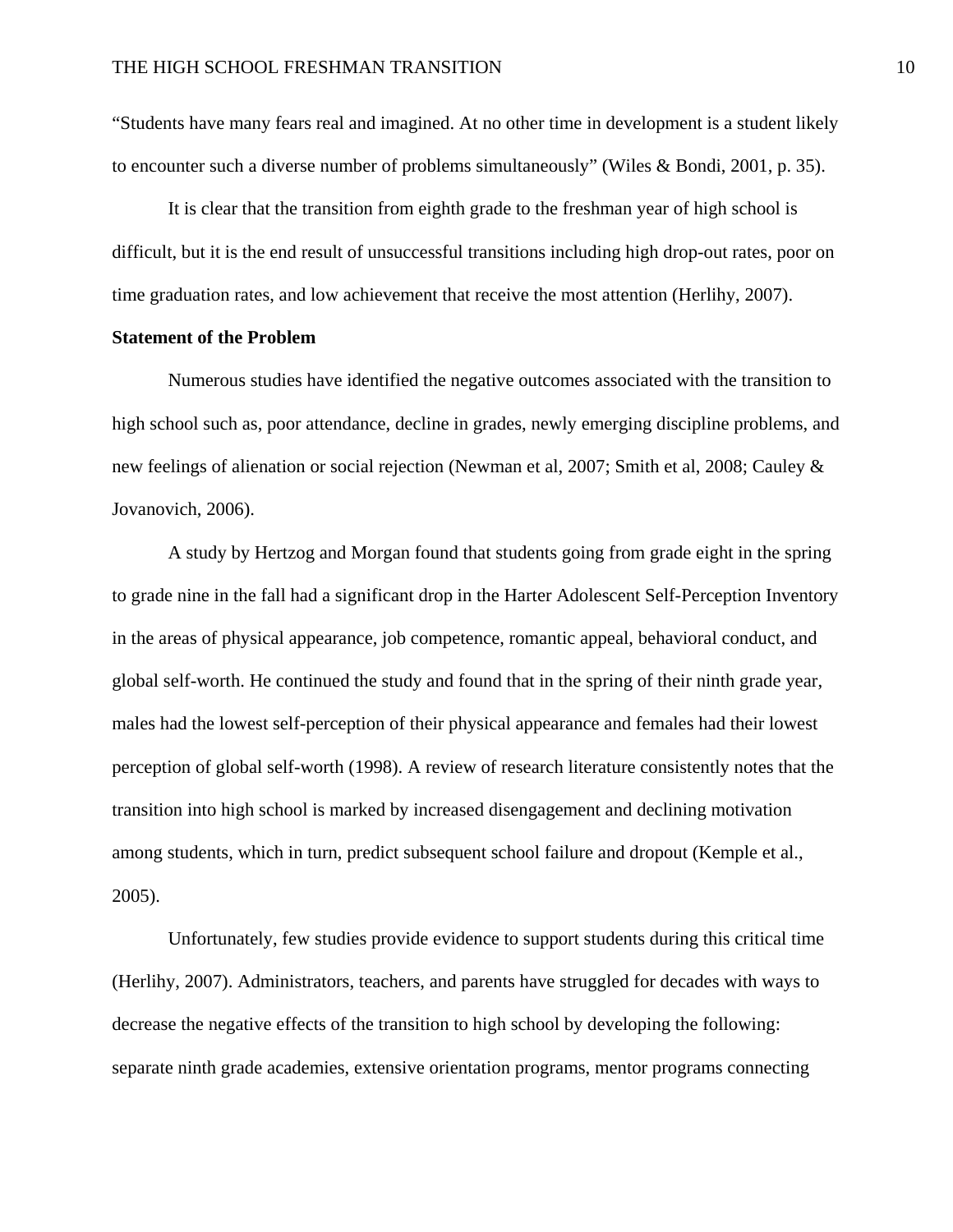freshmen with older students, buddy programs for new students, and other articulation programs between the high school and junior high school. However, the research community has provided little guidance about how, when, and whom should be targeted for resources intended to ease the transition (Rice, 2001).

 What is surprising in most of the studies on the transition from eighth grade to high school is that the voices of those who are most closely involved, *the students*, have been rarely heard (Akos & Galassi, 2004). Questions to consider are: How do these eighth grade students view school transitions? What aspects of these transitions do they worry about or find difficult? Are there aspects of school transitions that they feel good about? What and who do they find most helpful in these transitions? What do students believe they need to be successful in the journey from eighth grade to high school?

## **Purpose of the Study**

The purpose of the study was to identify the student's perspective of the difficulties of transitioning from eighth grade to high school. The intent of gathering this information was to provide primary source data for additional study and development of effective transition experiences for students entering the ninth grade. More specifically, this study sought to

- 1. Identify the most significant areas of concern found in previous research regarding the transition from eighth to ninth grade.
- 2. Develop a survey instrument that could be used to quantify eighth grade student's perceptions of those significant areas of concern.
- 3. Examine the results of the survey to identify student's level of concern in each identified area.
- 4. Compare the five areas of concern and determine which areas students perceive as most significant.
- 5. Compare the perceptions of male and female students.
- 6. Compare the perceptions of eighth grade students from a low performing, high poverty, and highly diverse school setting with students from a high performing, low poverty, less diverse school setting.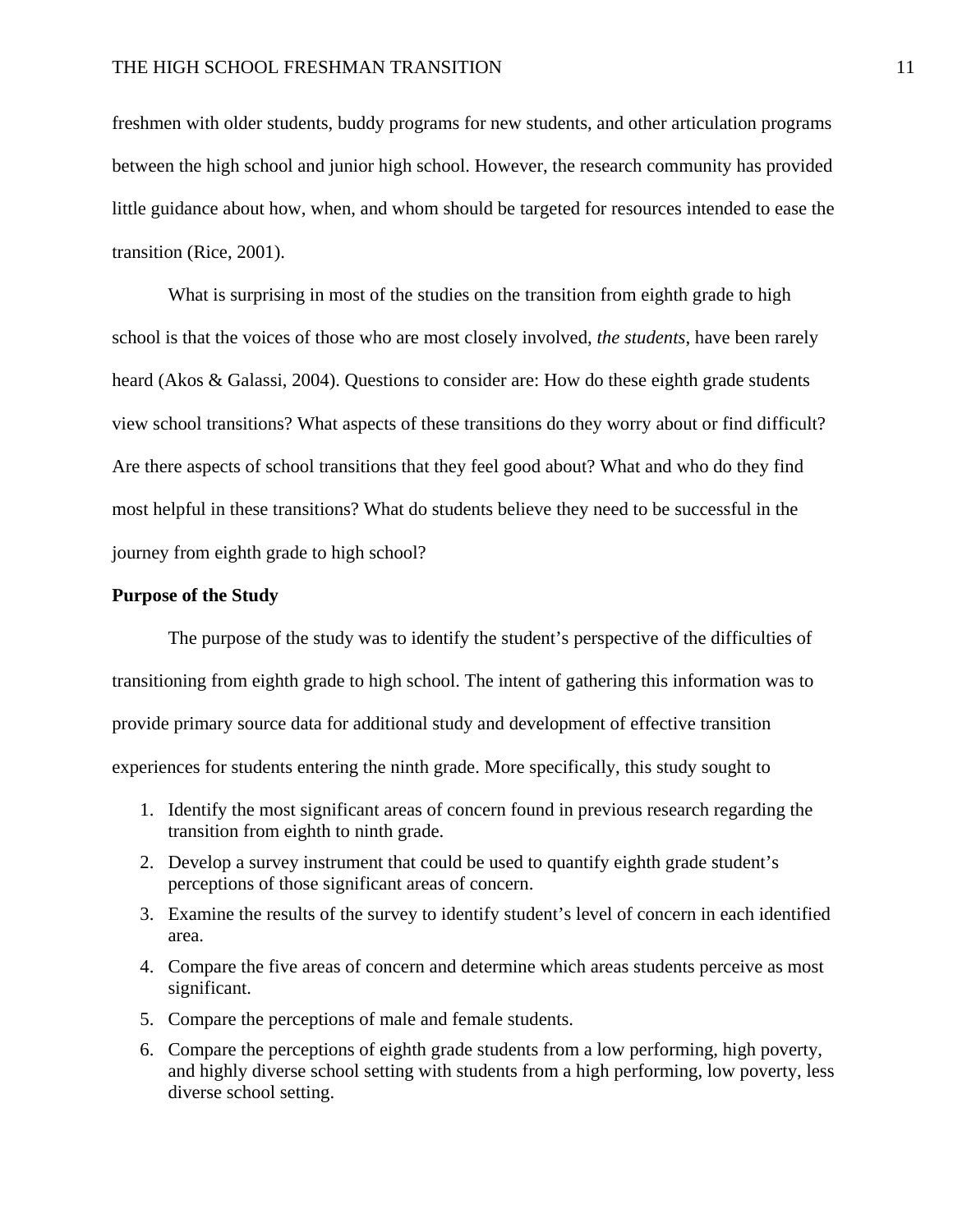- 7. Compare the perceptions of eighth grade students who had an older sibling go through high school with the perceptions of students who would be the first in their family to make this transition.
- 8. Provide a way for student voices to be heard as primary source data for additional study and development of transition experiences for students entering high school.

## **Significance of the Study**

Research about the transition to high school encompasses multiple perspectives about the many transition issues students face and which ones are most important. Academic concerns and social concerns have both been identified as the primary concerns in transition studies. However, other concerns have surfaced as well, such as procedural concerns about being able to navigate a bigger school and dealing with multiple teachers and classes. Fitting in, making new friends, getting along with peers, and coping with older students or bullies have been duly noted (Akos, 2004). Concerns about teacher support, school safety, and understanding the requirements that must be met to earn a high school diploma, let alone qualify for college admission, all have weighed into the complexity of transition to high school at some point (Smith et al., 2008).

Although many transition programs and practices have been reviewed, recommended and studied over the years, there have been very few studies conducted to identify primary source data from the students themselves. Many of these transition programs and practices address what educators perceive as students main sources of stress and anxiety during this transition. Although many studies make reference to the emotional difficulty of this time in the life of the adolescent, again, few studies delve into the actual lives of the students themselves to collect their personal perceptions of the journey from eighth to ninth grade. The significance of this study is that the data collected will be from students and will share the students' perceptions of this transition which is essential for future study and development effective programming and practices that will meet the academic and emotional needs of eighth grade students entering high school.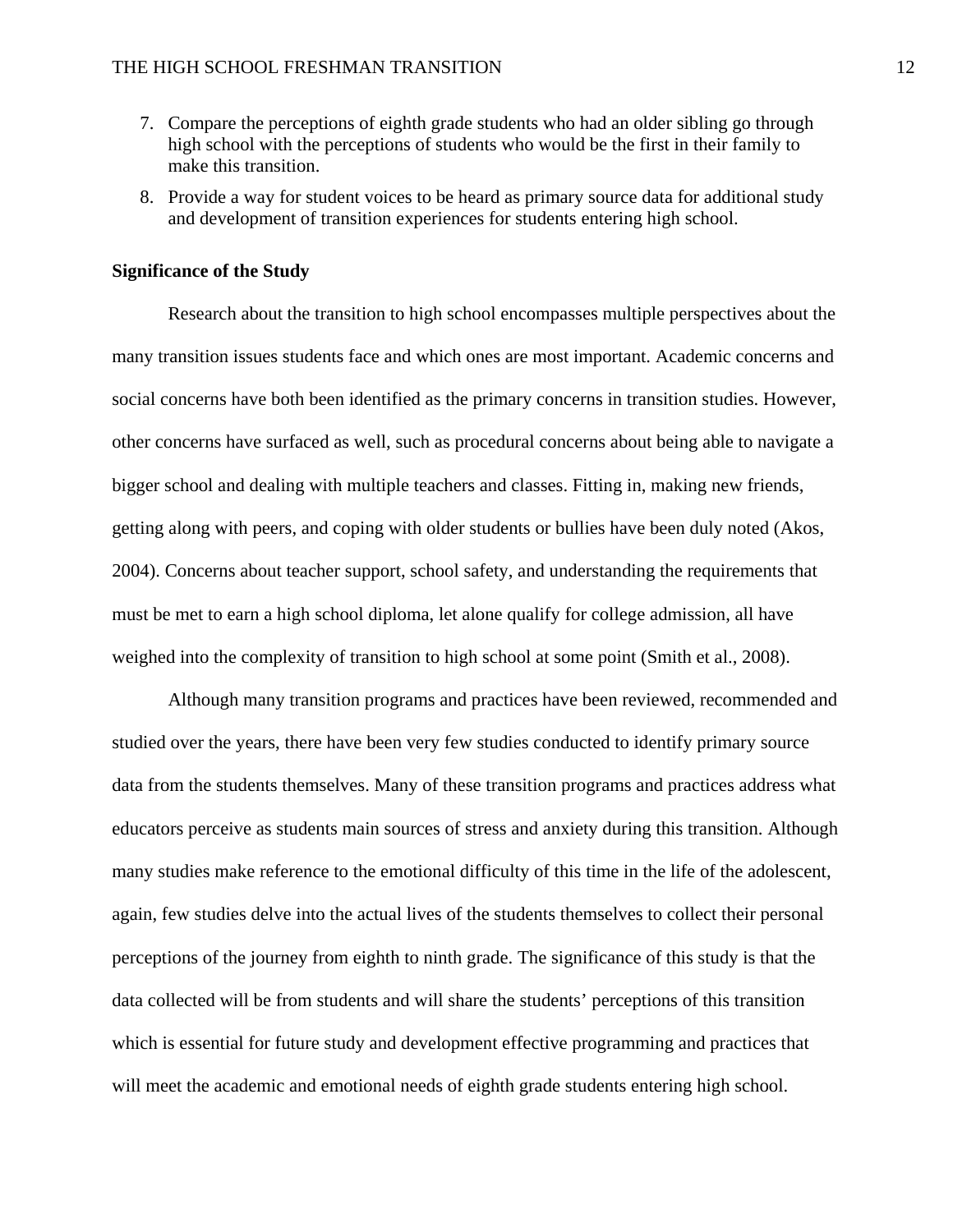## **Research Questions**

The general research question this study will answer is: What do eighth grade students

perceive to be the most significant areas of concern in transitioning to high school?

This general research question subsumes these specific questions:

- 1. Are social relationships a significant concern to eighth grade students during the transition from eighth grade to high school?
- 2. Are the logistics of high school such as, finding classes, being on time, or simply knowing where to get help, etc., a significant concern to eighth grade students during the transition from eighth grade to high school?
- 3. Is student safety a significant concern to eighth grade students during the transition from eighth grade to high school?
- 4. Are the academic "nuts and bolts" such as, credits, graduation requirements, Grade Point Average (GPA), class rank, study skills, etc., a significant concern to eighth grade students during the transition from eighth grade to high school?
- 5. Are teacher relationships and instruction a significant concern to eighth grade students during the transition from eighth grade to high school?
- 6. Are students more concerned about some of the areas than others?
- 7. Do female eighth graders concerns in the five areas noted above differ from male eighth grade student concerns?
- 8. Do student concerns of students attending lower performing schools with high ethnic diversity and poverty differ from student concerns in high performing schools with low ethnic diversity and poverty in these five areas?
- 9. Are students with older siblings who have attended high school less concerned in these five areas than students without older siblings who have attended high school?

## **Limitations**

Findings and conclusions of the study may be limited by the following conditions:

- 1. The responses are limited by the seriousness and authenticity with which students report their perceptions of concerns about the transition to high school.
- 2. The study is limited by the student's comprehension of the questions on the survey instrument.
- 3. The study is limited to the forty questions on the survey instrument.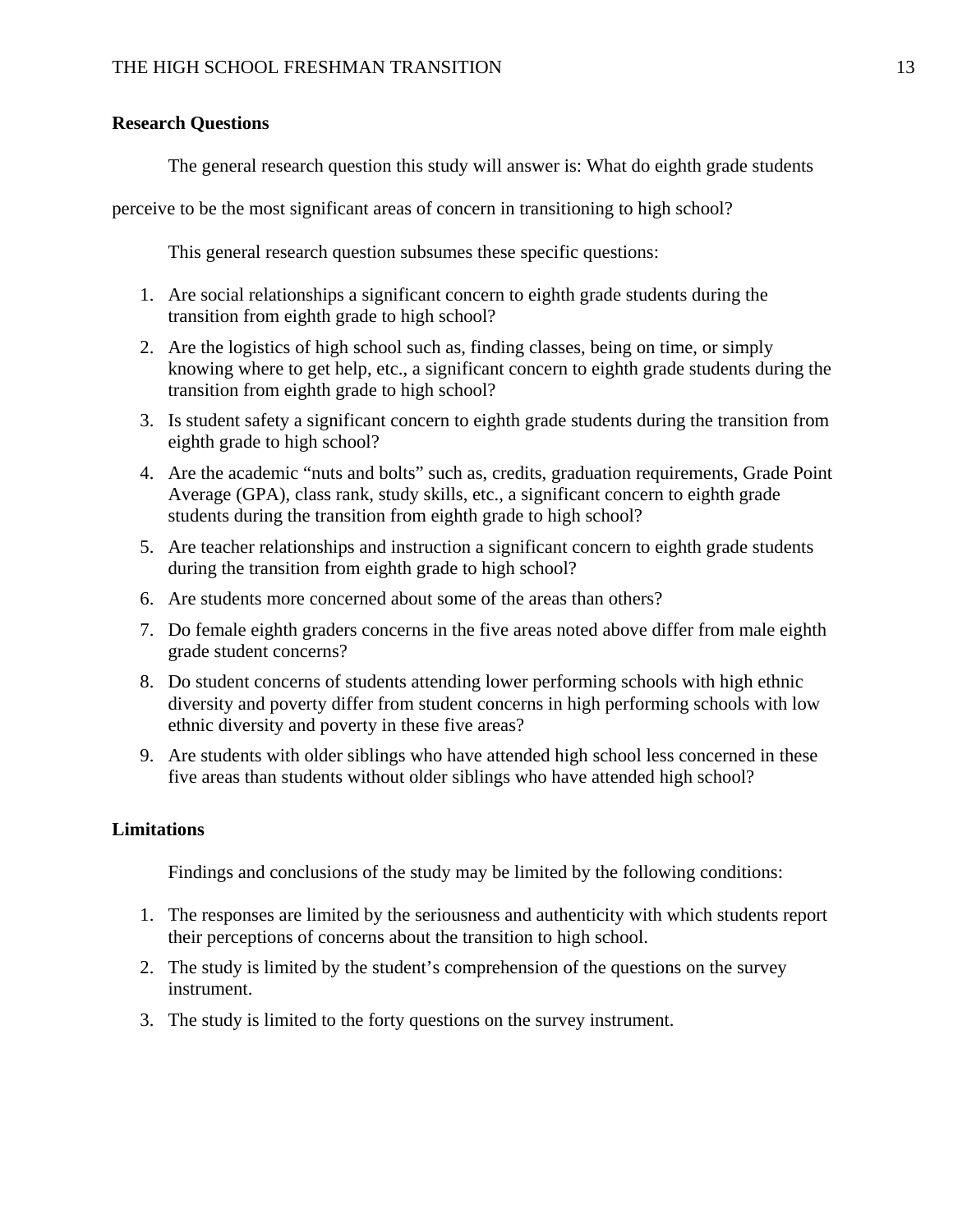## **Definitions**

The following terms are used as categories and are defined as follows:

- *Academic Nuts and Bolts* can be defined as having a clear understanding of the requirements, structure, and terminology used in high school academia. In addition, the knowledge of where to get information and help is noted under this category.
- *Teacher Relationships and instruction* can be best defined as the establishment of a warm caring environment that is conducive to meaningful learning coupled with teaching strategies that are motivational and expectations that are in range of the student's academic abilities.
- *Logistics* can be defined as the ability to navigate both the geographical layout of the school, as well as, the crowds of students within the confines of the school, rules and procedures, such as finding lockers, classes, and the best routes to get to classes on time.
- *Social Relationships* can be simply defined as the daily interactions between students and their peers.
- *Student Safety* can be defined as both a feeling of well-being at the high school as well as the ability of the high school staff to protect students from violence.

## **Summary**

This study is divided into an introductory section, five chapters, including this one, and the appendices. Chapter One provided an introduction to the study, a statement of the problem, the purpose of the study, significance of the study, research questions, limitations of the study, and definitions of key terms.

Chapter Two presents a review of the related research literature on the transition from eighth grade to high school including a summary of the most significant concerns noted in transitioning eighth grade students to high school; the academic, social, and emotional effects of the transition; and the results of varied transitional programming as it relates to issues in this study.

Chapter Three focuses on the research methodology of the study, including information about the population sample, the instrument used to collect data, the collection and analysis of data.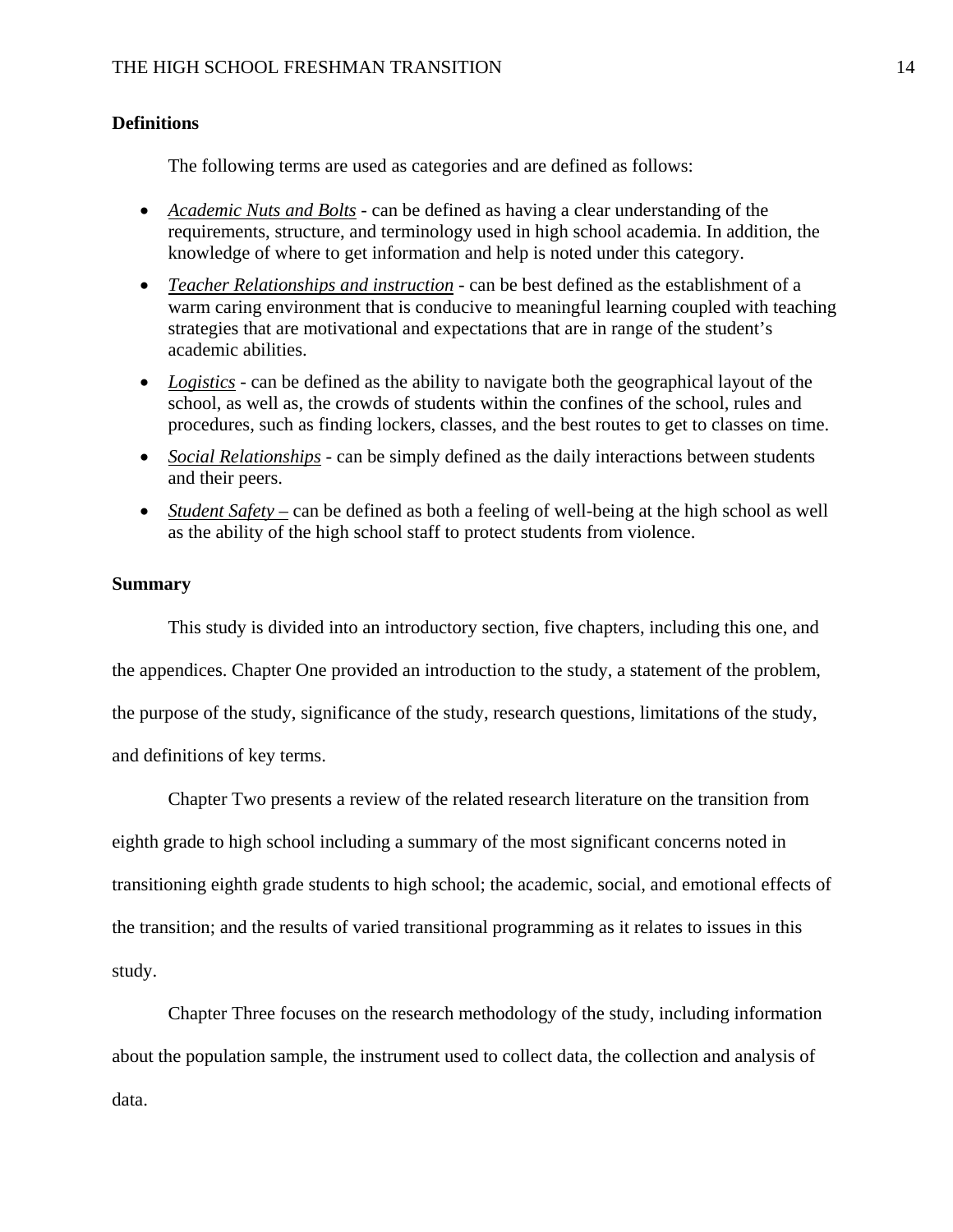Chapter Four presents a descriptive analysis and statistical findings to answer the research questions.

Chapter Five presents a summary of the findings, conclusions, suggestions and recommendations for future studies.

The Appendices include a brief background on each member of the jury panel, the survey, survey information shared with parents of the respondents and permission form, survey information and student assent form, approval form from the Institutional Review Board, and certificate of completion for the Human Participant Protections Education for Research Teams.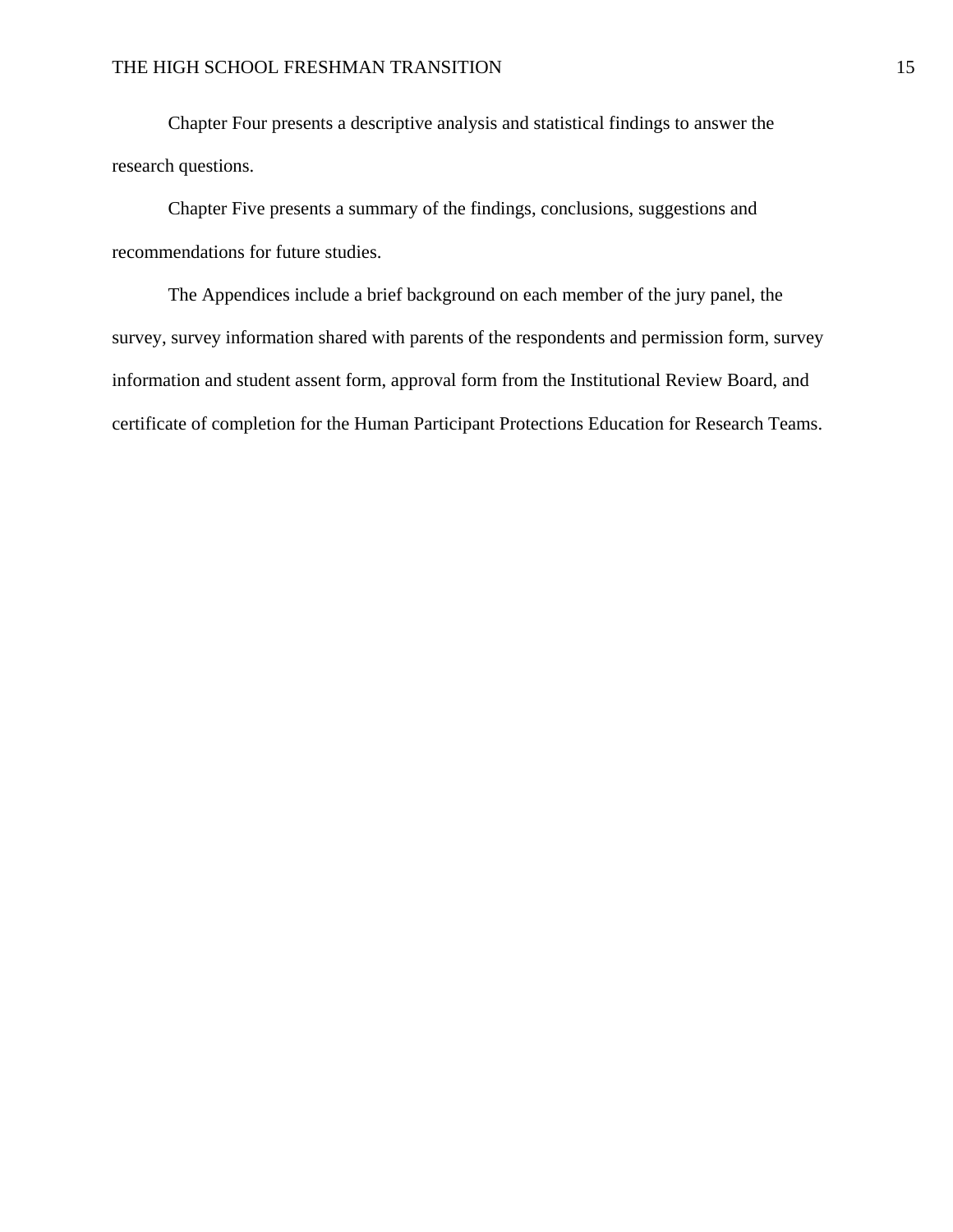### **Chapter 2: Review of Literature**

## **The Drop-out Crisis**

The focus on the transition from eighth grade to high school is the result of a national focus on the high school graduation rate crisis in the United States. In the report *The Condition of Education 2010,* The National Center for Education Statistics (NCES) reported that in 2006–07, about three-quarters of the 2003–04 freshman class graduated from high school on time with a regular diploma. This equated to about 2.9 million graduates and conversely indicated that a little more than 1 million students did not graduate with their peers (Aud et al., 2010, p. 66). The rate is calculated as follows:

This indicator examines the percentage of public high school students who graduate on time with a regular diploma. To do so, it uses the *averaged freshman graduation rate*—an estimate of the percentage of an incoming freshman class that graduates 4 years later. For each year, the averaged freshman enrollment count is the sum of the number of 8th-graders 5 years earlier, the number of 9thgraders 4 years earlier (when current-year seniors were freshmen), and the number of 10th-graders 3 years earlier, divided by 3. The intent of this averaging is to account for the high rate of grade retention in the freshman year, which adds 9th-grade repeaters from the previous year to the number of students in the incoming freshman class each year. (Aud et al., 2010, p. 66)

 The purpose of this calculation is to statistically account for what is described as the *ninth grade bulge*. Because of a lack of progress during the freshman year, many students are held back making ninth graders the highest percentage of the overall high school population. This is followed by what is described as the *tenth grade dip* where students drop out prior to their sophomore year (Wheelock & Miao, 2005).

For instance in 2002-2003 there were 3,824,670 students enrolled in grade eight. In the

following 2003-2004 school year that number rose to 4,281,345 which represents the *ninth grade* 

*bulge* and included ninth grade students who had not reached the requirements to earn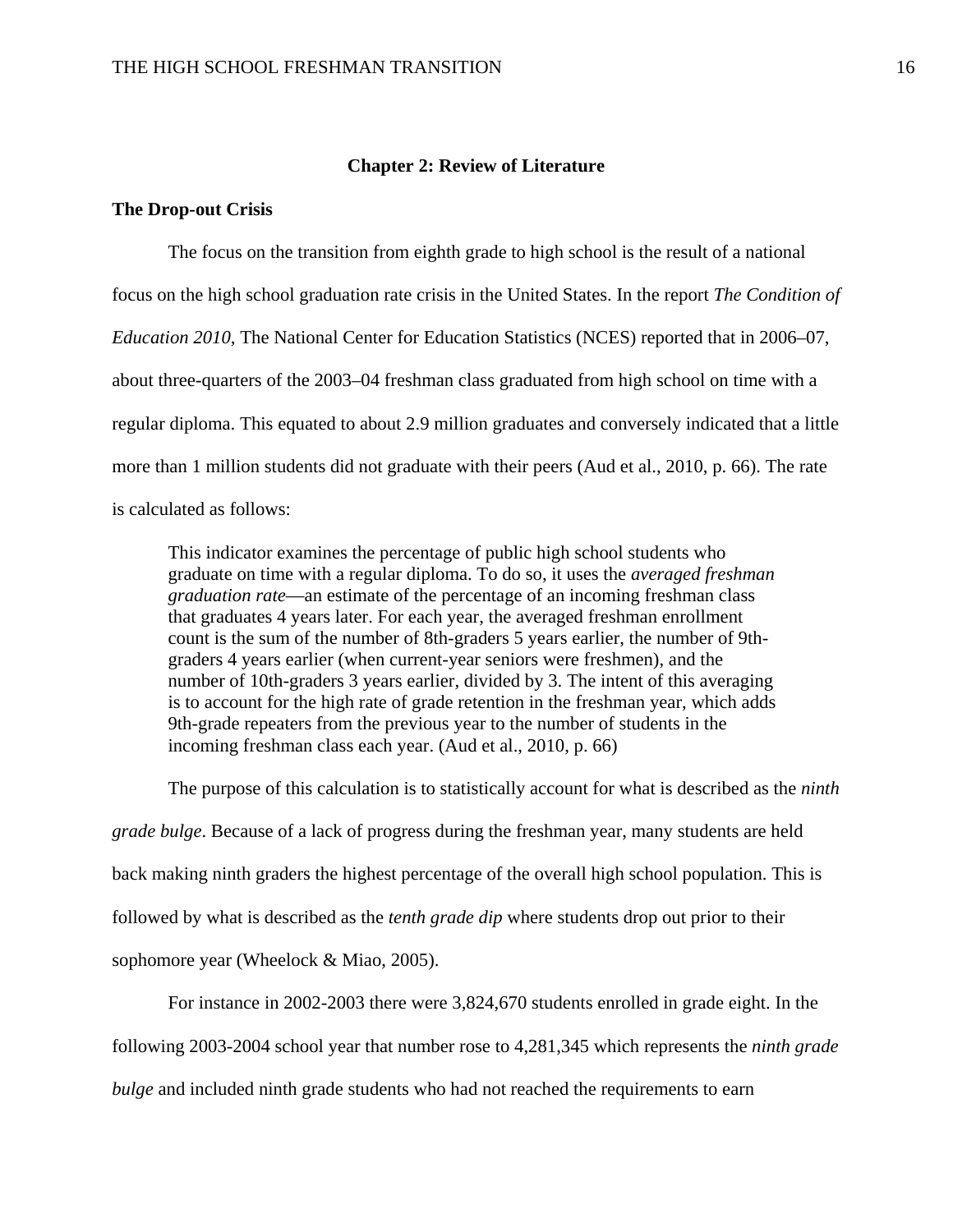sophomore status. The following 2004-2005 school year the number of students in grade ten dropped to 3,750,491 which represents the *tenth grade dip* that includes students who dropped out prior to their sophomore year or at the end of the ninth grade year. This equates to a loss of ten and a half percent of the total number of students continuing in school (Williams & Richman, 2007, p. 2).

 Researchers at John Hopkins University found that up to 40 percent of ninth graders in cities with the highest dropout rates repeat grade nine. Of that group of repeaters only 10-15 percent continued through high school and graduated (Balfanz & Letgers, 2004, p. 2). In Urban high-poverty high schools, 40 percent of the total number of dropouts quit after their freshman year while low-poverty districts see 27 percent of the total number of drop-outs quit after grade nine (Williams & Richman, 2007, p. 2).

 African American and Latino students are three times more likely to drop out than white students. They report that twenty-nine of the fifty states in the United States see their greatest "leakage" in the "educational pipeline" as occurring between grades nine and ten (Williams & Richman, 2007, p. 2).

 While the drop-out crisis in the United States is a complex problem that cannot be solved by educators alone, the statistics do identify a gap in the K-12 education system that requires more in-depth study to try to determine why such large numbers of students are choosing to drop out of school during this transitional time in their academic careers.

#### **Research on the Effects of the Freshman Transition**

Schiller (1999) defined academic transition as "a process during which institutional and social factors influence which students' educational careers are positively or negatively affected by this movement between organizations" (p.216). This definition points to the complexity of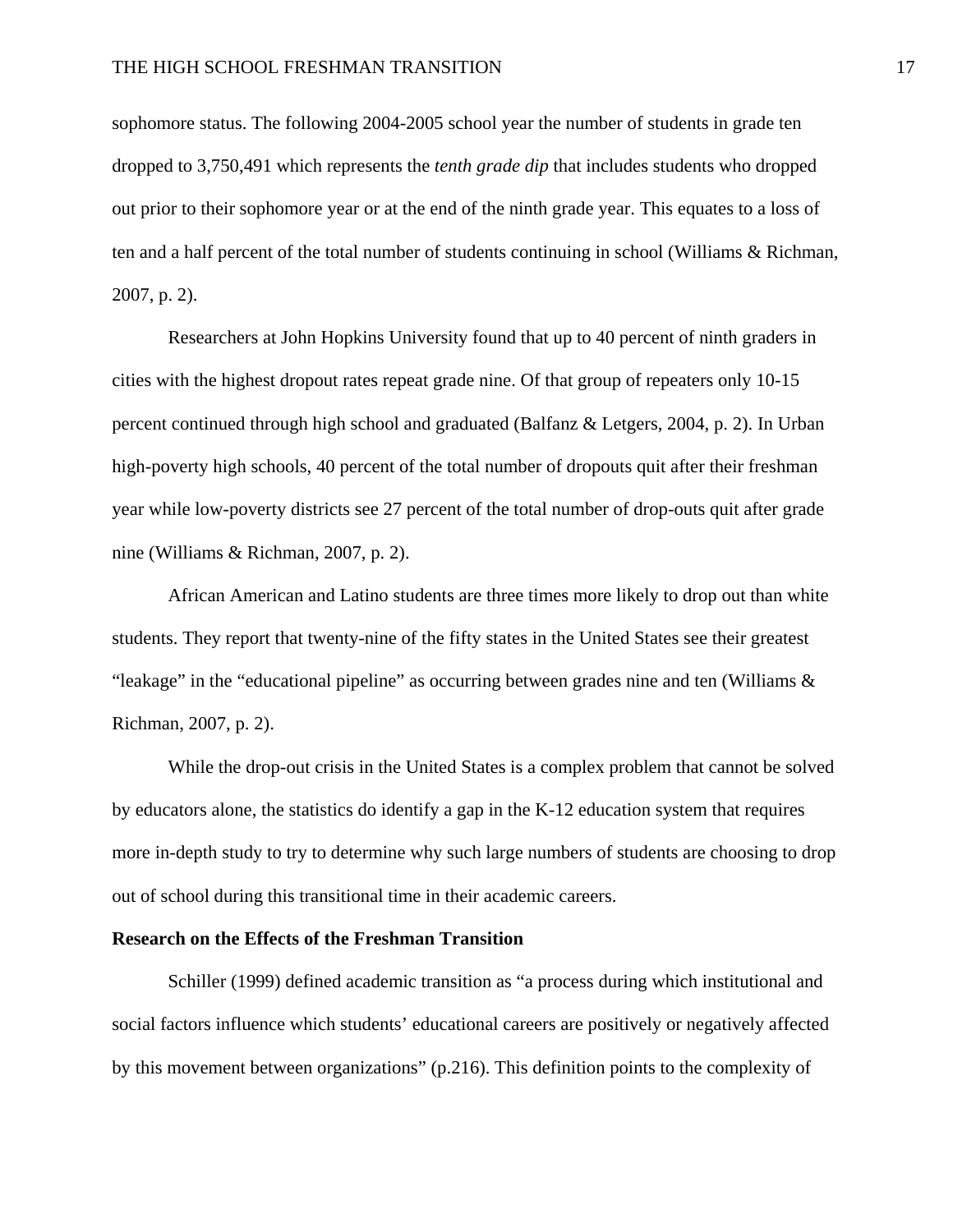this journey by adolescents as "multiple organizations and constituencies interact, often encompassing different ways of thinking" (Smith et al., 2008, p.32).

 The negative results associated with this transition can have both internal and external effects on students such as increased stress levels, decreased self-esteem, deteriorated academic performance, and heightened risk for maladjustment. Research indicates that a student's grades, self-esteem and sense of academic efficacy are likely to decline after the transition to high school (Holcomb-McCoy, 2007). The National Research Council (NCR) found in 2004 that the transition into high school is marked by increased disengagement and declining motivation, particularly for low-performing youth (National Research Council, 2004). Studies back as far as 1991 found that many adolescents experience a decline in grades and attendance (Barone et al., 1991). The transition can be even tougher on students with learning disabilities or special needs where crisis can occur because with increased academic difficulty, the student's compensating efforts are not longer adequate (Letrello & Miles, 2003). Minority students seem to be at greater risk for adjustment and academic difficulties in transitioning to high school (Holcomb-McCoy, 2007).

 When adolescents move into middle school or high school, the anxiety is complicated further by other normal changes such as puberty, social and emotional development, the growing importance of peer relationships, and the development of higher order cognitive skills. Students who experience the stresses of numerous changes often have lower grades and decreased academic motivation (Cauley & Jovanovich, 2006). This "perfect storm" of external change in transitioning to high school coupled with internal changes associated with adolescence and puberty can be best described as follows:

As students in eighth grade prepare to enter ninth grade, they are experiencing significant physical growth and change. Wiles and Bondi (2001) wrote that the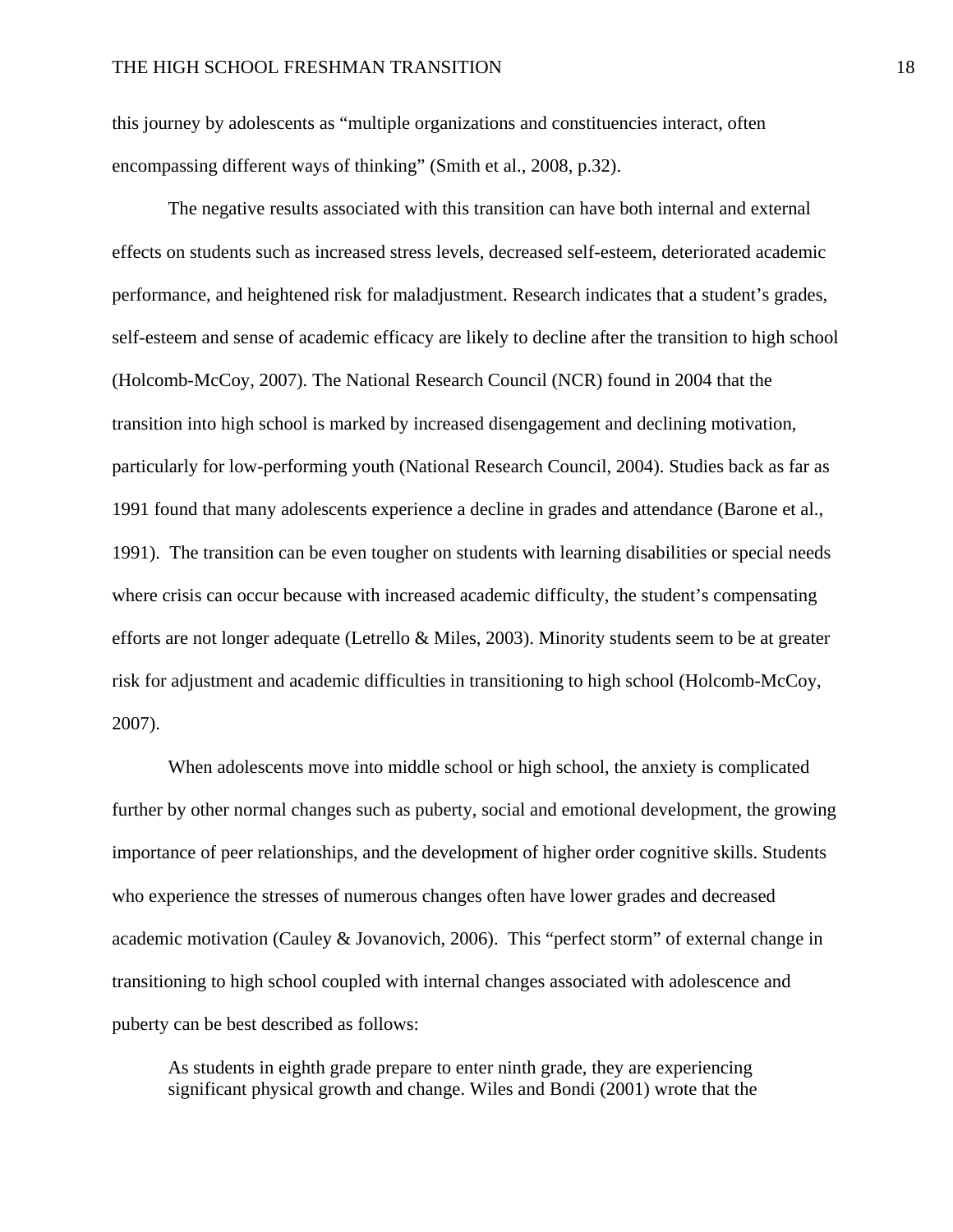middle school years for ten to fourteen-year-olds are characterized by emotional instability. Erratic and inconsistent behavior is present; anxiety and fear are also common and contrast with reassuring false security. Dealing with physical changes, striving for independence from family, and acquiring new methods of intellectual functioning are all emotional issues for emerging adolescents. "Students have many fears real and imagined. At no other time in development is a student likely to encounter such a diverse number of problems simultaneously" (p. 35). Students experience a transition in their physical environment in the move from one school to another, as well as different academic requirements, larger school size, and new social interactions. (Letrello, 2003, p. 1)

## **The Causes of the Negative Effects of the Freshman Transition**

## **Academic nuts and bolts.**

In a study by Smith, Akos, Lim, and Wiley (2008), the school staff expressed concern with students transitioning from middle school to the freshmen center. These areas include students' lack of understanding about earning credits, academic expectations, and attendance policies. The study described the way high school students earn credits towards graduation as "a major transition issue" that emerged in their exploration of the transition to high school. Middle school/junior high students typically receive grades each quarter and then "pass" to the next grade level or are retained in their current grade. High school students, however, are awarded a credit towards graduation for each course they pass per semester. If they fail to pass an academic course, they do not receive a credit and must re-take the course or take an alternate course to make up for it at some time in the future. The study reported that the school staff believed that first semester freshman students "have no clue" about the difference in academic policy at the high school level until "they see a zero" on their transcript. Furthermore, the idea of a transcript as a cumulative record of course completion and subject mastery is also foreign to most incoming freshmen students. It is very different from the report card they have received as an academic record they had received in prior years (p.38).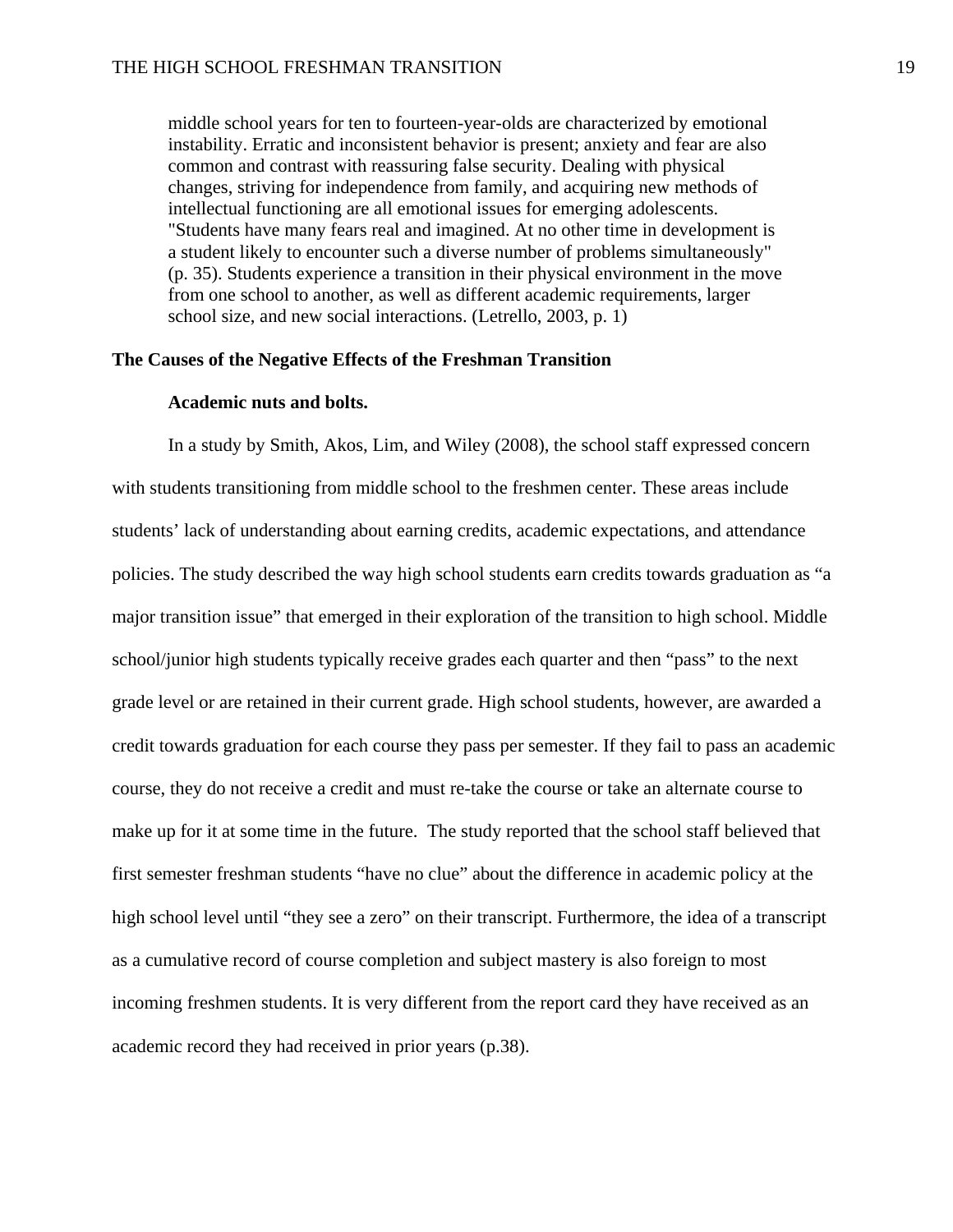The same study also noted that counselors and teachers pointed to the school's strict adherence to the attendance policy as another major concern with freshman transitioning to high school. The policy states that students who have ten unexcused absences in a class may not receive credit for that class. They noted that the policy is clearly expressed to students and families, but because credits aren't earned at the middle school, there is no such consequence. They believe students do not understand the seriousness of missing school. One counselor explained it this way,

If a freshman student comes in and is used to missing 10 days of school every semester, unexcused absences, it is going to hit them when they get here. Because at this level that means they are going to fail the class. And they are not going to be able to get a break. It is the attendance requirement, period. (Smith et al., 2008, p.38)

 Rice (2001) noted in her study that students and parents having the authority to choose courses had a negative effect on student academic progress, particularly in science. The high school course-taking practices of students has been shown to affect student achievement as the freedom to select courses generally increases as students move from middle to high school. This freedom has implications for the course-taking patterns of students. Rice states that without proper guidance, when students and their parents, who have not had this freedom in the past, make decisions on course selection there can be an inappropriate pattern of study created for students. This could result in underachievement if courses are too easy or failure if courses chosen are too difficult. Either scenario is likely to have a negative effect on academic progress (p. 376).

 One principal expressed a similar concern about the rigor of freshmen classes. Although the principal acknowledged that the students like the freedom of selecting courses, he expressed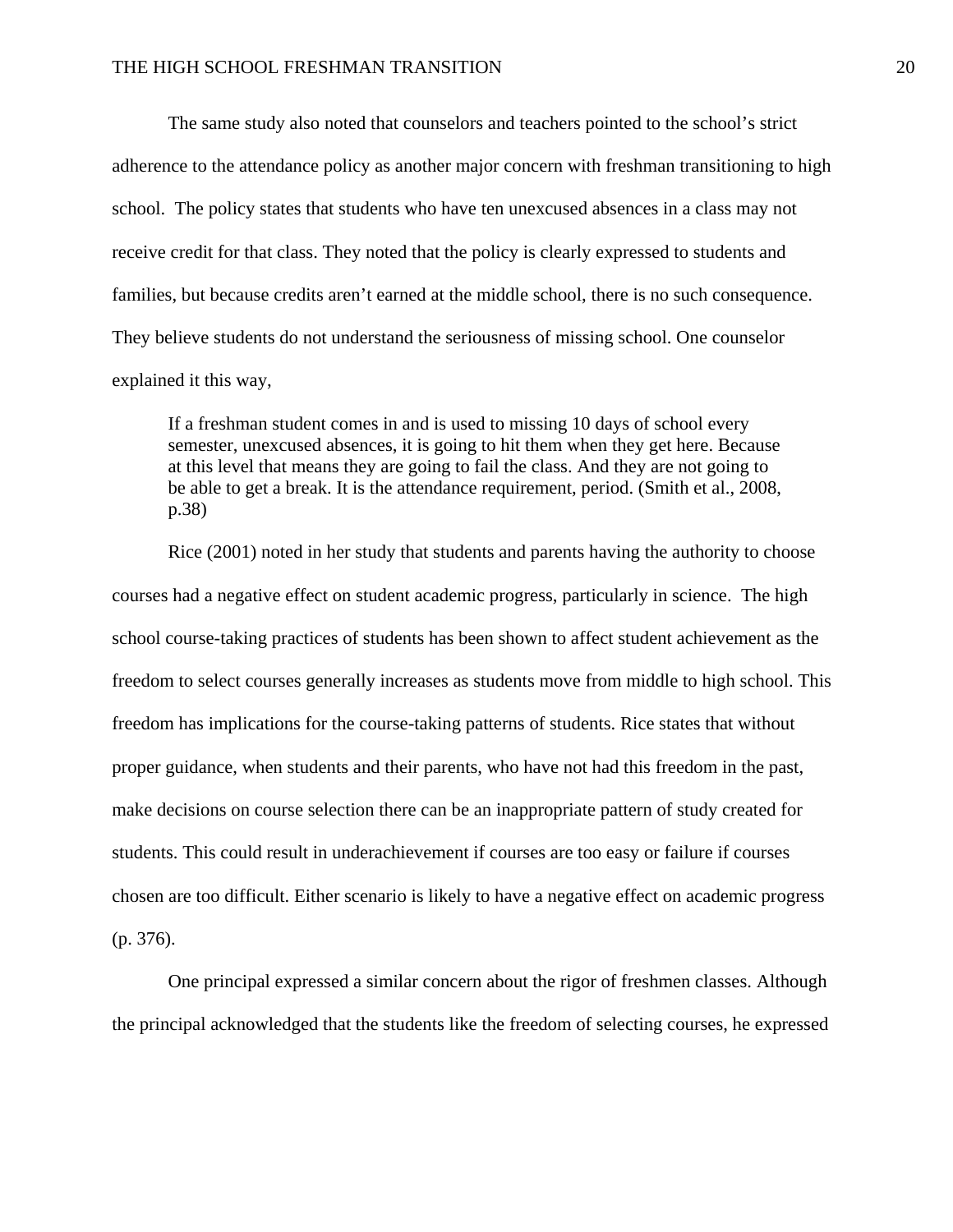concern that students enroll in multiple rigorous courses that follow a rather traditional pattern that many students are not ready to take. The result is that many students fail (Smith, 2008).

 Several studies cite the importance of communicating and teaching parents and students information about the academic expectations for students. Having a clear understanding of the requirements, structure, and terminology used in high school academia is paramount to student success and lowering student and parents fears of the unknown. Parents and students need multiple opportunities to discuss, explore, and experience the academic and organizational similarities and differences between middle school and high school (Mizelle, 1999).

### **Teacher relationships and instruction.**

Several studies cite the importance of teacher relationships in the transition to high school. Because high schools are usually larger with teachers interacting with higher numbers of students more teacher control and authority typically exists. The environment requires more formalized rules and regulations that can result in a more impersonal school climate (Holcomb-McCoy, 2007).

 Newman notes in a 2007 study that during the transition to high school, adolescents lose familiar teachers, coaches, advisors, and routines. High schools are typically more anonymous settings than middle schools and they are typically larger buildings with more students in larger classes. As a consequence, high school students receive less individualized attention from teachers. He cited that an adolescent's sense of school belonging was positively associated with motivation for school, effort, level of participation, and eventual achievement in school. Key to that sense of belonging is that students have established a social connection between themselves and the adults in the school and the culture of the school (Newman, 2007).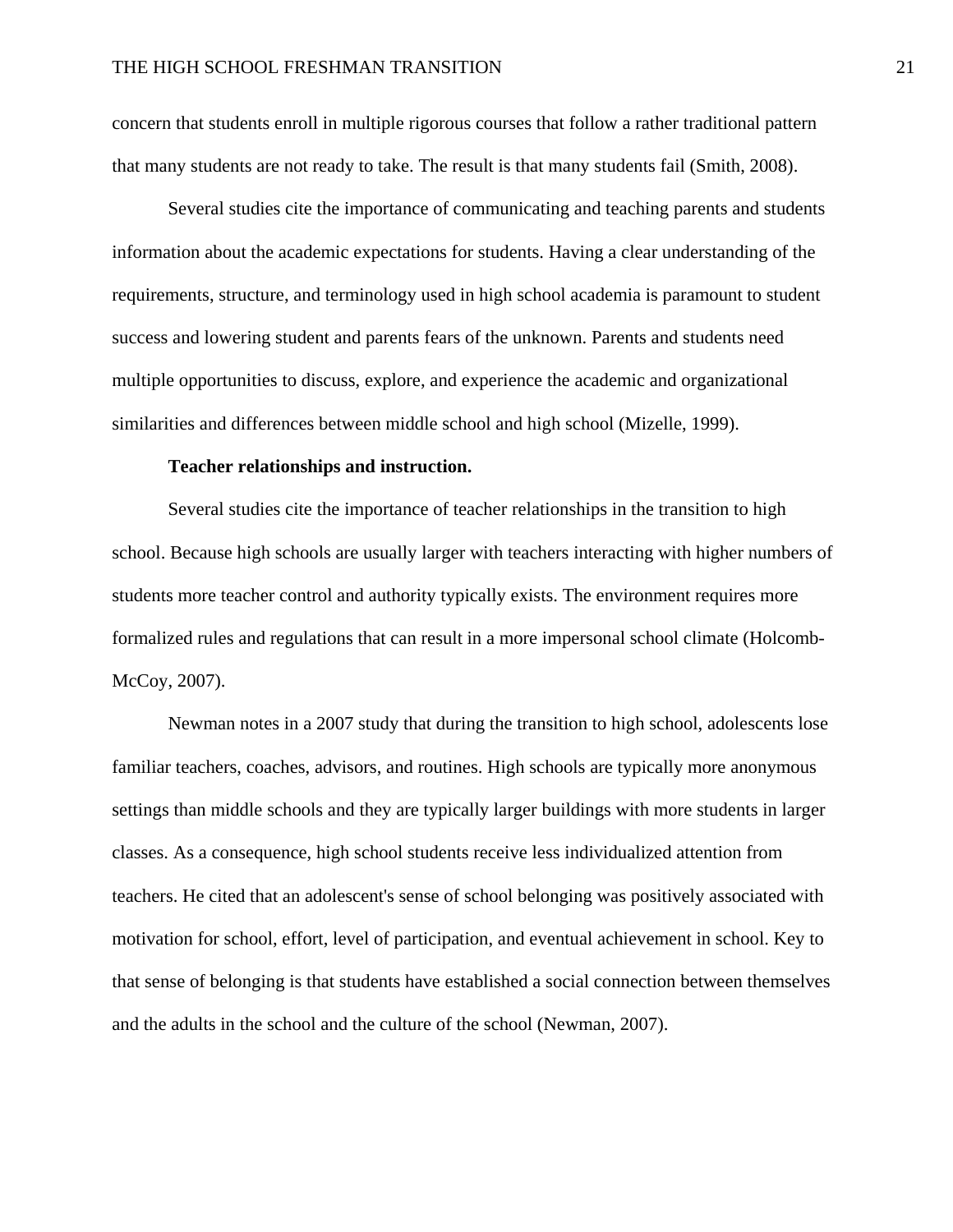Murdock found in a longitudinal study of student perceptions in seventh grade and then again at the end of ninth grade that the relationship between the student and teachers can be a predictor of motivation and adaptation in school. The study found that positive teacher relationships that include both warmth and care coupled with "clear communication that student's academic learning and success are valued" has resulted in highly motivated middle school students. Conversely, students who drop out of high school report poor relationships with teachers and perceived disrespect and unfairness towards them (Murdock, 2000, p. 328).

 The impact that teacher relationships have in the transition to high school was also evident in two studies of eighth grade students in the Young Scholars Program (YSP) at Ohio State University. Students in the program perceived teachers in high school as expecting them to be more mature and responsible and as needing less monitoring of schoolwork (Newman, 2000). In a subsequent study, the students also reported that high school was harder than eighth grade and that some teachers were unapproachable, too busy, and belittling (Newman, 2000). In fact, all of the YSP students who were struggling in ninth grade made negative comments about their teachers. Some students perceived that teachers did not care about them (Newman, 2000).

 Cauley and Jovanovich (2006) reiterated the importance of the teacher-student relationship in their study on successful transition programs, especially students from disadvantaged home settings. They cite the YSB study, noting that high performing students typically had more support systems such as family, friends and others to help them through the transition, while low performers relied almost exclusively on teachers and other school staff. They stress the importance of the students knowing that an adult at the school is committed to helping them be successful (p. 25). Newman's (2000) YSB study concluded the importance of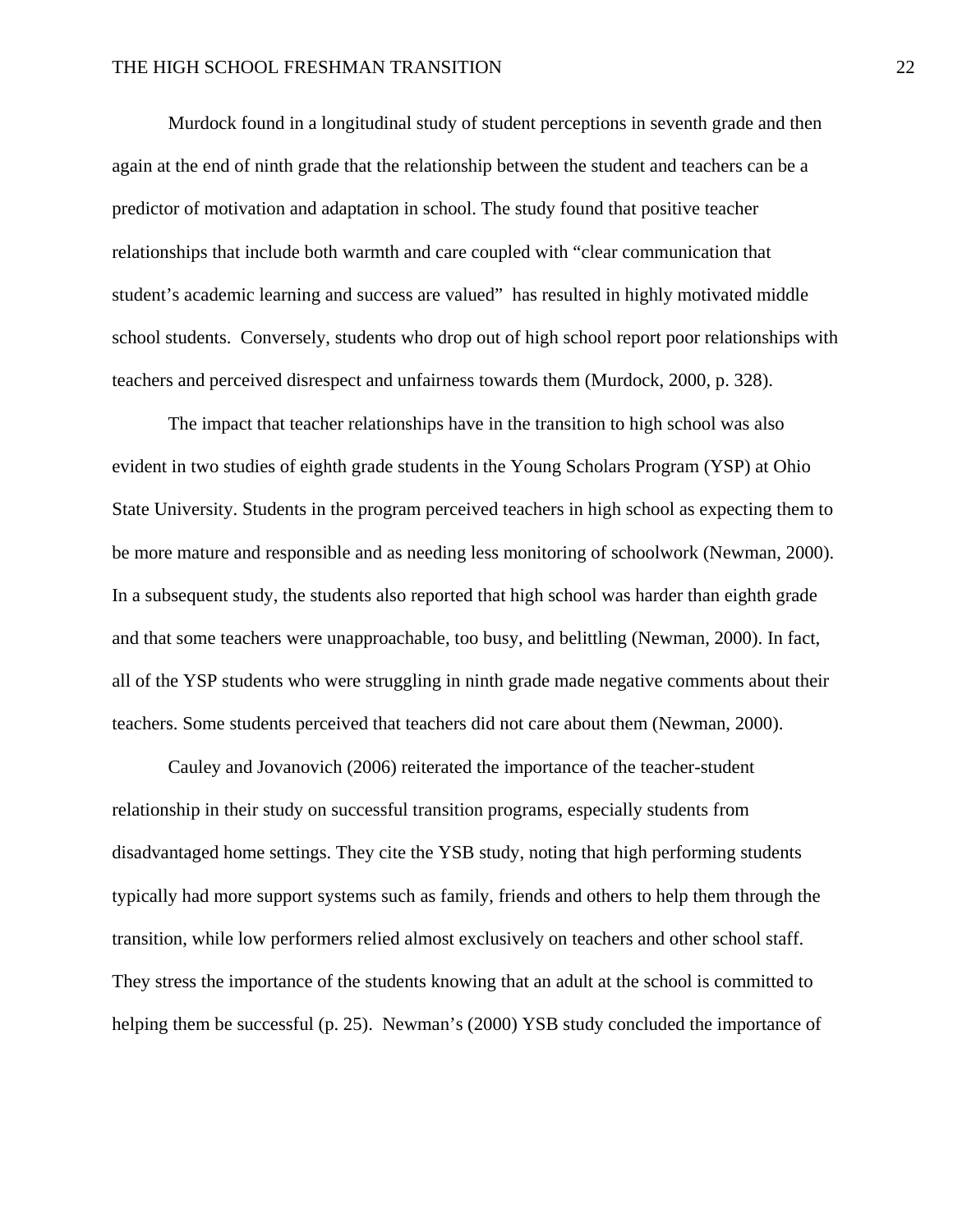making sure that every student has at least one important adult who is committed to his or her academic success and is competent to support the child's learning.

 Common in many of the studies is the students' desire to be taken seriously by their teachers as students. Participants in a study by Wentzel (1997) described caring teachers as those who demonstrated a commitment to their teaching, recognition of individuals' academic needs and strengths, and a democratic interaction style. Similarly, Murdock (2000) found that students were more engaged academically to the degree that they perceived their teachers as fair and equitable toward them in the classroom as well as holding high expectations for them (p. 343).

 Rice (2001) noted in her study that discontinuity in the school climate and educational practices can have a negative impact on the transition to high school. She defined school climate as "how actors in the educational process perceive and characterize the school atmosphere." School size, positive teacher attitudes, emphasis on student achievement, supportive environment, and orderliness were cited as the main elements of school climate. Educational practices were described as academic expectations, teacher push, standards based curriculum, coursework difficulty, and course-taking practices. Her study revealed a significant positive effect of a decrease in teacher push on student achievement across the transition. Rice concluded that that students may benefit from a short-term hiatus from overwhelming academic pressure while they adjust to the new school environment (p. 389).

 In summary, teachers are clearly the point of contact for students upon entry to high school. The teacher's ability to create a warm caring environment that is conducive to meaningful learning, coupled with teaching strategies that are motivational and expectations that are in range of the student's academic abilities has a significant impact on students positively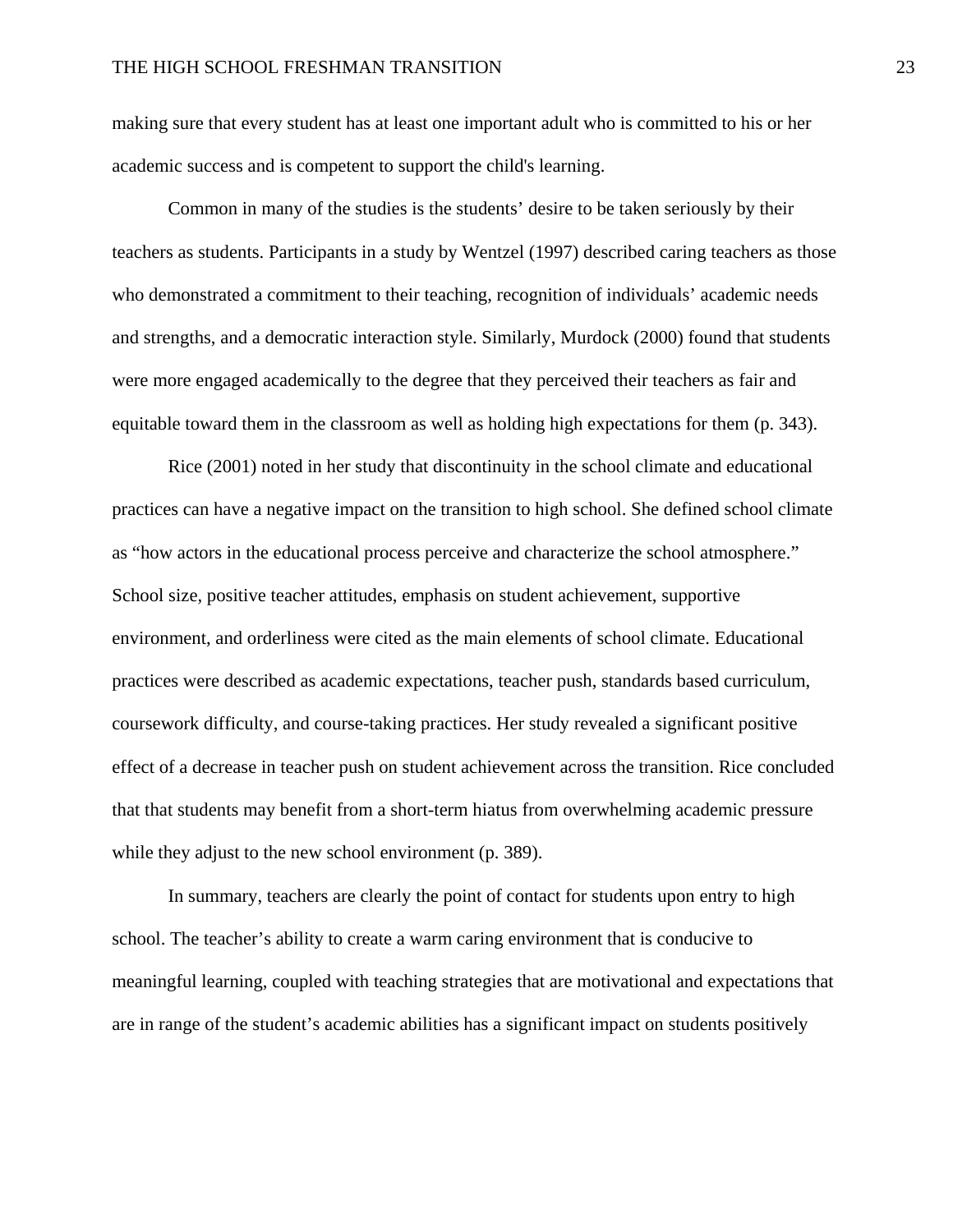transitioning to high school. The conclusions drawn from multiple studies support the vital role teacher relationships play in the successful transition to high school.

## **Logistics.**

Students transitioning from a junior high or middle school setting to a high school setting are moving from an environment where they not only have a thorough understanding and awareness logistics necessary to successfully navigate each day, they also have a comfort level of knowing where they are going and how the school environment functions. Moving into a new high school setting raises similar procedural concerns as moving into middle school, including finding classes, having enough time to get to classes or to eat lunch, and opening their lockers. High school freshman are also concerned about knowing the school and classroom rules, and the procedures and consequences for breaking them (Cauley & Jovanovich, 2006). Added to the stressors equated with the new environment are the complexities of a larger school environment including multiple classes taught by different teachers (Smith et al., 2008). Junior highs and middle schools often arrange students into smaller groups of students described as "pods" or "teams" that were housed in the same geographic location in the school and often had common procedures for hallway, lunch, bathroom, and other procedural and logistical concerns. High schools are typically larger and more bureaucratic than middle schools that can lead to depersonalization and lack of a sense of community (Lee & Smith, 2001).

 While logistical concerns top the list of most surveys and qualitative studies collected from eighth grade students, most agree that these concerns are short lived and are no longer of concern after the first few weeks (Litrello & Miles, 2003).

#### **Social relationships.**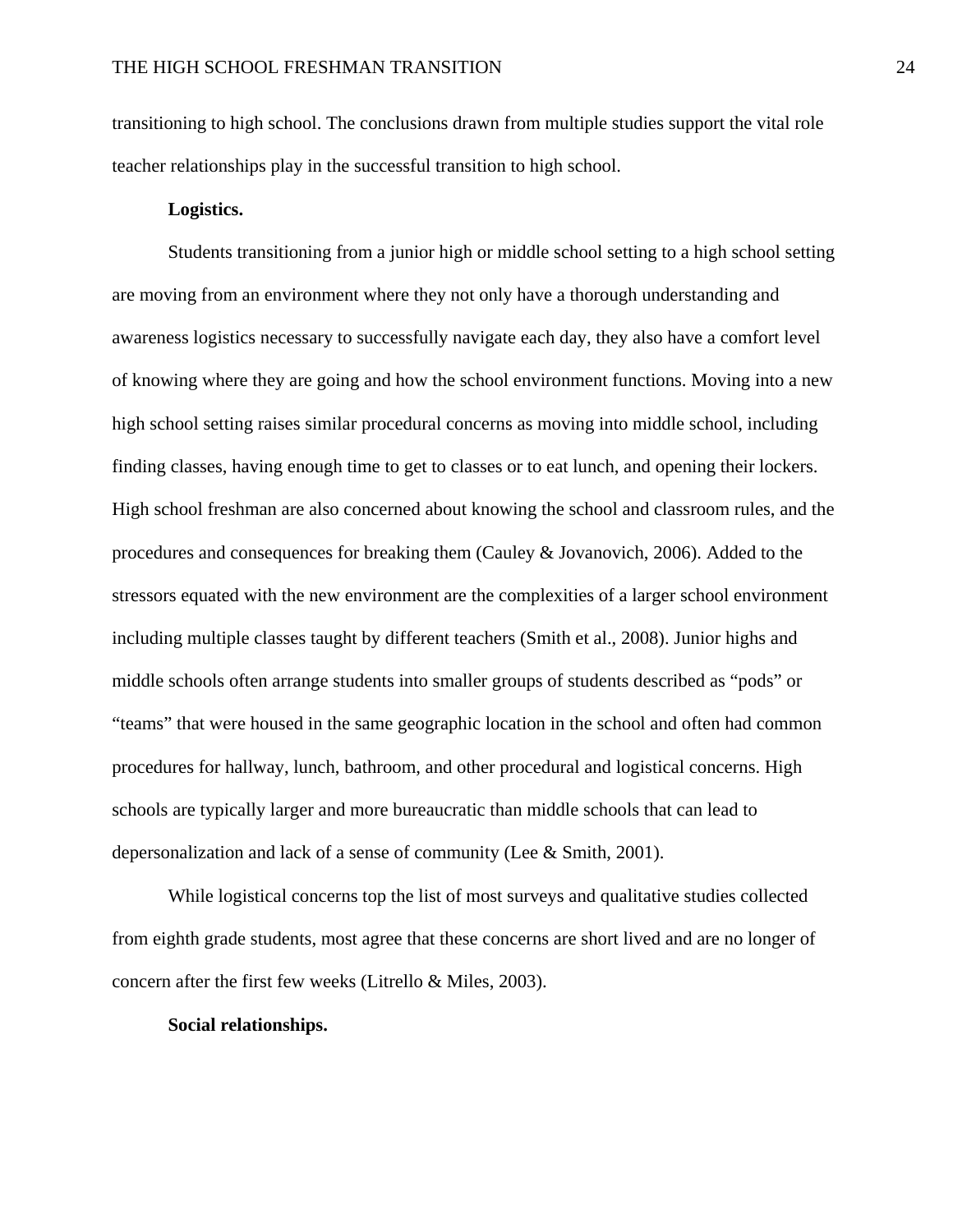Although few studies have examined the changes in social support that occur between eighth and ninth grade and the impact it has on the transition to high school, adjusting to the social aspects of a school transition may be as important as adjusting to its academic demands. In addition, these two aspects may well be intertwined. For example, Akos and Galassi (2004) found that although the top transition concern in their study was academic at both the middle and high school levels, students said that their primary method of adjusting to or getting comfortable in the new school was spending time with friends. Newman (2007) described the transition to high school as a time when the adolescent's social support system is potentially disrupted and reorganized and that the three primary sources of social support—family, peers, and school adults—are each likely to undergo changes as a result of the developmental transitions of adolescence combined with the transition to high school.

 To add further complexity to the transition, students change in social status as they move from being the oldest and most physically mature in their middle school, to the youngest and most often least physically developed among their peers at the high school. Their status as a student, athlete, leader, or even negative status as bully, class clown, etc. is often disrupted as students move into the larger high school environment. Newman found that peer group structures from middle school are disturbed as students move to larger high schools and students often regroup into new cliques and crowds. Ability grouping, academic tracking, and varied activities may bring students into contact with new peers and make it difficult to find time to interact with former middle school friends (Newman, 2007). A study by Holcomb-McCoy (2007) supports the notion that students may become distracted by the increased complexity of social interactions that are fostered within the high school environment. Peers emphasize fitting in and belonging, and this can be a great source of pressure and anxiety for many students. Further, due to the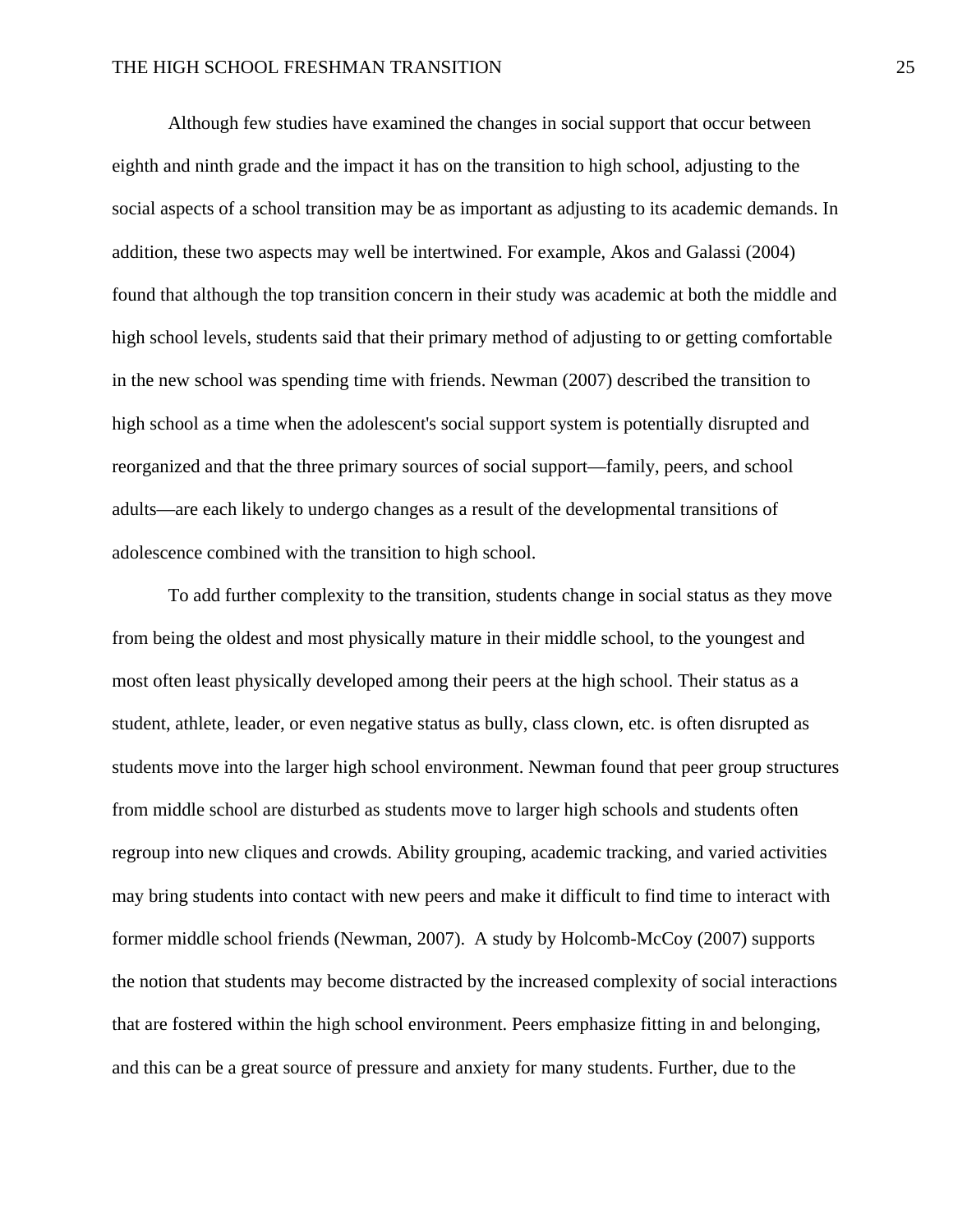#### THE HIGH SCHOOL FRESHMAN TRANSITION 26

increase in the number of students, the high school environment can become a more anonymous setting than the middle school environment as students who were top scholars and athletes in middle school may experience role loss when they arrive in high school and that outcomes following transition are largely determined by the ability of the student to cope with and manage change in the new environment (p. 253).

 In addition, students experience developmental changes during the high school transition. According to a study by Cauley & Jovanovich (2006), students become more autonomous and self-reliant, depend less on parents, and can be influenced more by peers. In fact, peer conformity has been found to peak at ninth grade. Relationships with peers expand and more intimate friendships are established. In addition, students begin the search for identity and explore and experiment with different possibilities. The developmental changes and challenges facing students beginning middle school or ninth grade include advances in cognition, concerns about physical and sexual changes, making and keeping friends, and desires for more autonomy. Often the school environment exacerbates adolescents' concerns (p. 16). Murdock (2000) found that peer-influence effects are assumed to be greatest among early adolescents as this is often a time of heightened self-consciousness coupled with instability in one's own identity. Thus, adolescents may be particularly vulnerable to potentially negative peer influences as they make such transitions (p. 329). In a study by Newman (2007) the importance of students establishing and maintaining social relationships is emphasized as failure to do so can result in multiple negative developmental outcomes including loneliness, school dropout, internalizing symptoms, aggression, criminality, and substance use (p. 444).

 The high school transition is an especially sensitive period when adolescents are seeking to establish meaningful experiences of group identity and belonging (Newman, 2007). From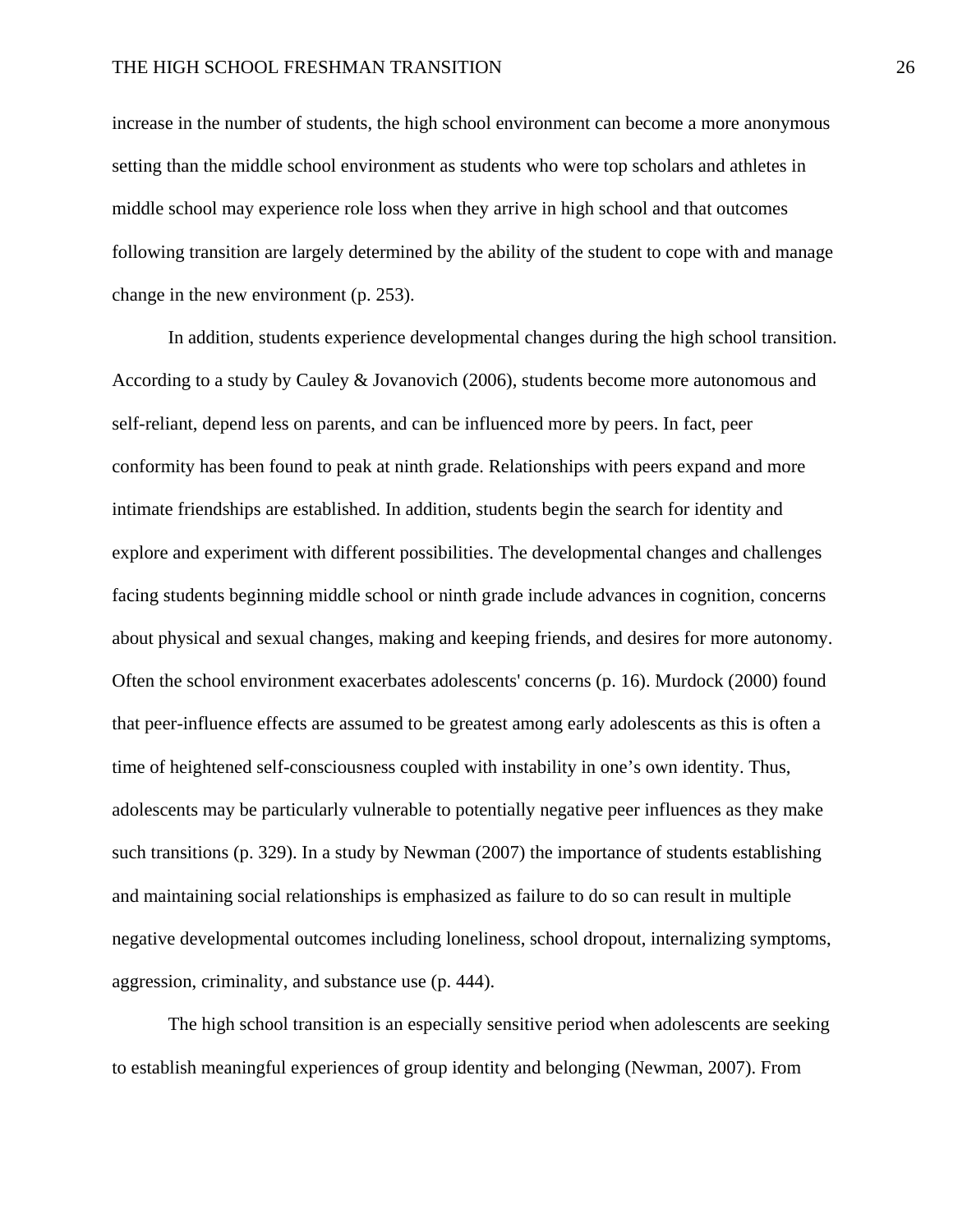having a friend who eats the same lunch period to having someone you already know in each class period, research supports that social concerns are woven in every aspect of the transition to high school for students.

## **Student safety.**

Student safety can be defined as both a feeling of well-being at the high school as well as the ability of the high school staff to protect students from violence. Although discussed in minimal depth, most studies of student concerns associated with the transition to high school include student fears for personal safety. A study by Cauley and Jovanovich (2006) reported that as students moved into high school, the concerns of the transition to middle school reappeared in somewhat different forms. Student's most typical answer was being both excited and scared about going to high school. Student safety seems to surface in the social sphere most often described as "getting along with older students, and dealing with bullies" (p. 17). A study by Mizelle & Irwin (2000) echoed these findings stating that students are excited about more freedom, more choices, expanded extra-curricular choices, and new friendships, while being concerned about being lost, bullied by older students, harder classes, strict teachers, and fear of bad grades*.*

 In a study by Rice (2001), she found that concerns about school safety had a negative impact on student performance in both math and science during the transition to high school. She cited that the degree to which members of the school community feel safe is one indicator of the quality of the interactions in the school. The issue of school safety is one that has been targeted in the National Education Goals because of its potential to disrupt the learning environment for students. She noted that, in general, safety becomes a more salient concern as students move into their teenage years and progress to higher levels of education. Schools at more advanced levels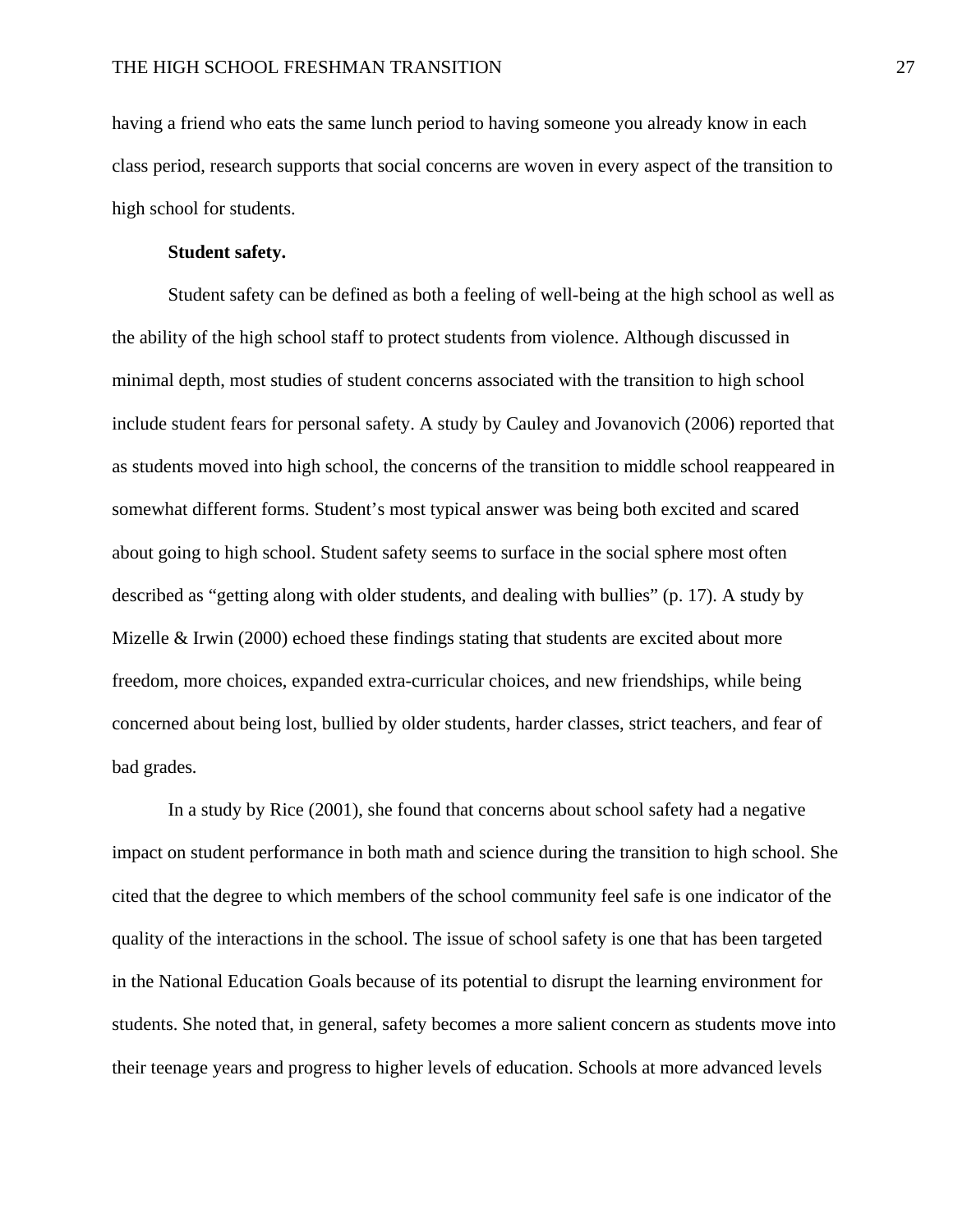## THE HIGH SCHOOL FRESHMAN TRANSITION 28

tend to be less safe, and it is reasonable to suspect that a decrease in safety causes distractions that can have a negative impact on student performance, particularly for students coming from smaller relatively safer environments (p.375).

 While school safety is one element of the high school climate and culture, the student concerns of being teased, bullied, or simply the general fear of moving from a known secure environment to most often a larger, unknown environment can have a negative impact on the transition to high school.

#### **Summary**

In reviewing previous research on the transition from eighth to ninth grade several themes emerge as the major concerns noted by students, parents, teachers, administrators, and other educational theorists. While all agree that educational transitions are complex and many factors play into a successful or unsuccessful transition for students, five areas seem to rise to the top as the most prevalent found across the body of research.

 The impact of the transition on the social relationships of students is a topic cited often as an area of growing literature and study. While there is little research on the changes in social support that students encounter during the transition to high school, past research on the topic suggest that maintaining meaningful friendships, fitting in, and making new friends in high school is of more importance to students than academic success. Concerns such as going into the larger high school setting and having classes without friends or other students you know were noted along with finding friends with whom to eat lunch. Deeper social issues include being able to maintain close relationships founded in junior high or earlier. Newman described the importance of these social connections as follows;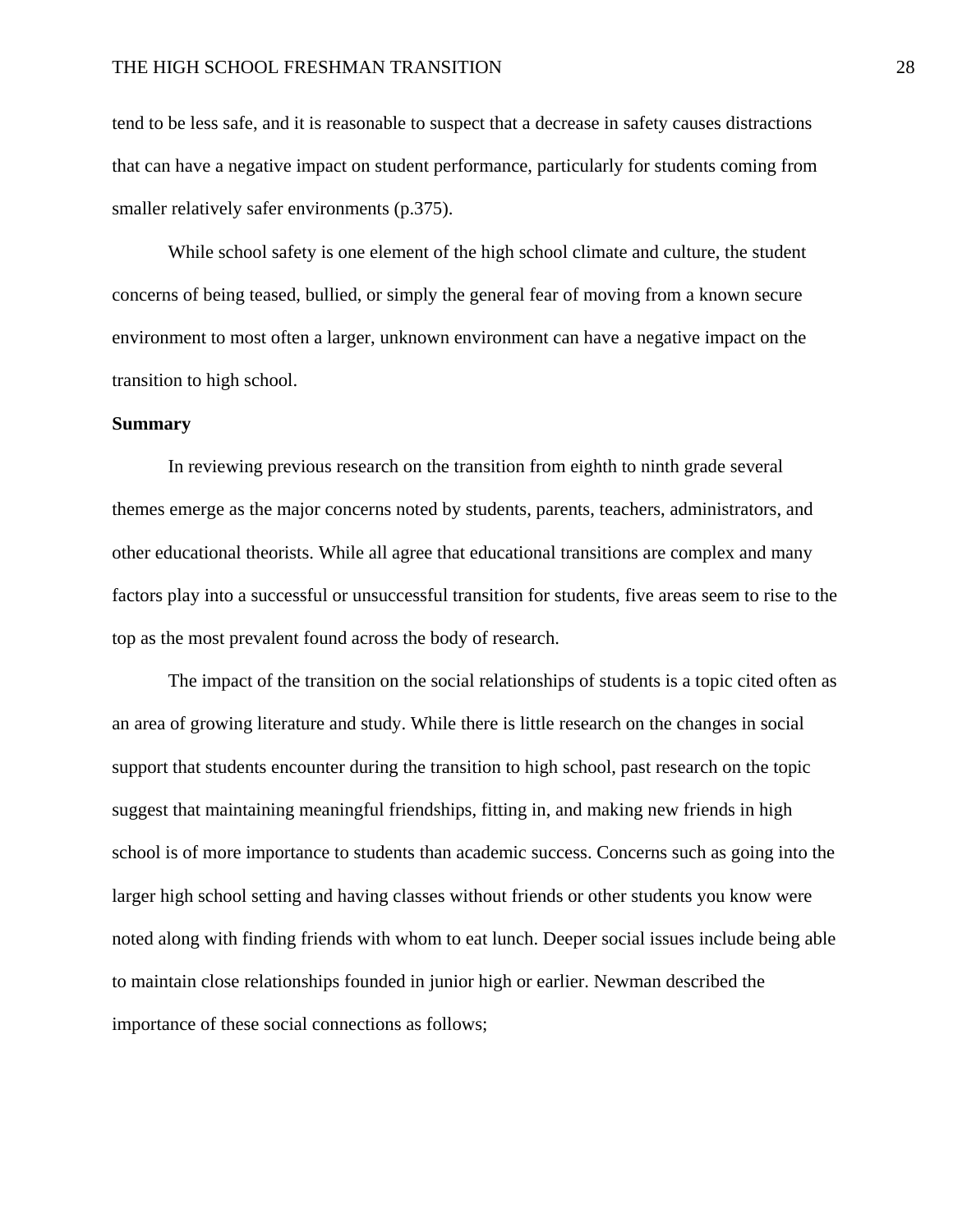A growing literature highlights the importance of social support for health, lifesatisfaction, and positive adjustment. Human beings have a fundamental need to form and maintain positive, enduring interpersonal relationships. The satisfaction of these needs is associated with positive outcomes while deprivation or disruption of these relationships is associated with negative outcomes. Contact with specific individuals who share a close, affectionate bond is associated with feelings of pleasure, calm, and reduced anxiety. Separation from those who are socially valued, and the threat of social exclusion are sources of emotional distress (Newman, 2007, p.442).

 A second area that emerged was a concern about understanding the requirements, structure, and terminology used in high school academia, or academic nuts and bolts. The focus on earning credits, having a good grade point average, maintaining a high class rank, and even the importance of a student's transcript of grades, credits, and test scores were foreign concepts to incoming ninth graders. This system was much different than their current system of simply earning grades and "passing" to the next grade level. Adding to the complexity are meetings with school counselors to plan pathways of study, earn different types of diplomas, and being required to follow courses in sequence along with conversations about future plans and employment (Smith, 2008). As the importance of these decisions are emphasized, student concerns rise often to an overwhelming level, especially for students who have not been successful in middle school or junior high.

 Logistics, defined as the ability to navigate both the geographical layout of the school, as well as, the crowds of students within the confines of the school, rules and procedures, such as finding lockers, classes, and the best routes to get to classes on time seemed to surface at some point in most research especially those that involved some type of feedback from students,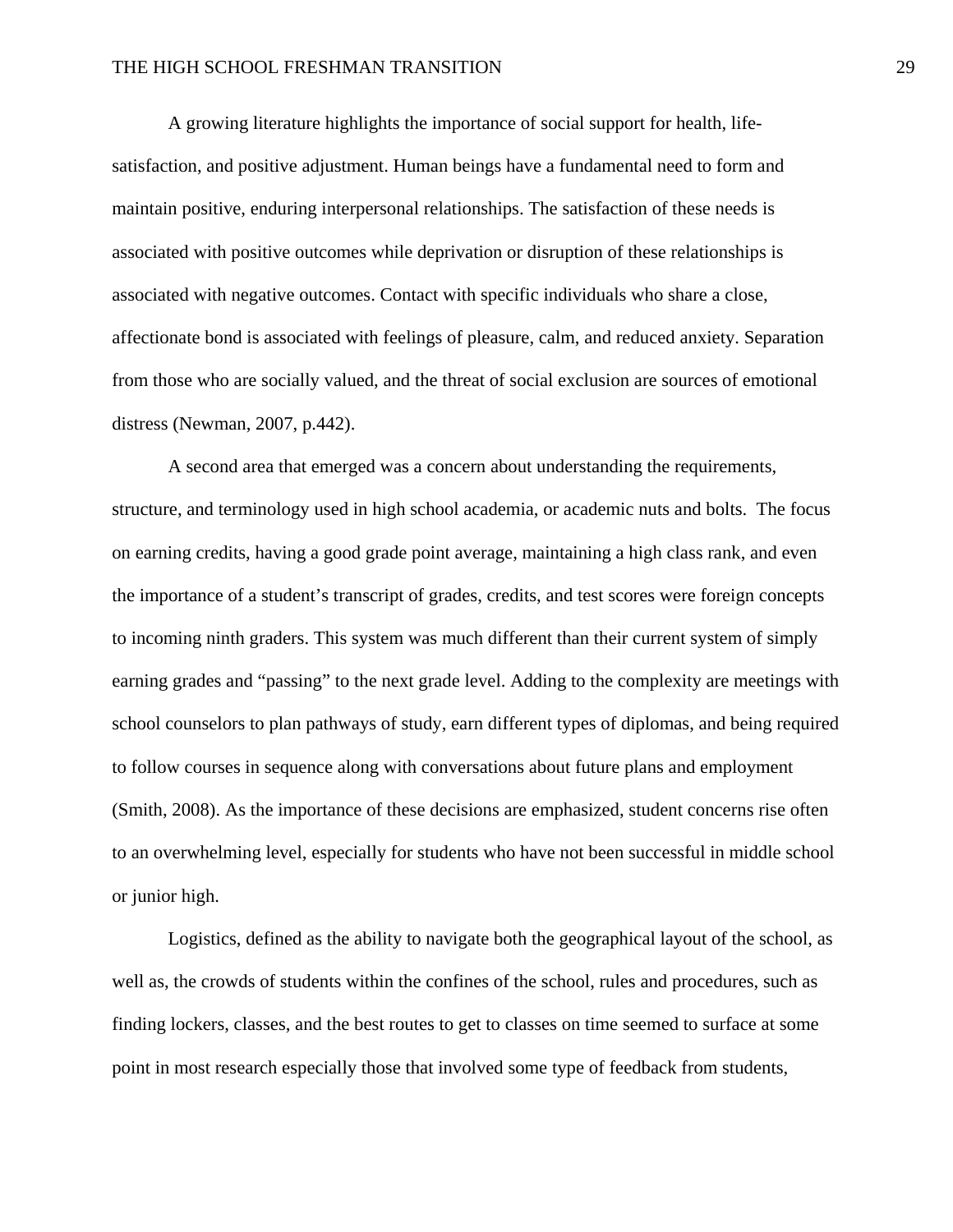### THE HIGH SCHOOL FRESHMAN TRANSITION 30

teachers, and building administrators. While this surfaced as a concern, most post transition studies found this to be short lived after a few weeks of high school and students were able to learn their way around the school. Many studies cited student participation in transition activities provided by the high school staff and students was beneficial in addressing this concern. Almost all transition programs had focused activities centered on logistic information and practice.

 The establishment of a warm caring environment that is conducive to meaningful learning coupled with teaching strategies that are motivational and expectations that are in range of the student's academic abilities was another theme that presented itself often in some form in previous research. Fear of strict teachers, classes being "harder," too much homework, and feelings of being ill-prepared for the academic challenges of high school were cited as examples of concerns from students transitioning into grade nine. One study by Smith (2008) found that eighth grade teachers and ninth grade teachers knew very little about how the other level operated, thus many of the communications about the expectations from high school teachers were exaggerated by junior high teachers which added to student concerns about the high school environment. In the realm of instruction and teacher relationships, the perception noted in many studies described the transition as moving from a smaller, more personal environment, to a larger more impersonal environment which resulted in concerns by students, parents and some teachers (Mizelle & Irvin, 2000).

 Finally, student safety emerged in several studies and student concerns about being bullied by older students and fitting in a larger school environment. Few studies delved deeper into student perceptions to investigate the specifics of these concerns beyond the obvious, but the feeling of well-being at the high school as well as the ability of the high school staff to protect students from violence emerged as a concern particularly of ninth grade students and parents.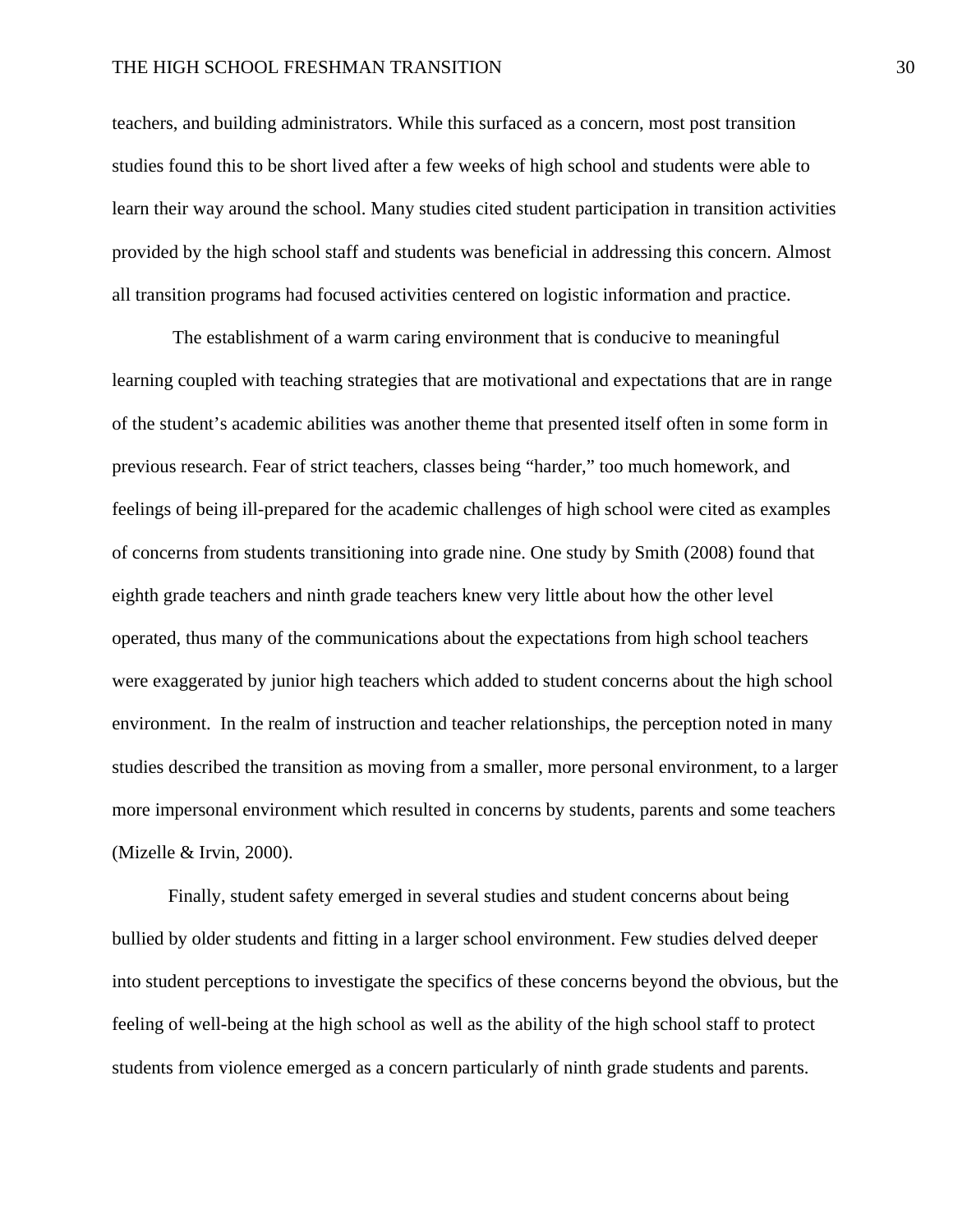It is clear that research must play a stronger role in guiding the efforts to ensure a better transition to high school for ninth grade students. As Rice (2001) noted in her study "that work is needed to clarify the trade-offs inherent in school transitions and to inform practices designed to improve these processes" (p. 390). Rice also noted that future work should reflect the reality of how school transitions unfold for different types of students so that research can play a more useful role as educators continue to wrestle with this issue.

 It seems imperative that more specific research on the perceptions of students actually experiencing the transition be tapped to be able to meet the needs of students who struggle through the transition and optimize the experience for all students.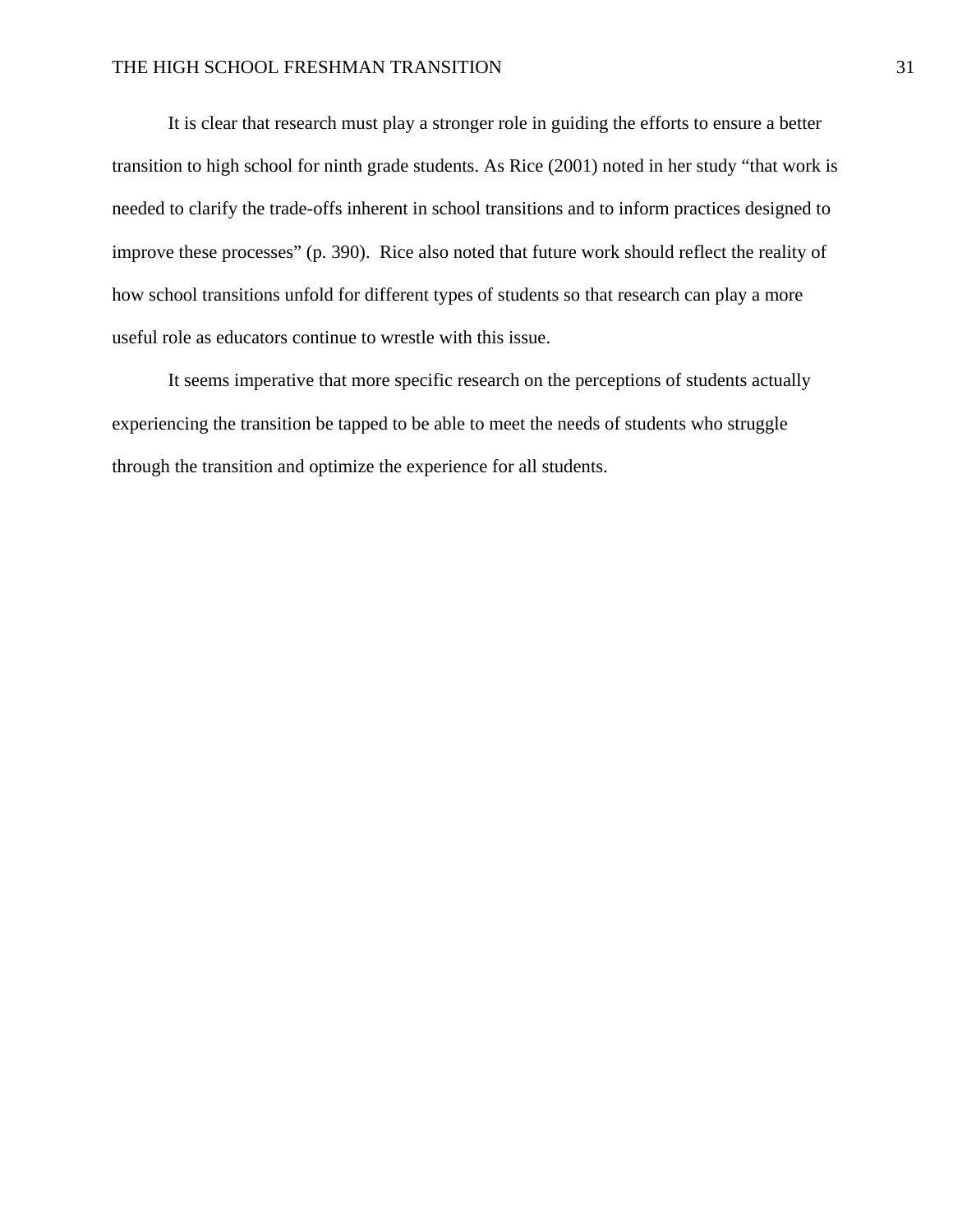## **Chapter 3: Methodology**

## **Procedure**

The purpose of the study was to identify the student's perspective of the difficulties of

transitioning from eighth grade to high school. The intent of gathering this information was to

provide primary source data for additional study and development of effective transition

experiences for students entering the ninth grade. More specifically, this study sought to

- 1. Identify the most significant areas of concern found in previous research regarding the transition from eighth to ninth grade;
- 2. Develop a survey instrument that could be used to quantify eighth grade student's perceptions of those significant areas of concern;
- 3. Examine the results of the survey to identify student's level of concern in each identified area;
- 4. Compare the five areas of concern and determine which areas students perceive as most significant;
- 5. Compare the perceptions of male and female students;
- 6. Compare the perceptions of eighth grade students from a low performing, high poverty, and highly diverse school setting with students from a high performing, low poverty, less diverse school setting;
- 7. Compare the perceptions of eighth grade students who had an older sibling go through high school with the perceptions of students who would be the first in their family to make this transition; and finally
- 8. Provide a way for student voices to be heard as primary source data for additional study and development of transition experiences for students entering high school

## **Population and Sample Used in the Study**

The population for the study included approximately 285 eighth grade students attending

two different schools. School "A" had 122 of approximately 300 eighth graders respond to the

survey (44 boys, 73 girls, 5 unidentified). School "A" is located in a metropolitan area on the

east side of Indianapolis, Indiana. School "A" has 76 percent of its eighth grade students on free

or reduced lunch and is 30 percent white/non-Hispanic and 70 percent of the eighth grade class is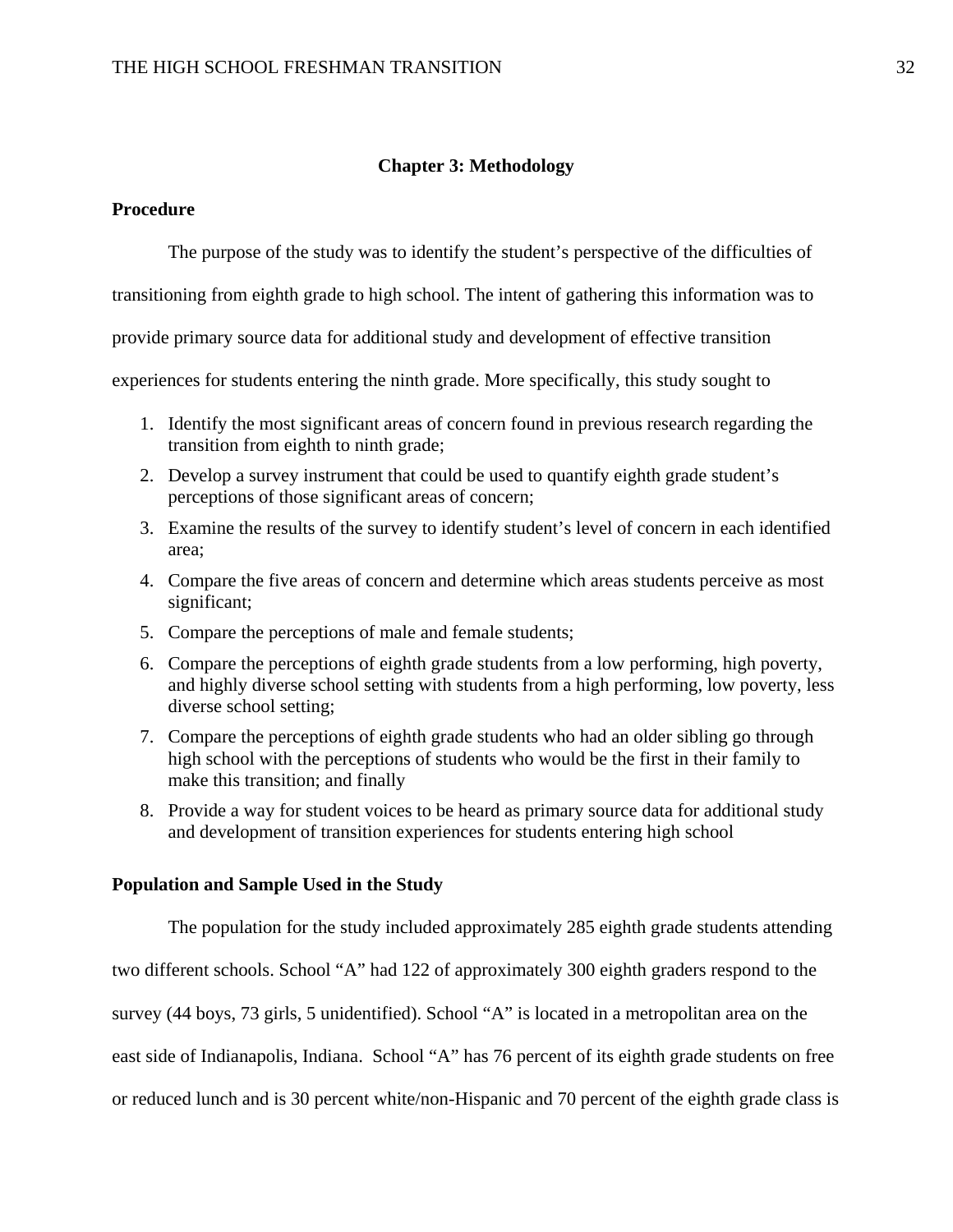### THE HIGH SCHOOL FRESHMAN TRANSITION 33

of non-white ethnicity. As seventh graders 58.6 percent passed the English/Language Arts portion of the Indiana Statewide Testing for Educational Progress (ISTEP) examination while 67.5 percent passed the math portion and 52.2 percent passed both math and English/Language Arts tests. School "B" had 169 of approximately 500 eighth graders respond to the survey (72 boys, 95 girls, 2 unidentified). School "B" is a high performing junior high school located in a northern suburb of Indianapolis, Indiana. School "B" has 24 percent of its eighth grade students on free or reduced lunch and is 69 percent white/non-Hispanic and 31 percent of the eighth grade class is of non-white ethnicity. As seventh graders 84 percent passed the English/Language Arts portion of the ISTEP examination while 90.7 percent passed the math portion and 80.6 percent passed both math and English/Language Arts tests.

#### **Instrument Used for the Collection of Data**

The instrument, exhibited in Appendix B, was developed to collect data on the perceptions of eighth grade students on the transition to high school. The 40 items used in the final form of the instrument were gleaned from professional literature and reviewed by a juried panel of experts for validity. Those items, reflecting feedback from the juried panel were placed in a common format for the purpose of the study. The 40 items were arranged in random order for student response, but were organized as follows:

- Questions 1, 6, 11, 16, 21, 26, 31, and 36 addressed Social Relationships
- Questions 2, 7, 12, 17, 22, 27, 32, and 37 addressed Academic Nuts and Bolts
- Questions 3, 8, 13, 18, 23, 28, 33, and 38 addressed Logistics
- Questions 4, 9, 14, 19, 24, 29, 34, and 39 addressed Teacher Relationships and **Instruction**
- Questions 5, 10, 15, 20, 25, 30, 35, and 40 addressed Student Safety

For the purposes of the study the following guidelines were used to determine the level of concern and how it would be described: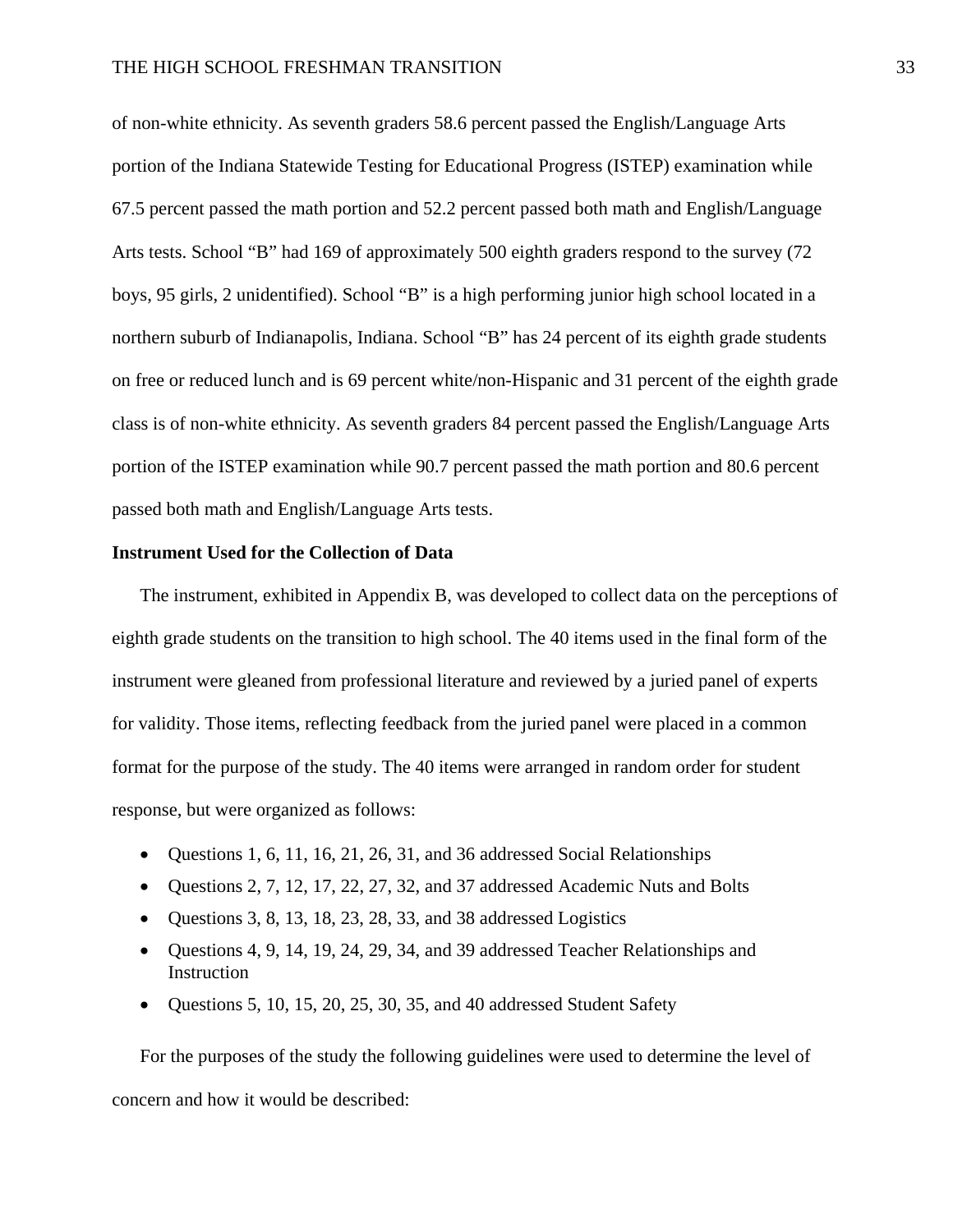- If the average score of the responses for an area was 8.0 or lower, it was considered "not a concern."
- If the average score of an area was between 8.1 and 12.0, it was considered a "concern", but a "low" concern for students. This represents the lower quartile of items marked as "somewhat concerned" through "significantly concerned."
- If the average score of an area was between 12.1 and 24.0, it was considered an area of "high" concern. This represents the three upper quartiles of items marked as "somewhat concerned" through "significantly concerned."

## **Validity**

A juried panel of experts reviewed the final form of the instrument to determine validity.

The juried panel included two guidance counselors/directors who serve in public schools

working with eighth grade students and two high school guidance counselors/directors who work

with freshmen transition activities. In addition two leading university professors served on the

panel, one being a leader in the field of school counseling while the other is a leader in the field

of psychology. The panel consisted of the following members:

- Dr. Ann Kring, Professor, University of California Berkeley University, Berkeley, CA.
- Dr. Charlene Alexander, Professor, Ball State University, Muncie, IN.
- Nancy Herndon, Guidance Department Director, Hamilton Southeastern High School, Hamilton Southeastern Schools, Fishers, IN.
- Linda Brown, Guidance Department Director, Fishers High School, Hamilton Southeastern Schools, Fishers, IN
- Jackie Wolf, Guidance Department Coordinator, Fishers Junior High School, Hamilton Southeastern Schools, Fishers, IN.
- Chris Graves, Guidance Department Coordinator, Riverside Junior High School, Hamilton Southeastern Schools, Fishers, IN.

## **Reliability**

Reliability was assessed in two ways. First, the internal consistency of the total scale and

five individual areas was assessed using Cronbach's alpha. Second, test-retest reliability was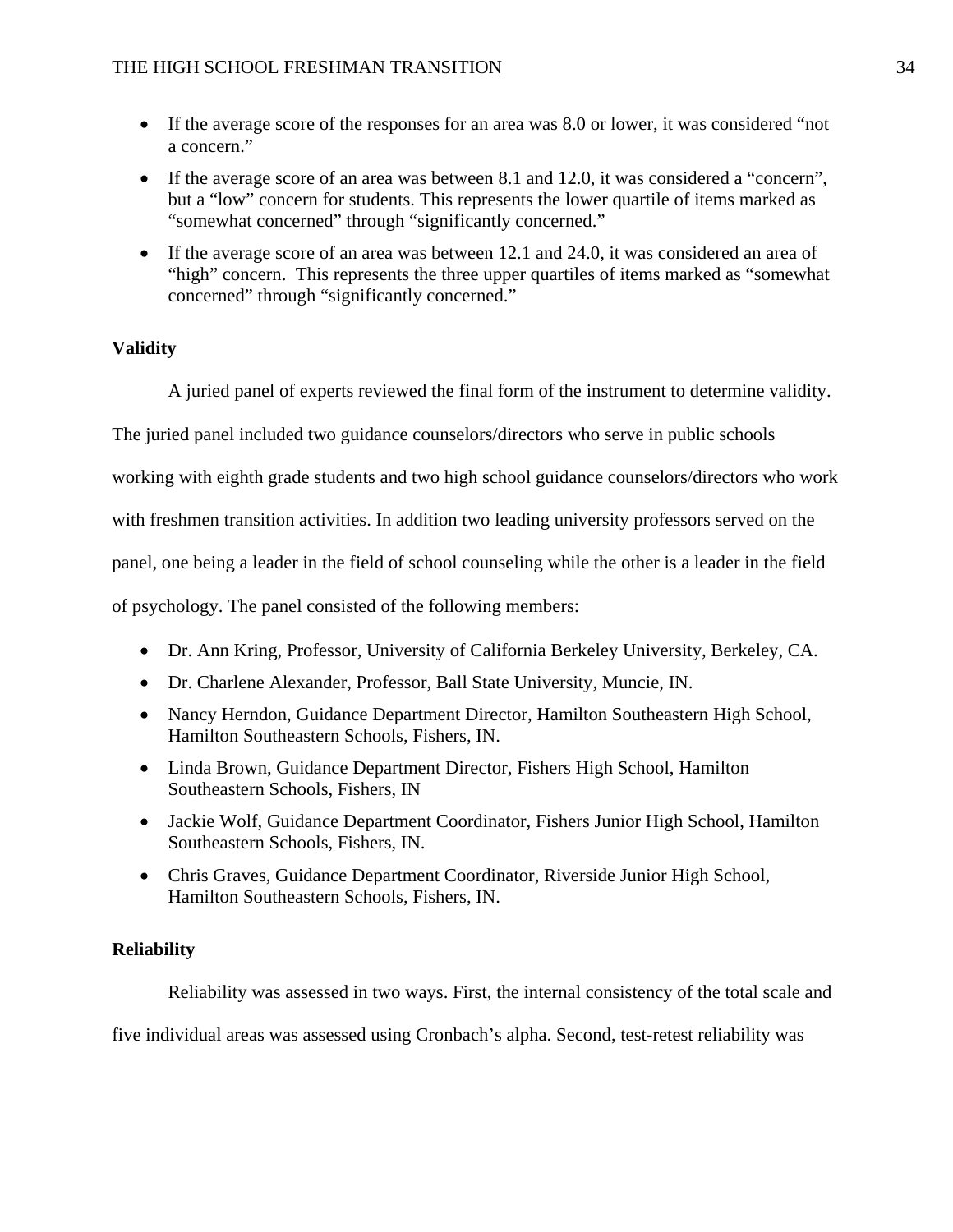assessed by having a small group of students take the instrument on two occasions, with the retest taking place two weeks later and using Pearson correlations.

## **Research Questions**

 Research Question 1: Are social relationships a significant concern to eighth grade students during the transition from eighth grade to high school?

Research Question 2: Are the logistics of high school such as, finding classes, being on time, or simply knowing where to get help, etc., a significant concern to eighth grade students during the transition from eighth grade to high school?

Research Question 3: Is student safety a significant concern to eighth grade students during the transition from eighth grade to high school?

Research Question 4: Are the academic "nuts and bolts" such as, credits, graduation requirements, Grade Point Average (GPA), class rank, study skills, etc., a significant concern to eighth grade students during the transition from eighth grade to high school?

Research Question 5: Are teacher relationships and instruction a significant concern to eighth grade students during the transition from eighth grade to high school?

Research Question 6: Are students more concerned about some of the areas than others?

Research Question 7: Do female eighth graders concerns in the five areas noted above differ from male eighth grade student concerns?

Research Question 8: Do student concerns of students attending lower performing schools with high ethnic diversity and poverty differ from student concerns in high performing schools with low ethnic diversity and poverty in these five areas?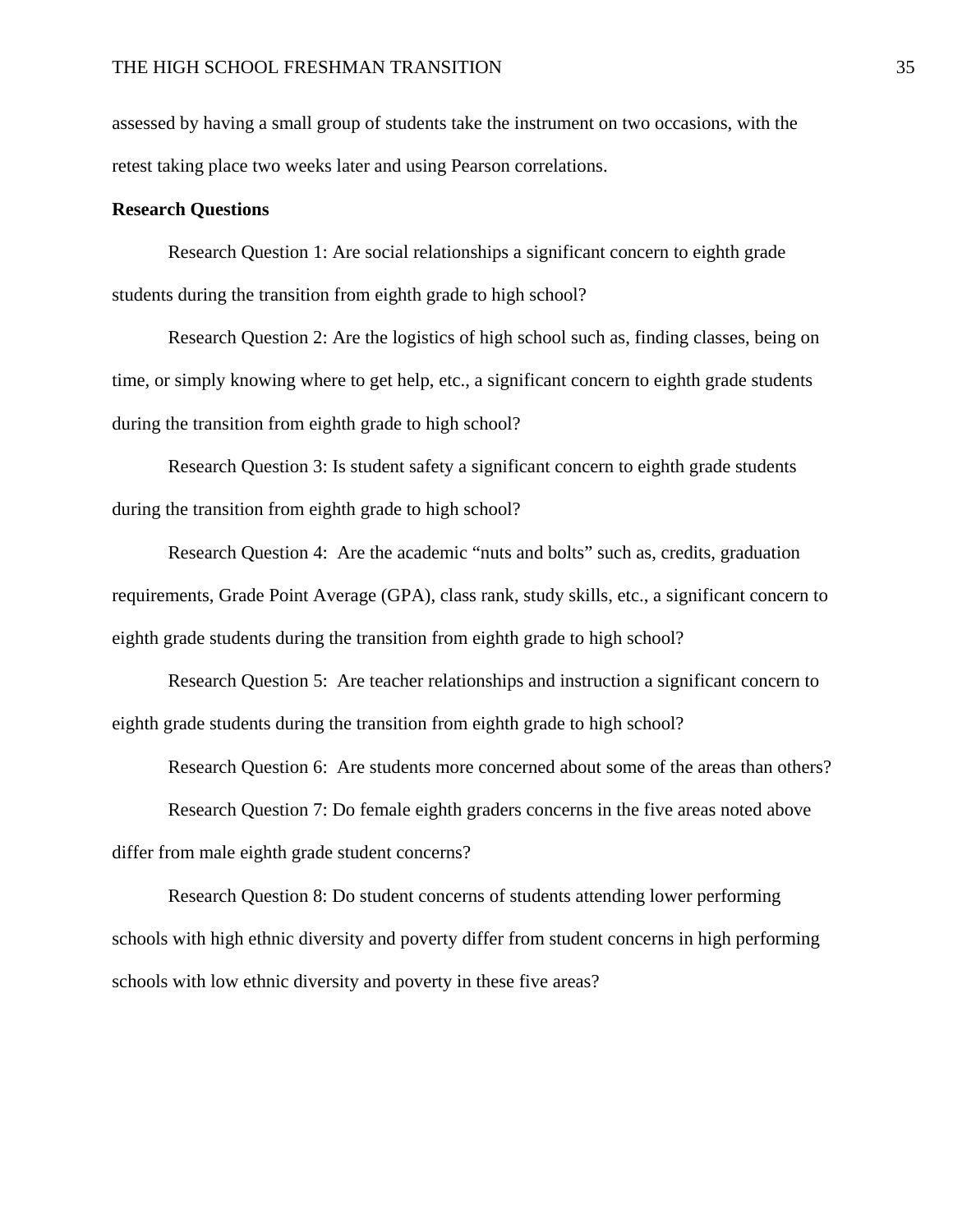Research Question 9: Are students with older siblings who have attended high school less concerned in these five areas than students without older siblings who have attended high school?

## **Collection of Data**

The survey was taken by students at School "A" over five days between March 4 and March 8, 2013. Prior to the survey, parents were informed of the study and gave written permission for their student to participate in the survey. Permission slips were returned by 134 parents to allow their student(s) participate in the study and 122 of the 134 students with parent permission chose to complete the survey. The survey was taken by students at School "B" over five days between March 18 and March 22, 2013. Prior to the survey, parents were informed of the study and gave written permission for their student to participate in the survey. Permission slips were returned by 179 parents to allow their student(s) participate in the study and 169 of the 179 students with parent permission chose to complete the survey. Six students did not complete the measure, and thus the final sample size for analyses is 285. On March 22, 2013 data collection was completed. The researcher established a total response rate from both schools of 93 percent of eighth grade students who had written permission from parents participated in the study. Of the approximately 800 parent permission slips sent home with students, only 313 were returned for a response rate of approximately 39 percent of responses granting parental permission to participate in the study.

#### **Analysis of the Data**

Dr. Kianre Eouanzoui of Ball State University and Dr. Ann Kring of the University of California Berkeley University served as statistical consultants for this study.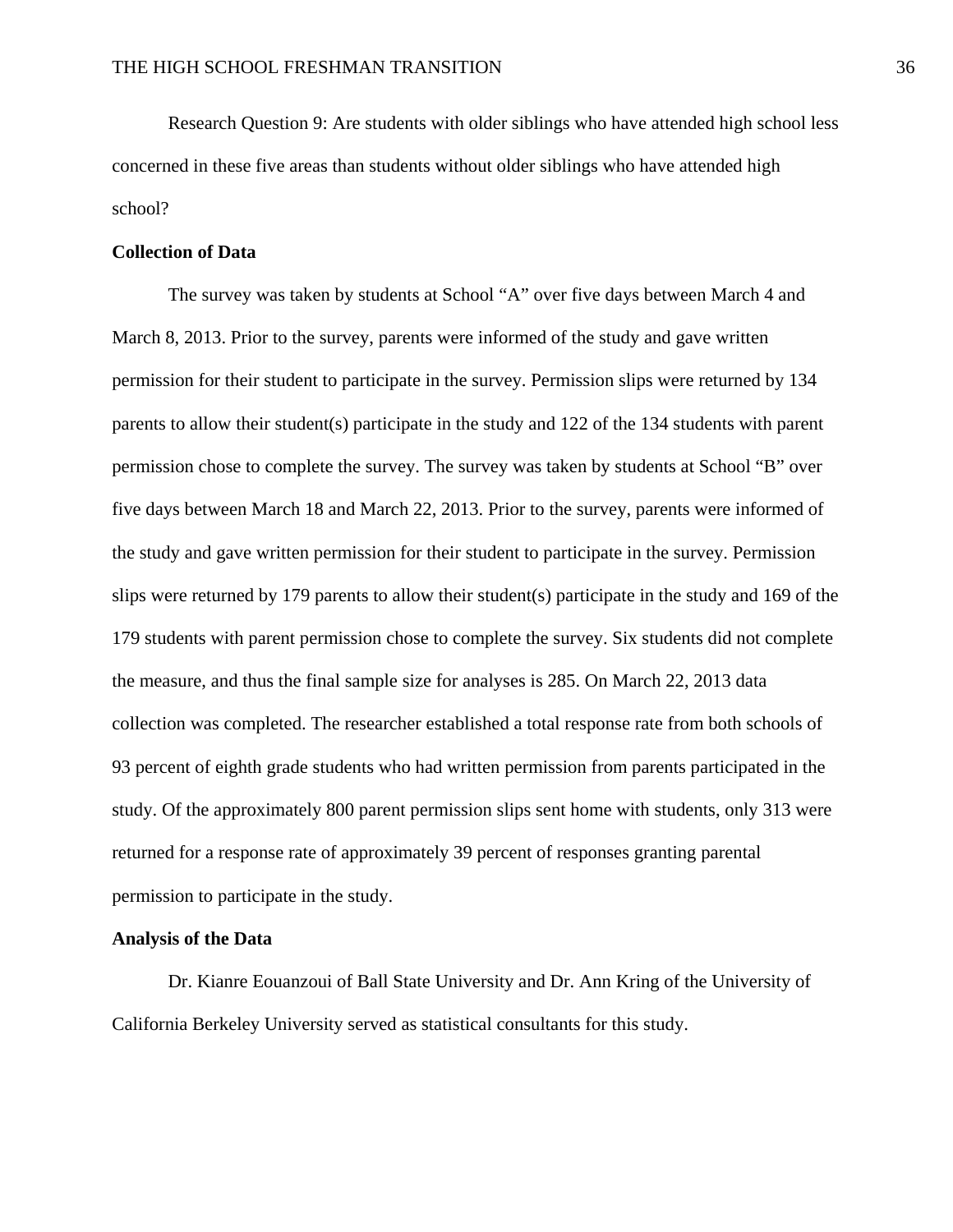Descriptive statistics of the instrument, reported in frequencies and percentages, are presented in the tables. Comparisons were made between various items. The research questions were tested using various analyses described in Chapter 4.

### **Summary**

The development of the research methodology began with an explanation of the process used once the purpose of the study was established resulting in the development of a survey instrument. A description of the population sample was provided followed by a more detailed explanation of the survey instrument including the metric used to determine the level of concern of the students. Next, the use of a juried panel of experts to determine validity of the instrument was noted along with the members of the panel, their titles, and educational setting. To access reliability, Crombach's alpha was used to access internal consistency of the total scale and five areas of concern and Pearson correlations were used to assess test-retest reliability of the instrument. The research questions were then noted followed by a detail description of the collection of data. Finally, the methods used to analyze the data were explained.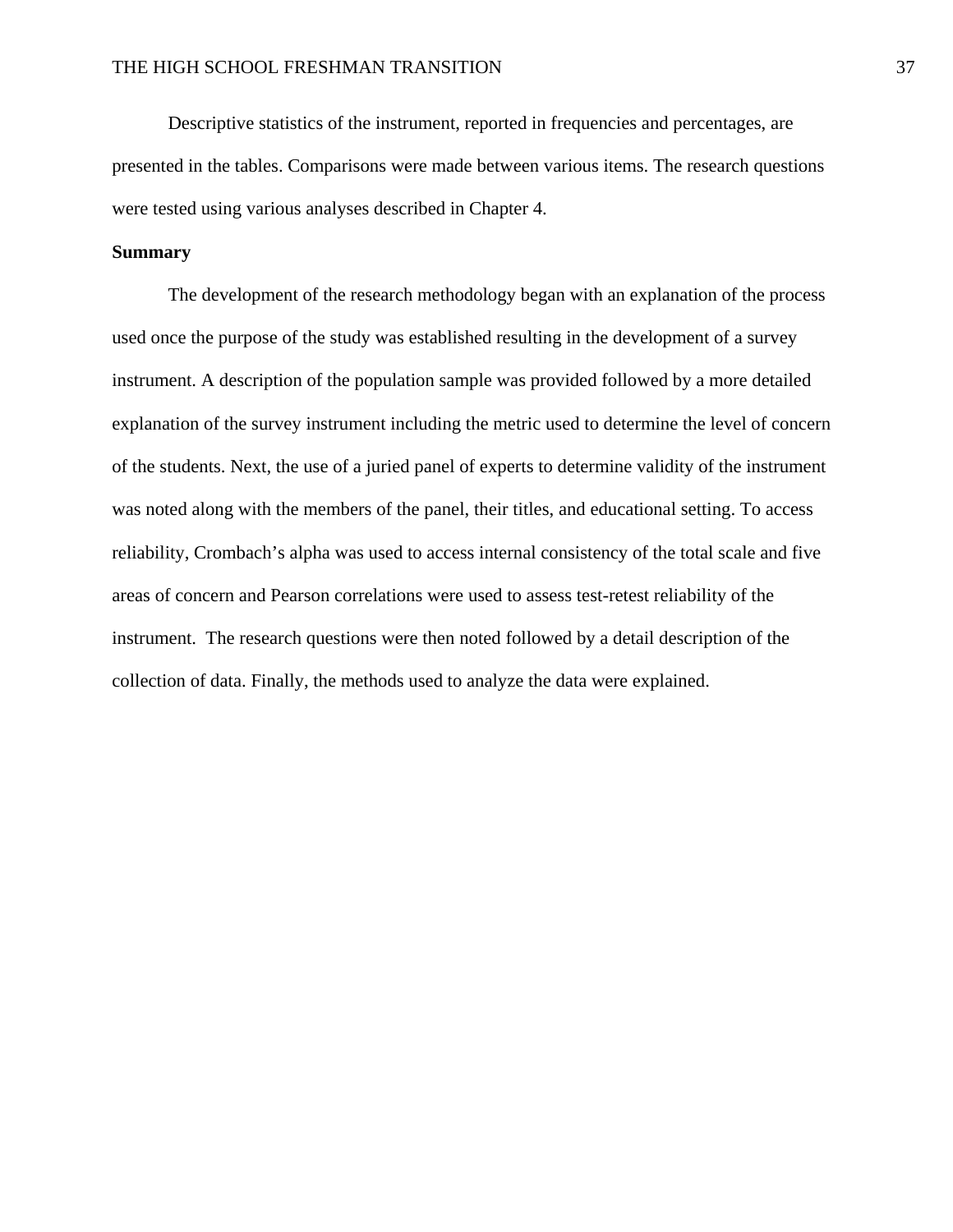## **Chapter 4**

## **Results and Discussion**

 The population for the study included 291 eighth grade students. Prior to the survey, parents were informed of the study and gave written permission for their student(s) to participate in the survey. Permission slips were returned by 313 parents to allow their student(s) to participate in the study. Approximately 93% (291 of the 313 students with parent permission) chose to complete the survey. Of the approximately 800 parent permission slips sent home with students, only 313 were returned for a return rate of approximately 39 percent of parents granting permission for their student(s) to participate in the study. Six students did not complete the measure, and thus the final sample size for analyses was 285.

 This chapter includes methods of analysis, and an interpretation of research data. The presentation of the data includes descriptive statistics for the survey instrument (frequencies and percentages), factor analysis of the survey, multivariate analyses of variance (MANOVA) to test group differences, correlations to assess test-retest reliability, and Cronbach's Alpha to assess the survey instrument's internal consistency. For all MANOVAs, in cases when sphericity was violated, the Huynh-Feldt correction for degrees of freedom was used when estimates of sphericity were greater than 0.75; the Greenhouse-Geisser correction was used when estimates of sphericity were less than 0.75 (Girden, 1992).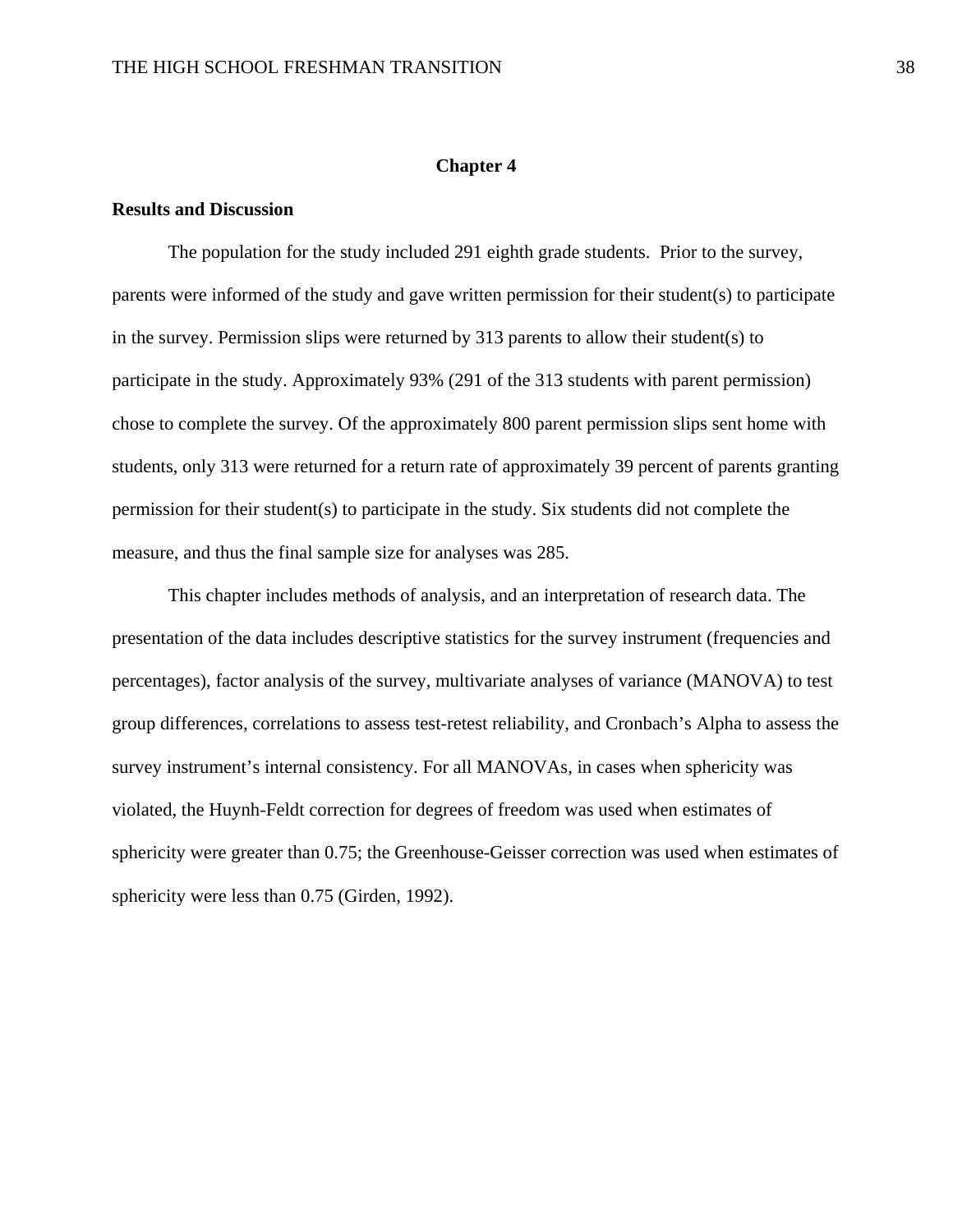### **Methods of Analysis**

The first analyses were conducted to determine the psychometric properties of the survey. Although the researcher developed items to capture the identified five domains of concern to eighth graders, the first step was to assess whether the measure indeed captured these domains. Principal Components factor analysis with varimax rotation was used to assess the factor structure of the survey. Examination of the scree plot indicated a five factor solution fit the data, with five factors having an eigen value greater than 1 (see Figure 1). The five factors accounted for 46.2% of the variance in the survey.





Thus, varimax rotation was set to extract five factors. The factor structure is presented in Table 1. In general, the *a priori* determination of the five areas was confirmed by the factor analysis. For the Teacher Relationships and Instruction area, all items had a loading of .20 or greater on the same factor. Similarly, all but one or two items had highest loadings on the other four factors. In addition, item-total correlations were all above .20 (and most were above .30) for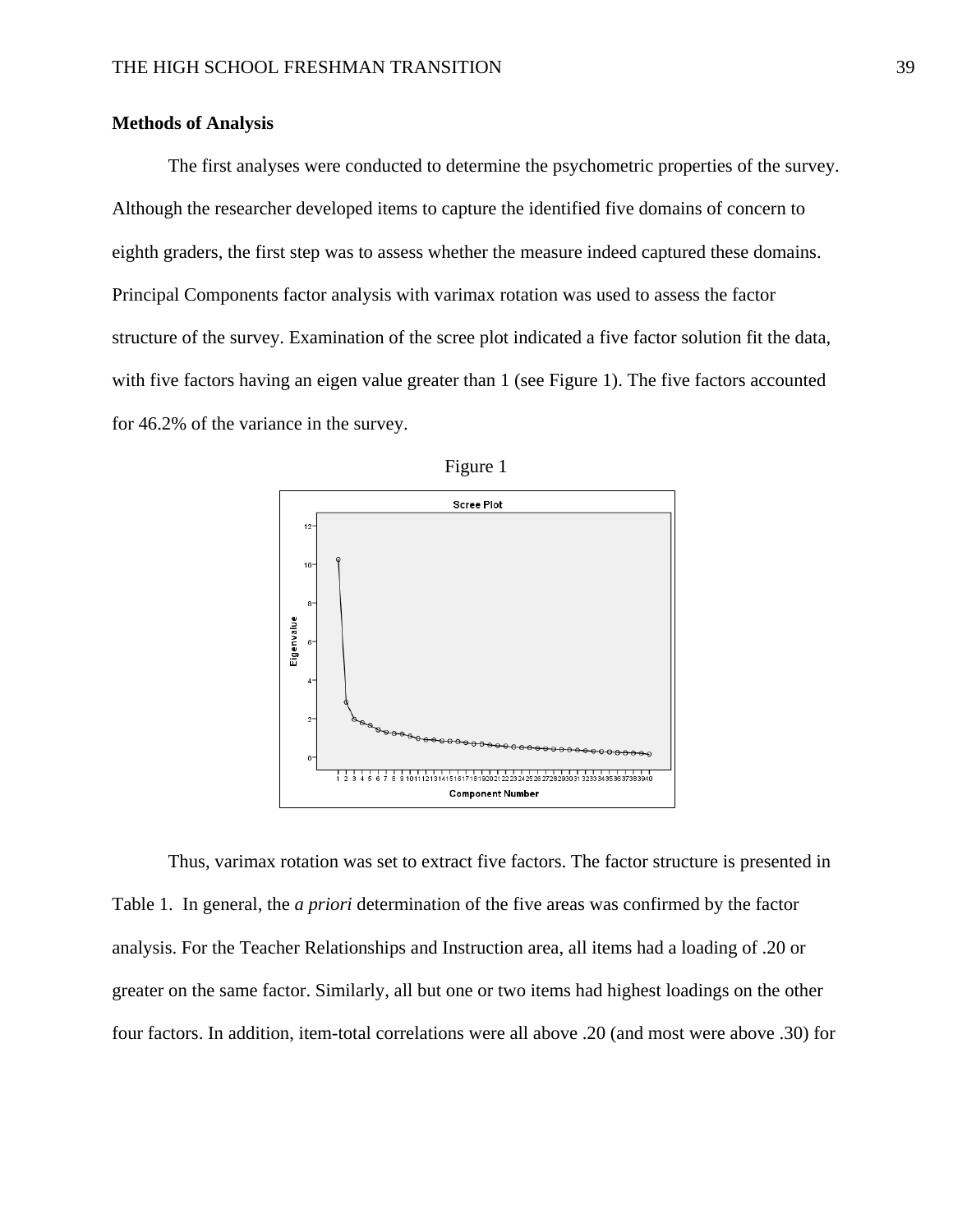the items comprising the five areas suggesting that the items within each area corresponded to

one another to reasonable degree.

| Rotated Component Matrix <sup>a</sup>        |         |
|----------------------------------------------|---------|
|                                              | Compone |
|                                              | nt      |
| <b>Teacher Relationships and Instruction</b> |         |
| 4. Are you worried about the high school     | .527    |
| classes being harder than junior high?       |         |
| 9. Do you think most 8th grade students      | .343    |
| are worried about the high school classes    |         |
| being harder than                            |         |
| 14. Are you concerned that the high          | .506    |
| school teachers will be meaner or less       |         |
| friendly than the junior                     |         |
| 19. Do you think most 8th grade students     | .496    |
| are worried that the high school teachers    |         |
| will be meaner or                            |         |
| 24. Are you worried that the homework        | .676    |
| load at the high school will be too much     |         |
| to handle?                                   |         |
| 29. Do you think most 8th grade students     | .491    |
| are worried that they won't be able to       |         |
| handle the homework                          |         |
| 34. Are you worried that high school         | .372    |
| teachers won't help you the way they did     |         |
| in junior high?                              |         |
| 39. Are you concerned that you won't be      | .388    |
| in teams at the high school?                 |         |
| <b>Academic Nuts and Bolts</b>               |         |
| 2. Are you concerned that you may not        | .008    |
| have the study skills needed to succeed in   |         |
| high school such as                          |         |
| 7. Do you think most 8th grade students      | .572    |
| are worried about having the academic        |         |
| skills to succeed in high                    |         |

# Table 1 Factor Analysis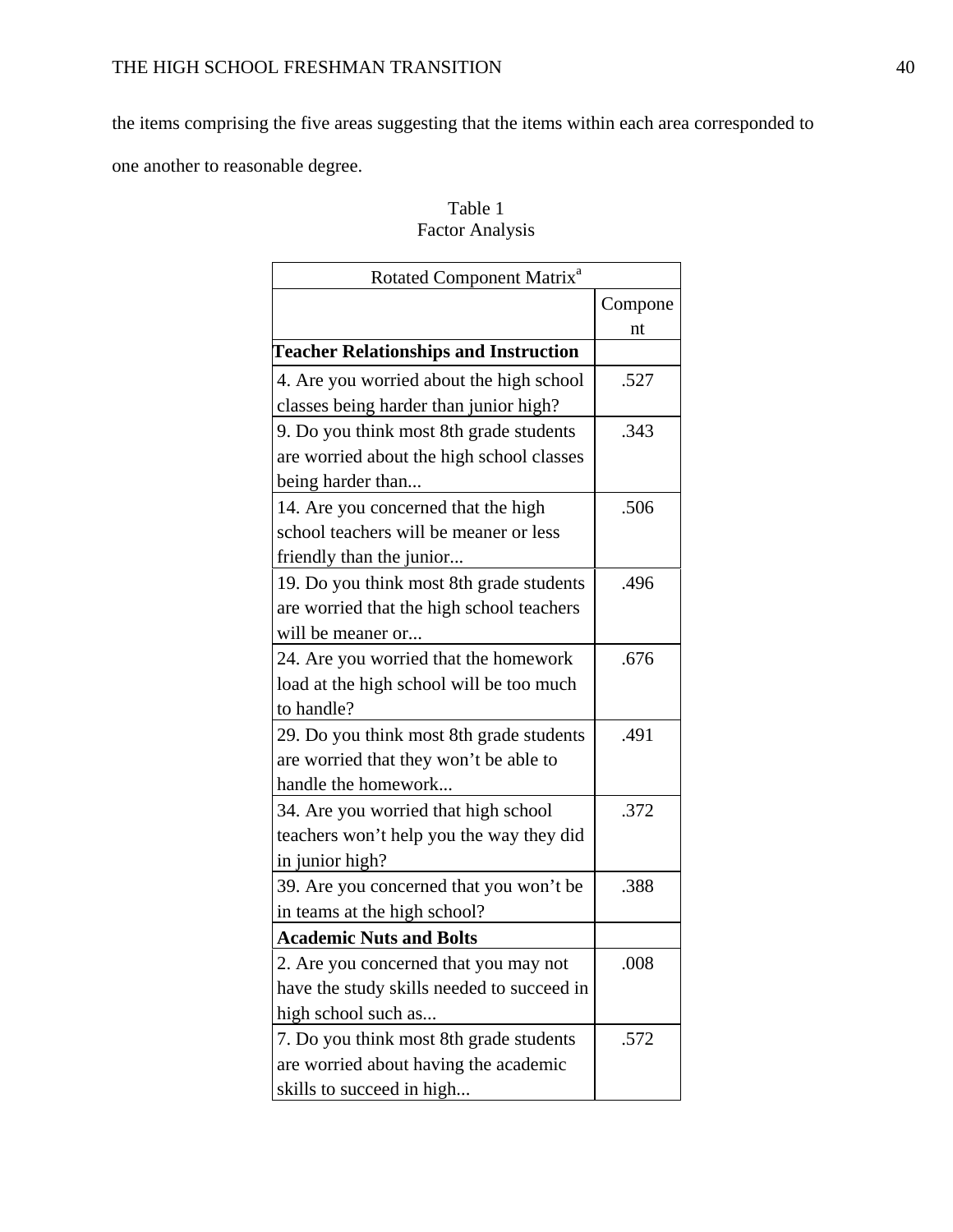| 12. Are you concerned about important      | .445 |
|--------------------------------------------|------|
| tests you take in high school like the     |      |
| graduation exam, or college                |      |
| 17. Are you concerned about high school    | .405 |
| credits, such as earning enough credits    |      |
| for graduation, or earning                 |      |
| 22. Do you think that most 8th grade       | .548 |
| students are worried because they aren't   |      |
| sure of what high school                   |      |
| 27. Are you concerned about taking the     | .238 |
| correct classes to meet the requirements   |      |
| for college?                               |      |
| 32. Are concerned about your grade point   | .381 |
| average and class rank?                    |      |
| 37. Are you concerned about making         | .216 |
| sure you take classes as a freshman that   |      |
| will get you into classes                  |      |
| <b>Safety</b>                              |      |
| 5. Are you concerned that older students   | .670 |
| will bully you in high school?             |      |
| 10. Do you think most 8th grade students   | .431 |
| are concerned that older students will     |      |
| bully them in high school                  |      |
| 15. Are you concerned about fights and     | .640 |
| getting hurt at the high school?           |      |
| 20. Are you afraid of violence at the high | .701 |
| school?                                    |      |
| 25. Are you concerned that the high        | .571 |
| school might not be as safe as the junior  |      |
| high school?                               |      |
| 30. Do you think most 8th grade students   | .414 |
| are concerned that high school might not   |      |
| be as safe as the                          |      |
| 35. Are you concerned that the high        | .183 |
| school teachers won't watch over the       |      |
| students as closely as they                |      |
| 40. Do you think most 8th grade students   | .159 |
| are concerned that the high school         |      |
| teachers won't watch over                  |      |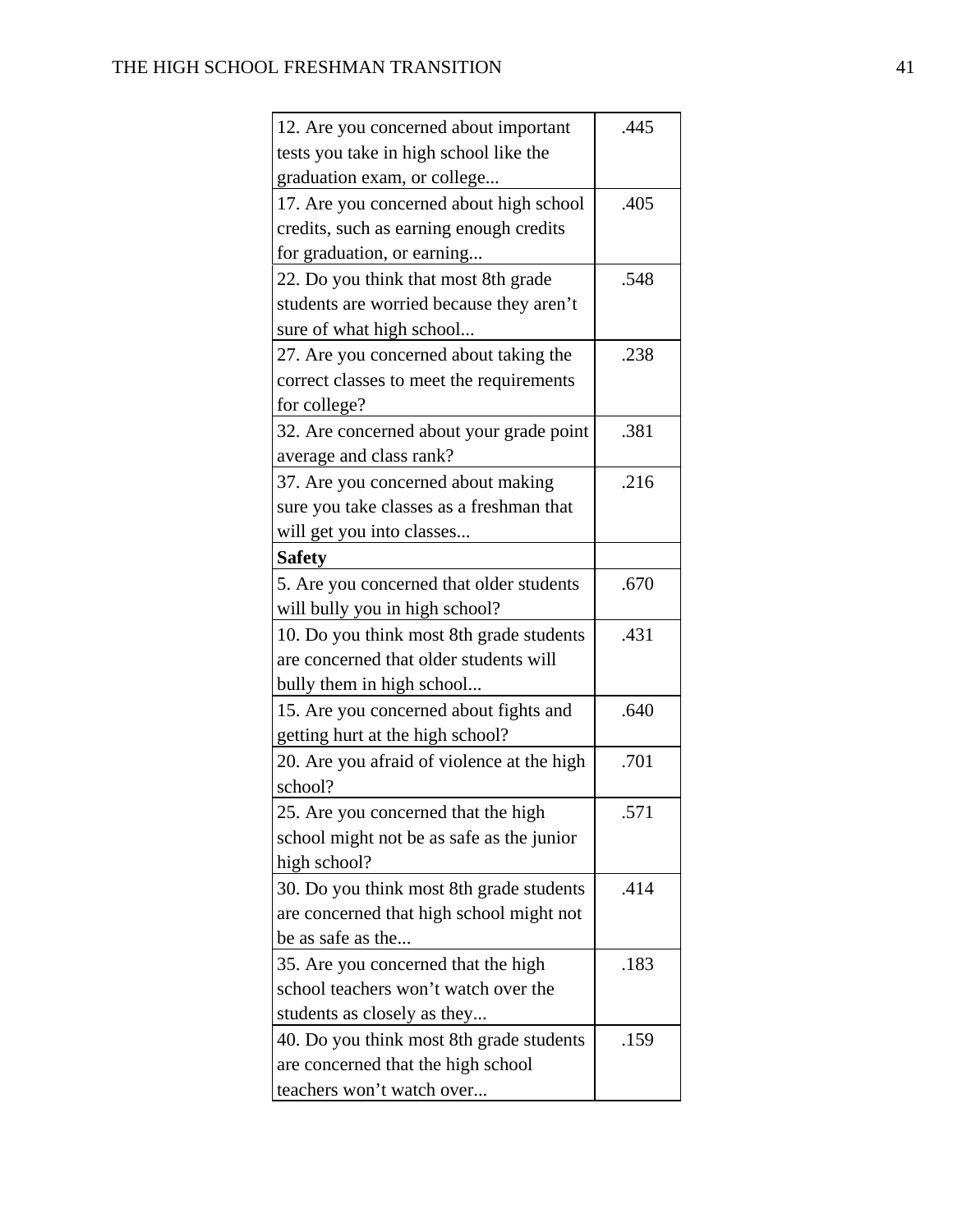| <b>Logistics</b>                           |      |
|--------------------------------------------|------|
| 3. Are you worried about getting lost at   | .466 |
| the high school?                           |      |
| 8. Are you concerned about getting         | .785 |
| through the lunch lines and finding a seat |      |
| to have lunch with you                     |      |
| 13. Do you think most 8th grade students   | .334 |
| are worried about getting through the      |      |
| lunch lines at high school                 |      |
| 18. Are you worried about having           | .246 |
| enough time to get to your locker and on   |      |
| time for class?                            |      |
| 23. Are you concerned about the high       | .126 |
| school being crowded and the hallways      |      |
| being difficult to get the                 |      |
| 28. Are you worried about getting into     | .105 |
| trouble because you're not sure of the     |      |
| rules or which rules are                   |      |
| 33. Are you worried about knowing how      | .207 |
| to get help if you have questions or       |      |
| problems at the high school                |      |
| 38. Do you think most 8th grade students   | .041 |
| are worried that they don t know how to    |      |
| get help if they have                      |      |
| <b>Social Relationships</b>                |      |
| 1. Are you concerned about being in high   | .212 |
| school classes with students that you don  |      |
| t know?                                    |      |
| 6. Do you worry that you and your          | .209 |
| friends won't be as close when you move    |      |
| on to high school?                         |      |
| 11. Are you concerned about having         | .106 |
| someone to sit with at lunch?              |      |
| 16. Are you concerned about fitting in     | .534 |
| with other social groups or cliques at     |      |
| high school?                               |      |
| 21. Do you think most 8th grade students   | .119 |
| are worried about how they will fit in     |      |
| socially in a big high                     |      |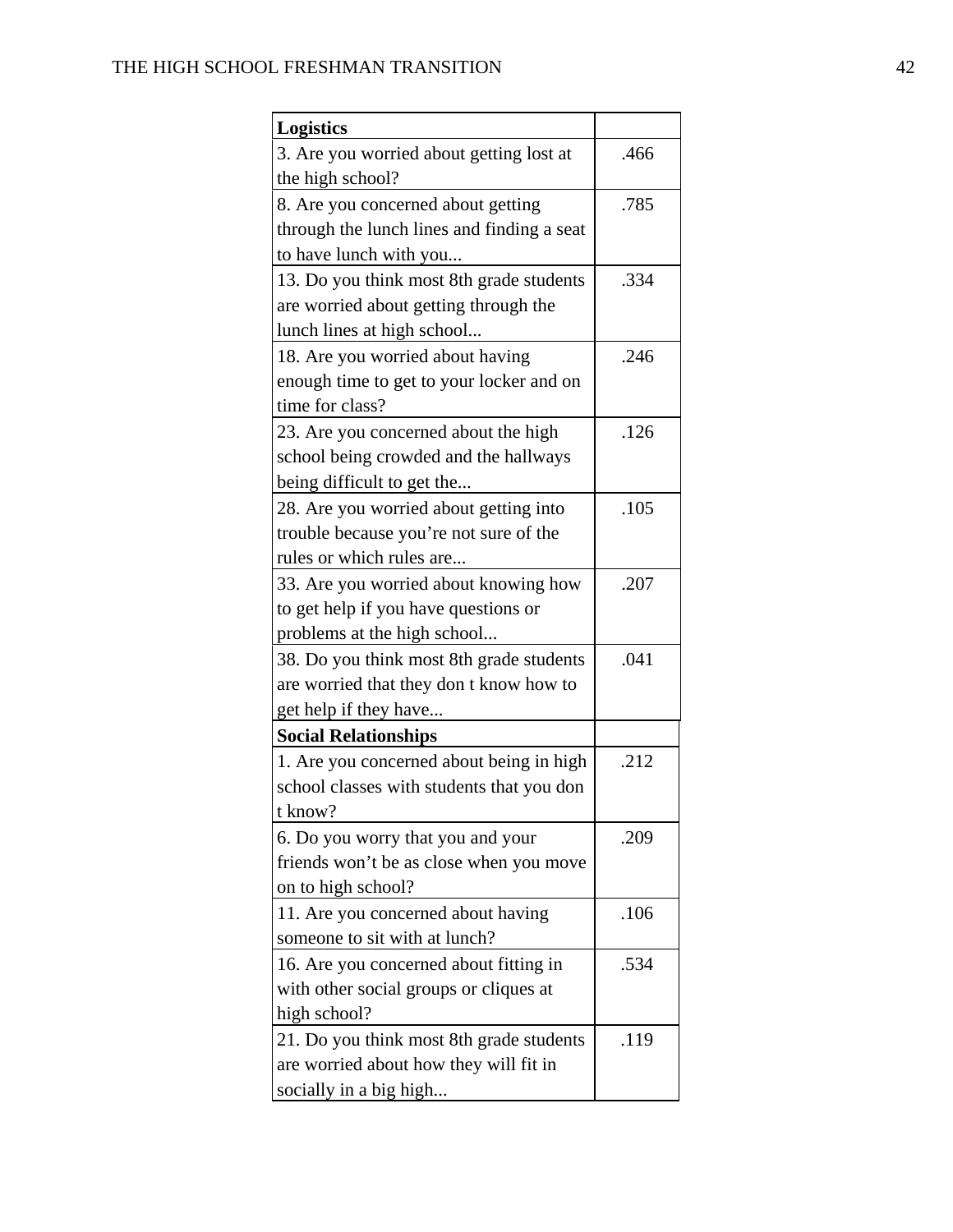| 26. Are you concerned that you will be           | .738    |
|--------------------------------------------------|---------|
| pressured to drink, smoke, and/or do             |         |
| drugs in high school?                            |         |
| 31. Are you worried that your friends            | .606    |
| will be pressured into smoking, using or         |         |
| abusing alcohol or other                         |         |
| 36. Are you concerned that the amount of         | $-.007$ |
| high school work will affect your social         |         |
| life?                                            |         |
| Extraction Method: Principal Component Analysis. |         |
| Rotation Method: Varimax with Kaiser             |         |
| Normalization. <sup>a</sup>                      |         |
| a. Rotation converged in 11 iterations.          |         |

Because the factor analysis generally supported the prior determination of the five areas of concern, the researcher opted to retain the five areas for the remainder of the analyses. Importantly, the five areas had high internal consistency as indicated by Cronbach's alpha: Social Relationships (.71), Logistics (.73), Safety (.79), Nuts & Bolts (.80), and Teacher Relationships and Instruction (.76). Cronbach's alpha for the total scale score was .92. In addition, test-retest reliability was assessed using Pearson correlations and demonstrated that the instrument was stable across two weeks (see Table 2). Test-retest reliability for the five areas were as follows: Social Relationships (.83), Logistics (.86), Safety (.63), Nuts & Bolts (.78), and Teacher Relationships and Instruction (.89). Test-retest reliability for the total score was .74.

## **Interpretation of Research Data**

## **Research questions 1 – 6.**

Means and standard deviations for the five areas across the entire sample are presented in Table 2 and Figure 2.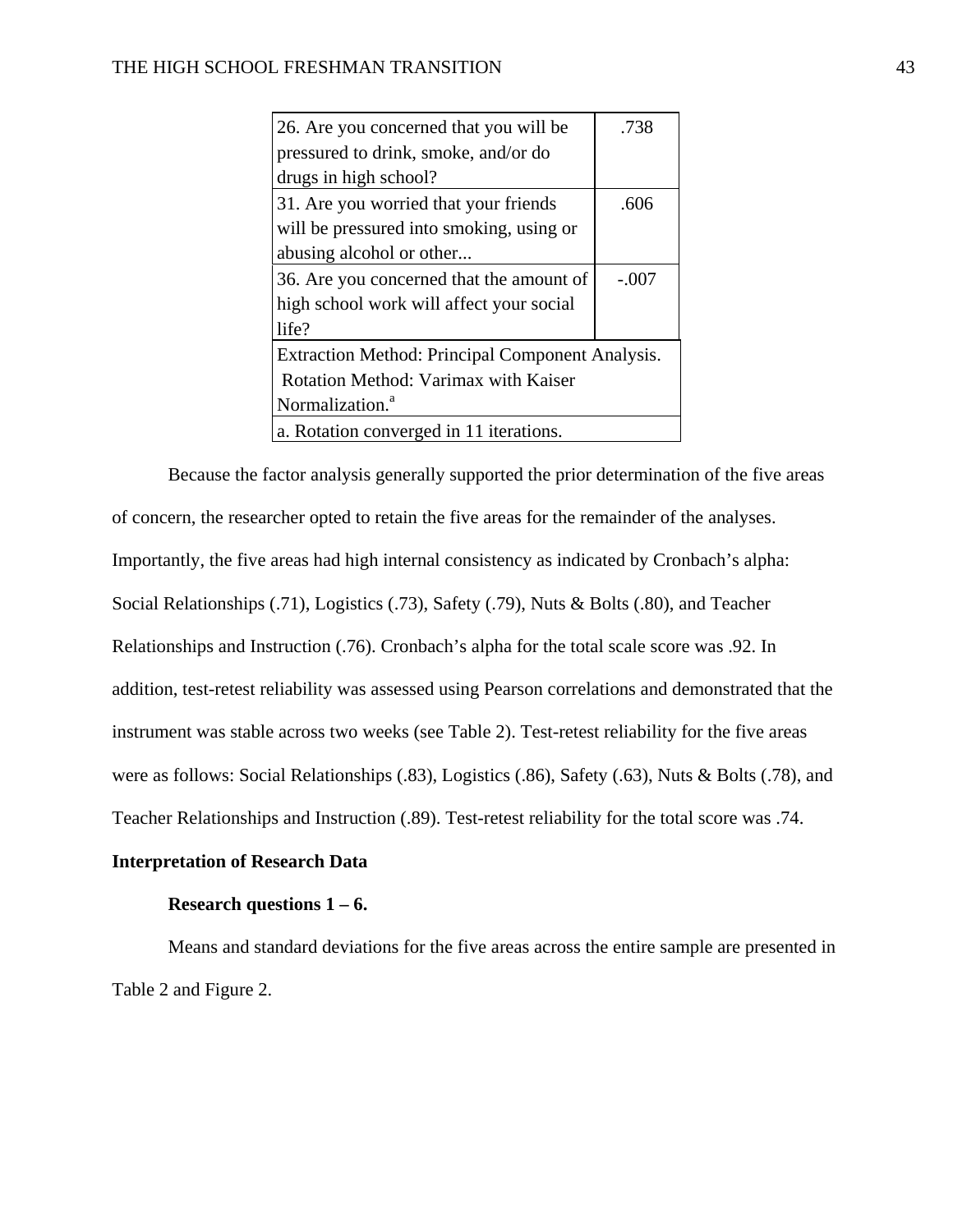|                                      | <b>Mean</b> | Std.             | N   |
|--------------------------------------|-------------|------------------|-----|
| <b>Five Areas of Student Concern</b> |             | <b>Deviation</b> |     |
| 1. Social Relationships              | 14.1579     | 3.33562 285      |     |
| 2. Logistics                         | 14.2561     | 3.40996 285      |     |
| 3. Safety                            | 12.1333     | 3.26038 285      |     |
| 4. Academic Nuts and Bolts           | 17.1825     | 3.69931          | 285 |
| 5. Teacher Relationships and         | 15.0807     | 3.36675 285      |     |
| Instruction                          |             |                  |     |

| anie |  |
|------|--|
|------|--|

| Figure |  |
|--------|--|
|        |  |
|        |  |



As can be seen in Table 2 and Figure 2, students across both schools A and B were most concerned about the academic Nuts and Bolts of high school as well as Teacher Relationships and Instruction and least concerned about Safety. Concerns about Social Relationships and Logistics fell in-between.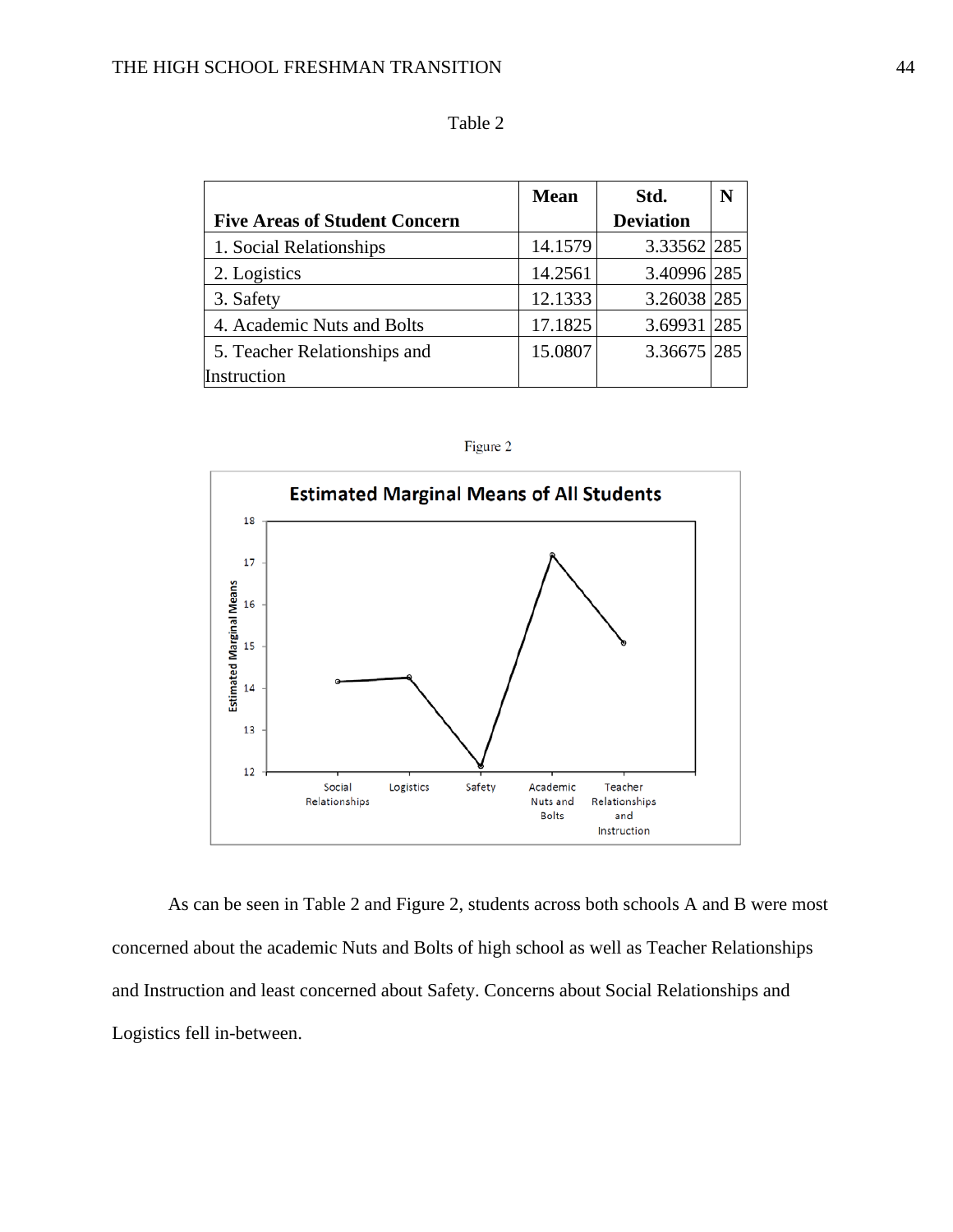## **Research question 7.**

Sex differences were examined using a 2 (Sex: Male, Female) X 5 (Area: Social Relationships, Teacher Relationships and Instruction, Safety, Nuts and Bolts, Logistics) repeated measures MANOVA. In cases when sphericity was violated, the Huynh-Feldt correction for degrees of freedom was used when estimates of sphericity were greater than 0.75; the Greenhouse-Geisser correction was used when estimates of sphericity were less than 0.75 (Girden, 1992).

The sex main effect was not significant, however the Sex X Area interaction was, F (4,  $280$ ) = 6.47, p < .001. Specifically, female eighth graders scored higher than male eighth graders on the Social Relationships and Logistics scales. Descriptive statistics are presented in Table 3 and shown in Figure 3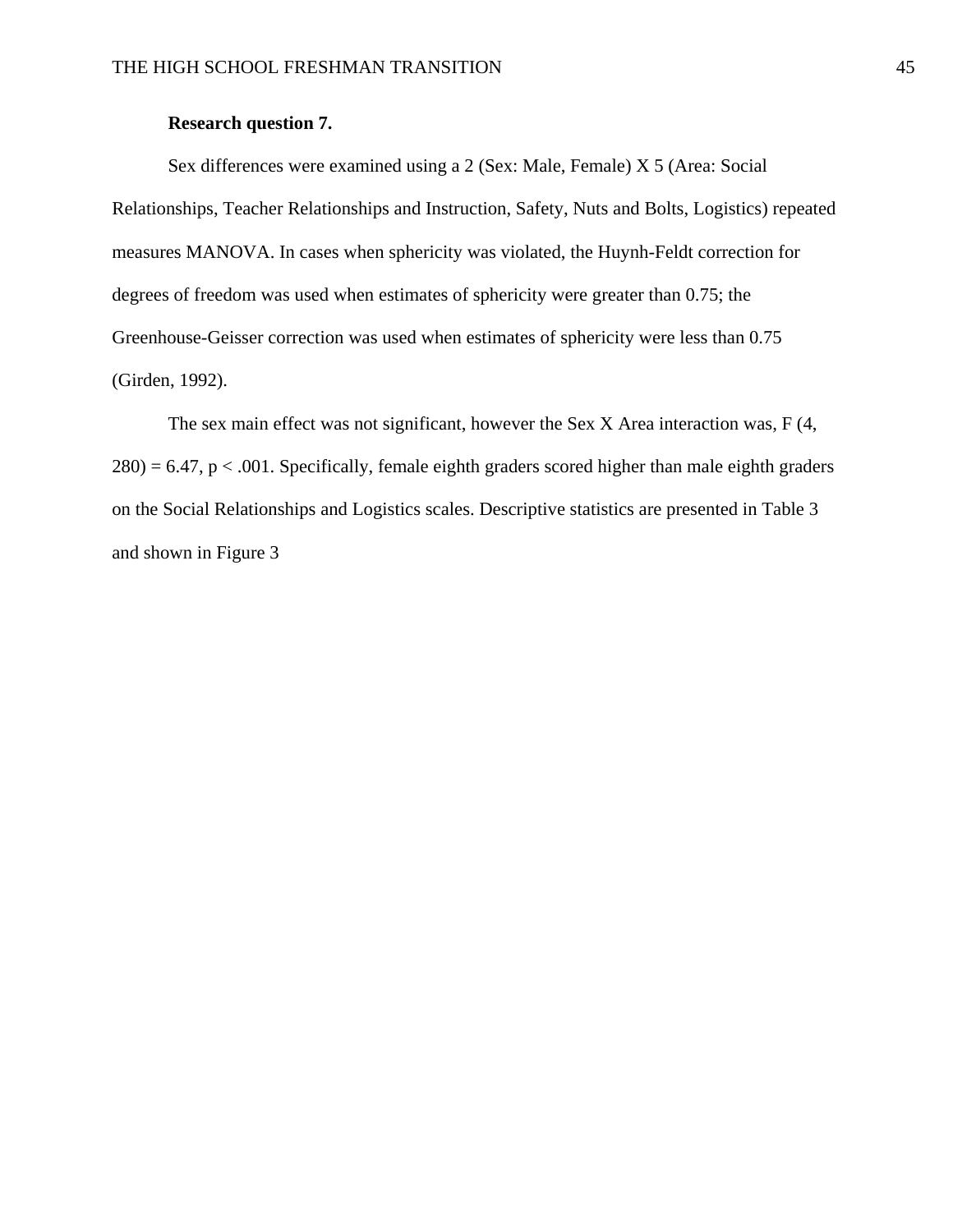| Comparing Female/Male Students |        |         |                       |     |
|--------------------------------|--------|---------|-----------------------|-----|
| Areas of                       |        |         |                       |     |
| Concern                        | Gender | Mean    | <b>Std. Deviation</b> | N   |
| 1. Social                      | Male   | 13.7155 | 3.27256               | 116 |
| Relationship                   | Female | 14.4615 | 3.35410               | 169 |
| S                              | Total  | 14.1579 | 3.33562               | 285 |
|                                | Male   | 13.4828 | 3.42239               | 116 |
| 2. Logistics                   | Female | 14.7870 | 3.30794               | 169 |
|                                | Total  | 14.2561 | 3.40996               | 285 |
|                                | Male   | 12.0776 | 3.47451               | 116 |
| 3. Safety                      | Female | 12.1716 | 3.11489               | 169 |
|                                | Total  | 12.1333 | 3.26038               | 285 |
| 4. Academic                    | Male   | 16.8017 | 3.76764               | 116 |
| Nuts and                       | Female | 17.4438 | 3.63982               | 169 |
| <b>Bolts</b>                   | Total  | 17.1825 | 3.69931               | 285 |
| 5. Teacher                     | Male   | 15.2931 | 3.50904               | 116 |
| Relationship                   | Female | 14.9349 | 3.26807               | 169 |
| s and                          |        | 15.0807 | 3.36675               | 285 |
| Instruction                    | Total  |         |                       |     |

Table 3 **Descriptive Statistics Comparing Female/Male Students**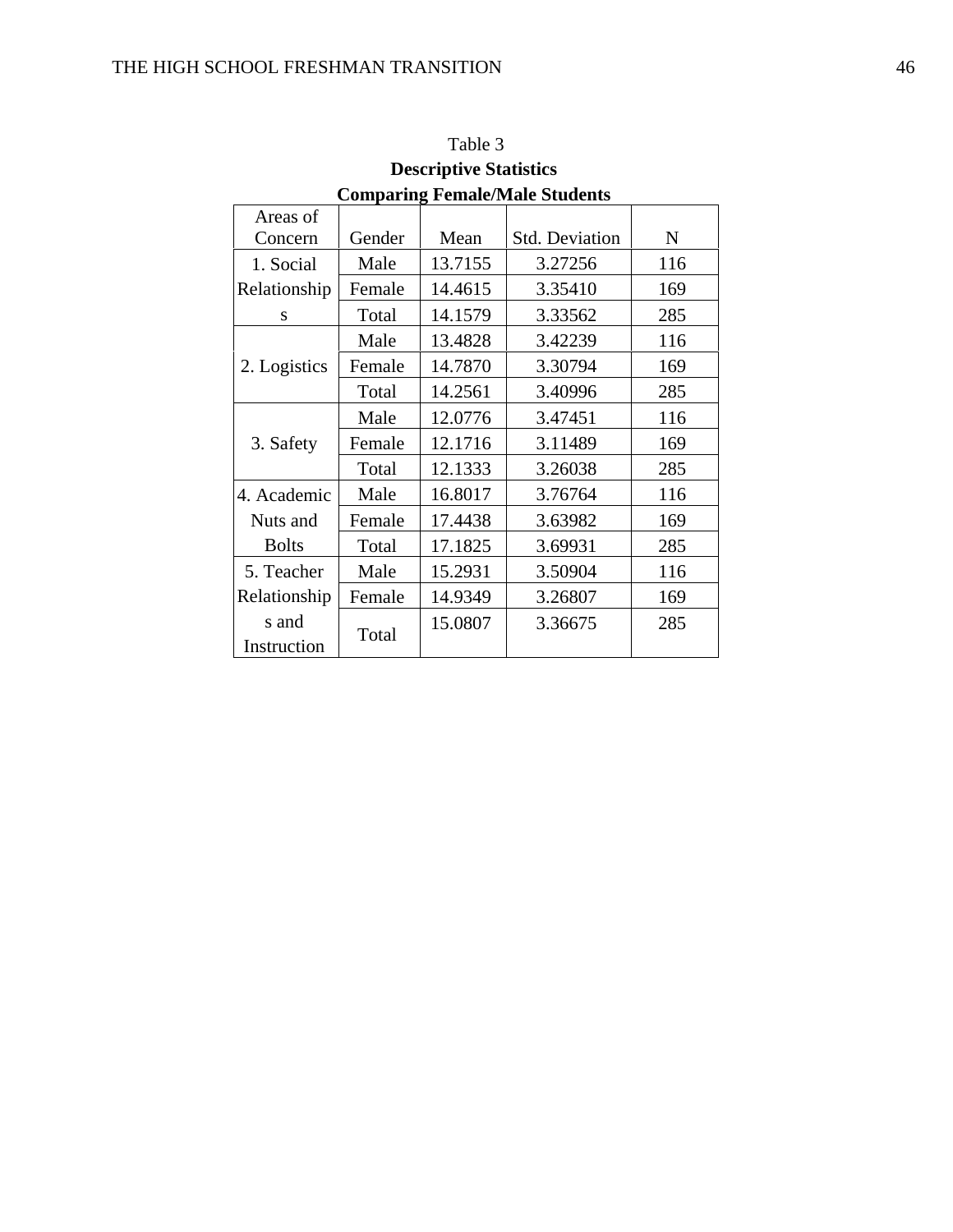

Figure 3

## **Research question 8.**

To assess whether students at the different schools expressed different concerns, a 2 (School: A, B) X 5 (Area) MANOVA was conducted. In this analysis, the school main effect was significant, F (1,282) = 25.03, p < .001, as was the School X Area interaction, F (4, 279) = 6.30, p < .001. In general, students at school A reported more concerns than students at school B. This was particularly true for student concerns in the areas of Nuts and Bolts and Logistics.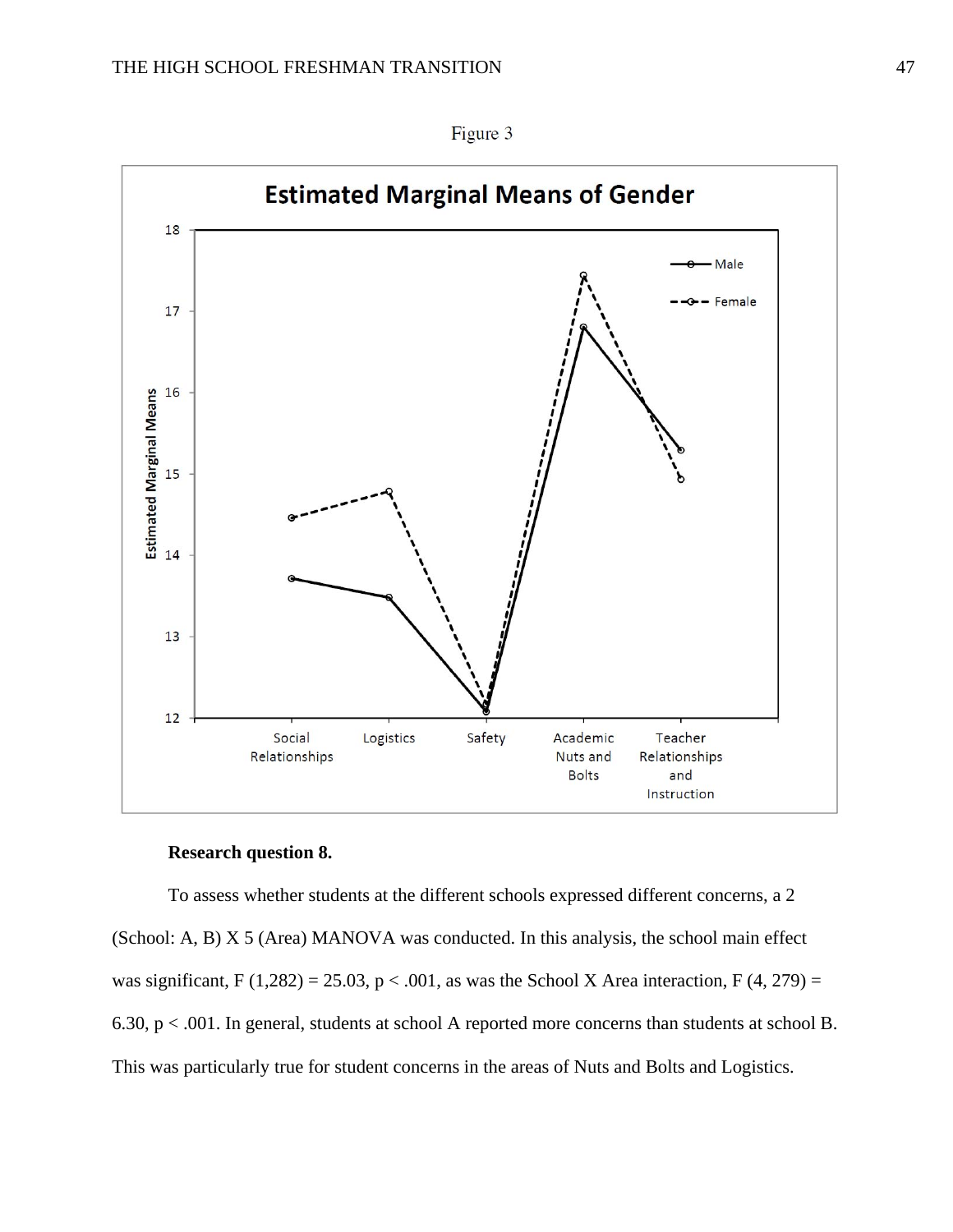| Table 4      |        |                               |                                                |     |
|--------------|--------|-------------------------------|------------------------------------------------|-----|
|              |        | <b>Descriptive Statistics</b> |                                                |     |
|              |        |                               | <b>Comparing Students from Schools A and B</b> |     |
| Areas of     |        |                               |                                                |     |
| Concern      | School | Mean                          | <b>Std. Deviation</b>                          | N   |
| 1. Social    | B      | 13.8922                       | 3.19078                                        | 167 |
| Relationship | A      | 14.5214                       | 3.52234                                        | 117 |
| S            | Total  | 14.1514                       | 3.33971                                        | 284 |
|              | B      | 13.3593                       | 3.31884                                        | 167 |
| 2. Logistics | A      | 15.5299                       | 3.14745                                        | 117 |
|              | Total  | 14.2535                       | 3.41569                                        | 284 |
|              | B      | 11.4371                       | 2.79747                                        | 167 |
| 3. Safety    | A      | 13.1282                       | 3.62353                                        | 117 |
|              | Total  | 12.1338                       | 3.26612                                        | 284 |
| 4. Academic  | B      | 16.3293                       | 3.87678                                        | 167 |
| Nuts and     | A      | 18.3932                       | 3.07649                                        | 117 |
| <b>Bolts</b> | Total  | 17.1796                       | 3.70552                                        | 284 |
| 5. Teacher   | B      | 14.5868                       | 3.19119                                        | 167 |
| Relationship | A      | 15.8376                       | 3.45403                                        | 117 |
| S            |        | 15.1021                       | 3.35320                                        | 284 |
| and          | Total  |                               |                                                |     |
| Instruction  |        |                               |                                                |     |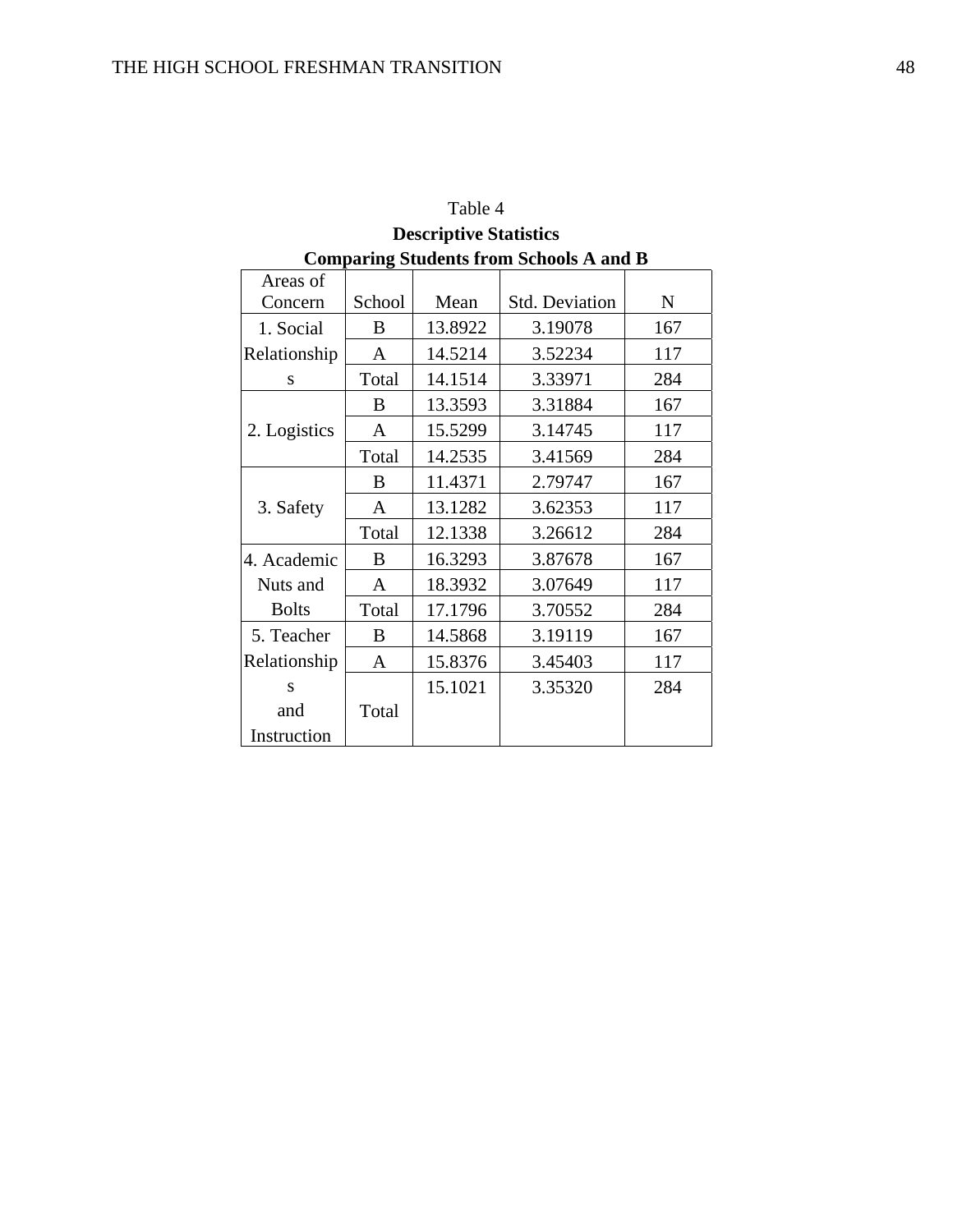

Figure 4

#### **Research question 9.**

To assess whether having an older sibling in high school mitigated students concerns, a 2

(Sibling: Yes, No) X 5 (Area) MANOVA was conducted. The Sibling main effect was significant, F (1, 283) = 5.28, p=.022 indicating that those  $8<sup>th</sup>$  graders who had an older sibling in high school expressed fewer concerns than those who did not as shown in Table 5 and Figure 5.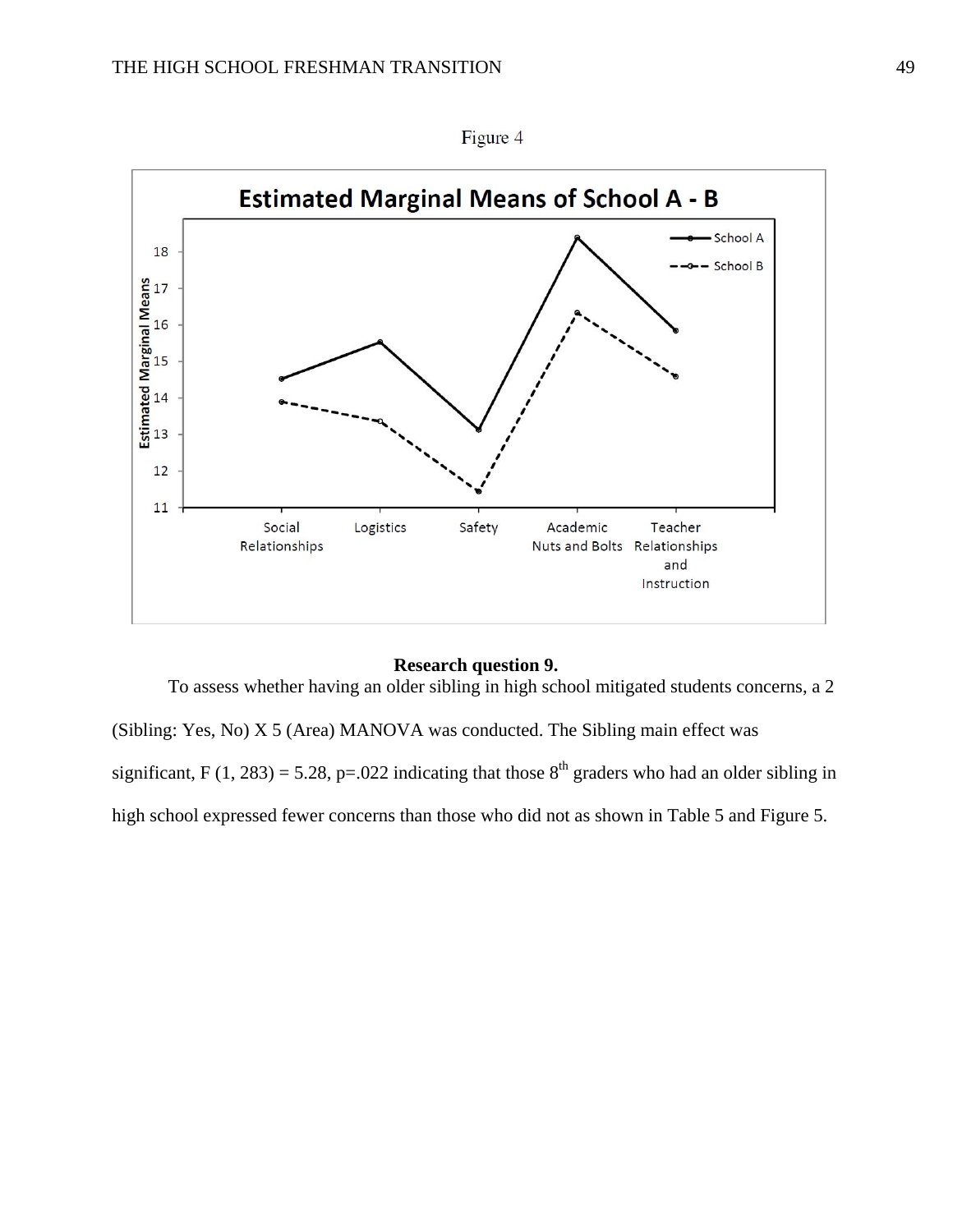| Table 5                                               |
|-------------------------------------------------------|
| <b>Descriptive Statistics</b>                         |
| <b>Comparing Students With/Without Older Siblings</b> |

|                                  | Do you have an older brother or  |                |                |           |
|----------------------------------|----------------------------------|----------------|----------------|-----------|
| Areas of Concern                 | sister who attended high school? | Mean           | Std. Deviation | ${\bf N}$ |
|                                  | Yes                              | 13.831         | 3.14236        | 166       |
|                                  |                                  | 3              |                |           |
| 1. Social                        | N <sub>o</sub>                   | 14.613         | 3.55134        | 119       |
| Relationships                    |                                  | $\overline{4}$ |                |           |
|                                  | Total                            | 14.157         | 3.33562        | 285       |
|                                  |                                  | 9              |                |           |
|                                  |                                  | 14.024         | 3.40401        | 166       |
|                                  | Yes                              | $\mathbf{1}$   |                |           |
|                                  |                                  | 14.579         | 3.40612        | 119       |
| 2. Logistics                     | N <sub>o</sub>                   | 8              |                |           |
|                                  |                                  | 14.256         | 3.40996        | 285       |
|                                  | Total                            | 1              |                |           |
|                                  |                                  | 11.704         | 3.01766        | 166       |
|                                  | Yes                              | 8              |                |           |
|                                  | N <sub>o</sub>                   | 12.731         | 3.49745        | 119       |
| 3. Safety                        |                                  | 1              |                |           |
|                                  | Total                            | 12.133         | 3.26038        | 285       |
|                                  |                                  | 3              |                |           |
|                                  | Yes                              | 17.024         | 3.70086        | 166       |
|                                  |                                  | 1              |                |           |
| 4. Academic                      | N <sub>o</sub>                   | 17.403         | 3.70140        | 119       |
| <b>Nuts and Bolts</b>            |                                  | $\overline{4}$ |                |           |
|                                  |                                  | 17.182         | 3.69931        | 285       |
|                                  | Total                            | 5              |                |           |
| 5. Teacher                       | Yes                              | 14.686         | 3.35903        | 166       |
|                                  |                                  | 7              |                |           |
|                                  |                                  | 15.630         | 3.31372        | 119       |
| Relationships<br>and Instruction | N <sub>o</sub>                   | 3              |                |           |
|                                  | Total                            | 15.080         | 3.36675        | 285       |
|                                  |                                  | $\overline{7}$ |                |           |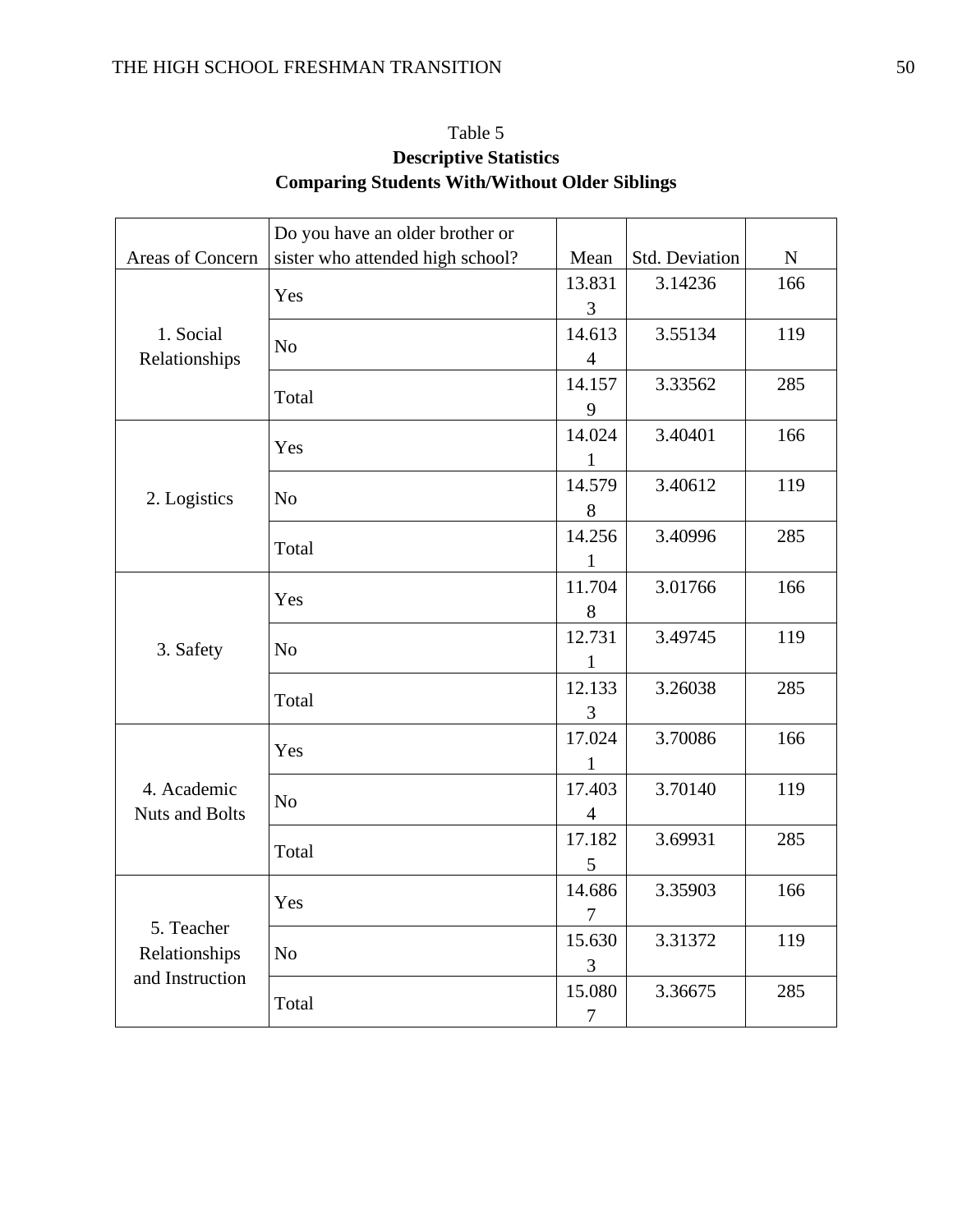

#### Figure 5

## **Summary**

 The presentation of data began with a description of the population sample of 291 eighth graders who had parent permission to participate in the study. Six students chose not to participate resulting in a ninety-three percent positive response from students with permission and a final sample size of 285 students. Next, factor analysis of the survey instrument was used to determine if the five pre-determined areas of concern were statistically reliable. The factor analysis generally supported the five areas pre-determined by the researcher. The areas had high internal consistency determined by Cronbach's Alpha. In addition, test-retest reliability, assessed using Pearson correlations, demonstrated that the instrument was stable across the two week span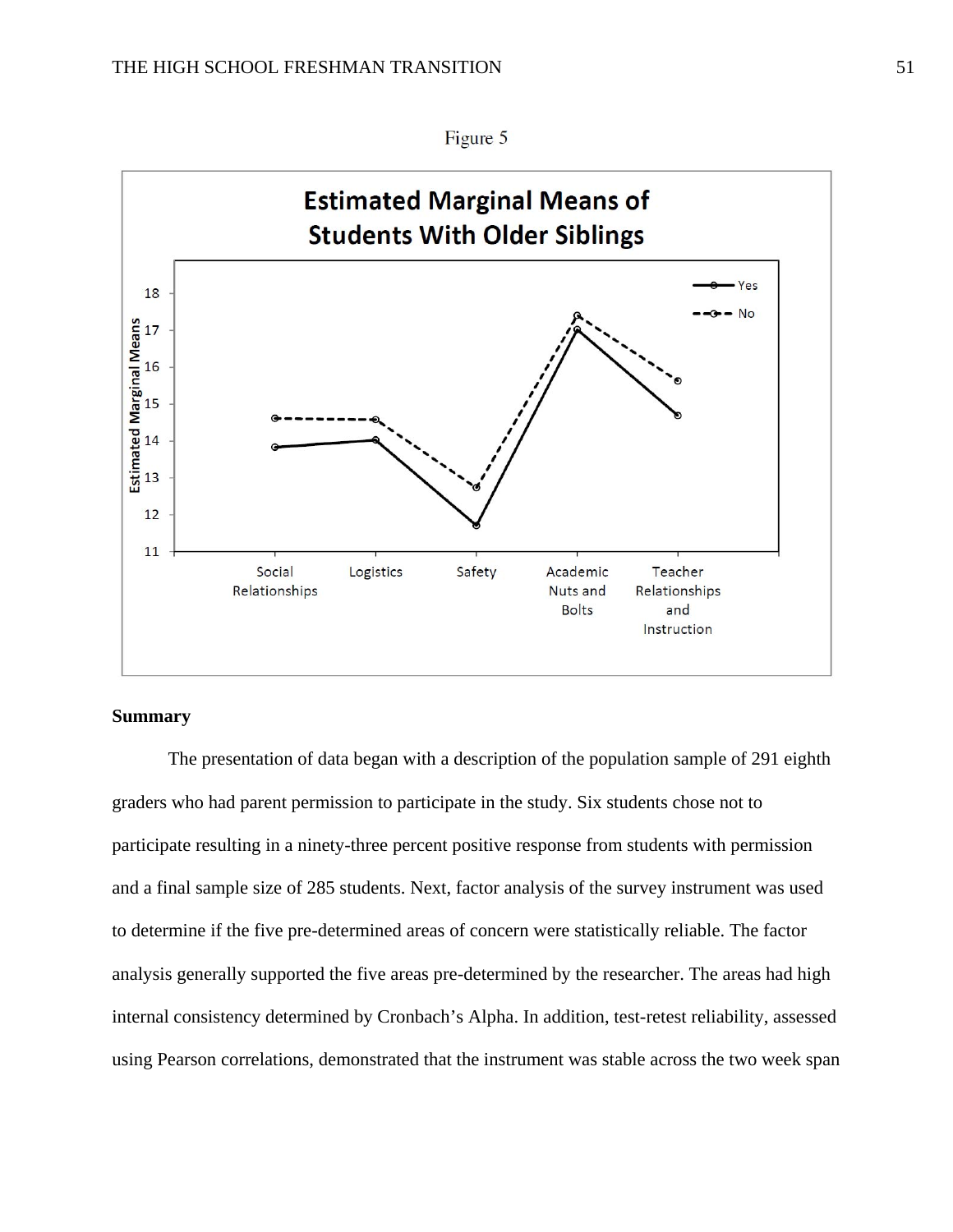between tests. Descriptive statistics were used and interpreted to address the research questions.

The data findings were explained and presented in tables and figures.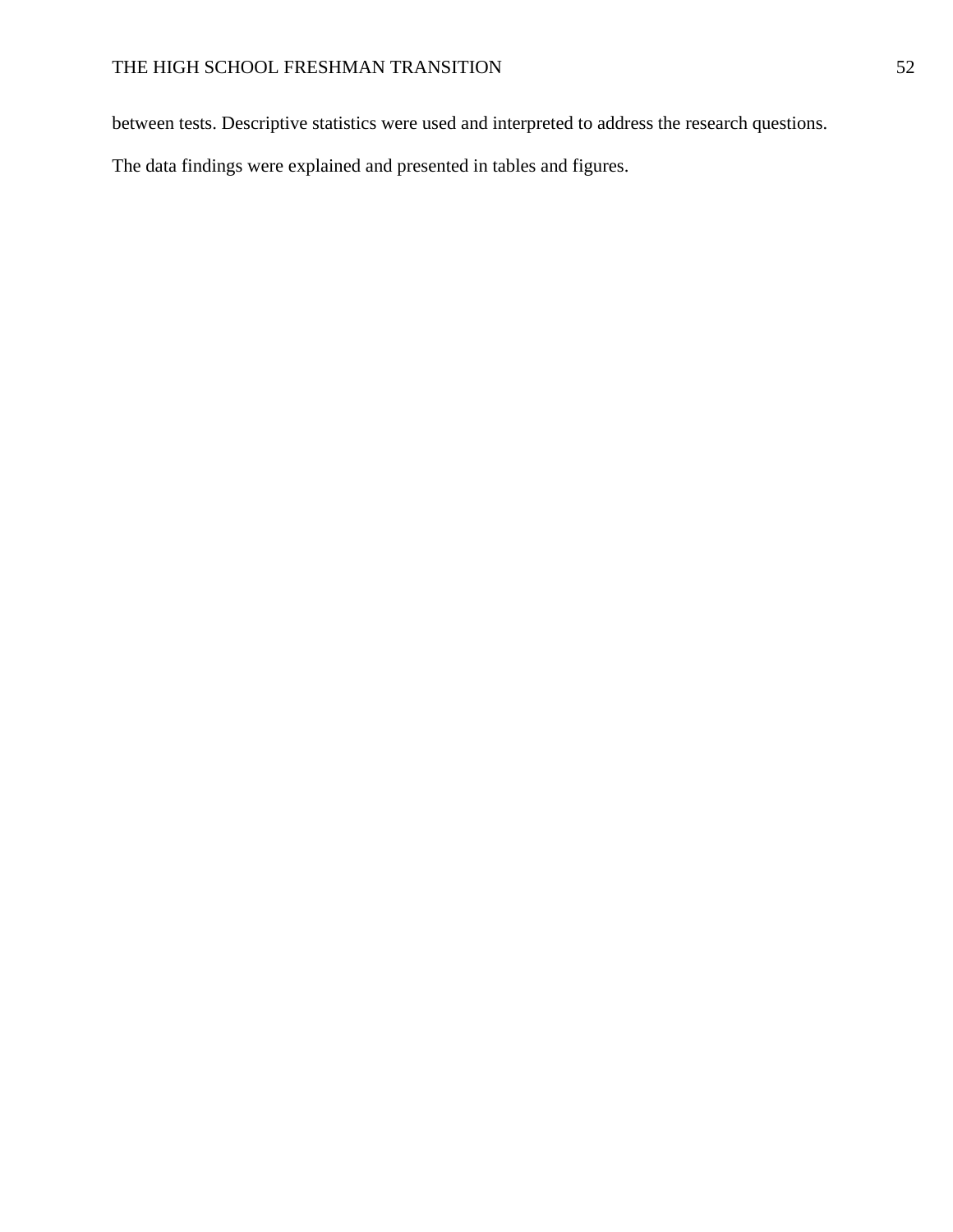#### **Chapter 5**

#### **Summary and Conclusions**

The study revealed both new and significant findings as well as insightful information from students in regard to their perceptions of the challenges associated with the transition from eighth grade to high school. This chapter begins with a summary of specific findings from the results of the survey for each research question. That section is followed by conclusions, recommendations for future study, and a summary of the chapter.

 Research Question 1: Are social relationships a significant concern to eighth grade students during the transition from eighth grade to high school?

 Perhaps the most interesting finding in this area of concern was that while being a significant concern for students, it ranked in the middle range in comparison to the other areas. One would expect that social relationships would be near the top of concerns by adolescents since it is such a developmental force in this age group. Several researchers described this transition as a disruption to the student's social structures and support systems, so one would assume that students would be more alarmed entering a much larger environment and moving from being the oldest, most physically mature, and enjoying the highest status in school to being the youngest, least mature physically, and having "freshman" status (Newman, 2007). Other negative associations include increased complexity of relationships in the high school as it is a bigger more anonymous setting where establishing a sense of belonging and fitting into the new environment can be unsettling (Holcomb-McCoy, 2007).

 The study did find that female students were significantly more concerned about social relationships than male students and students who had an older sibling attend high school before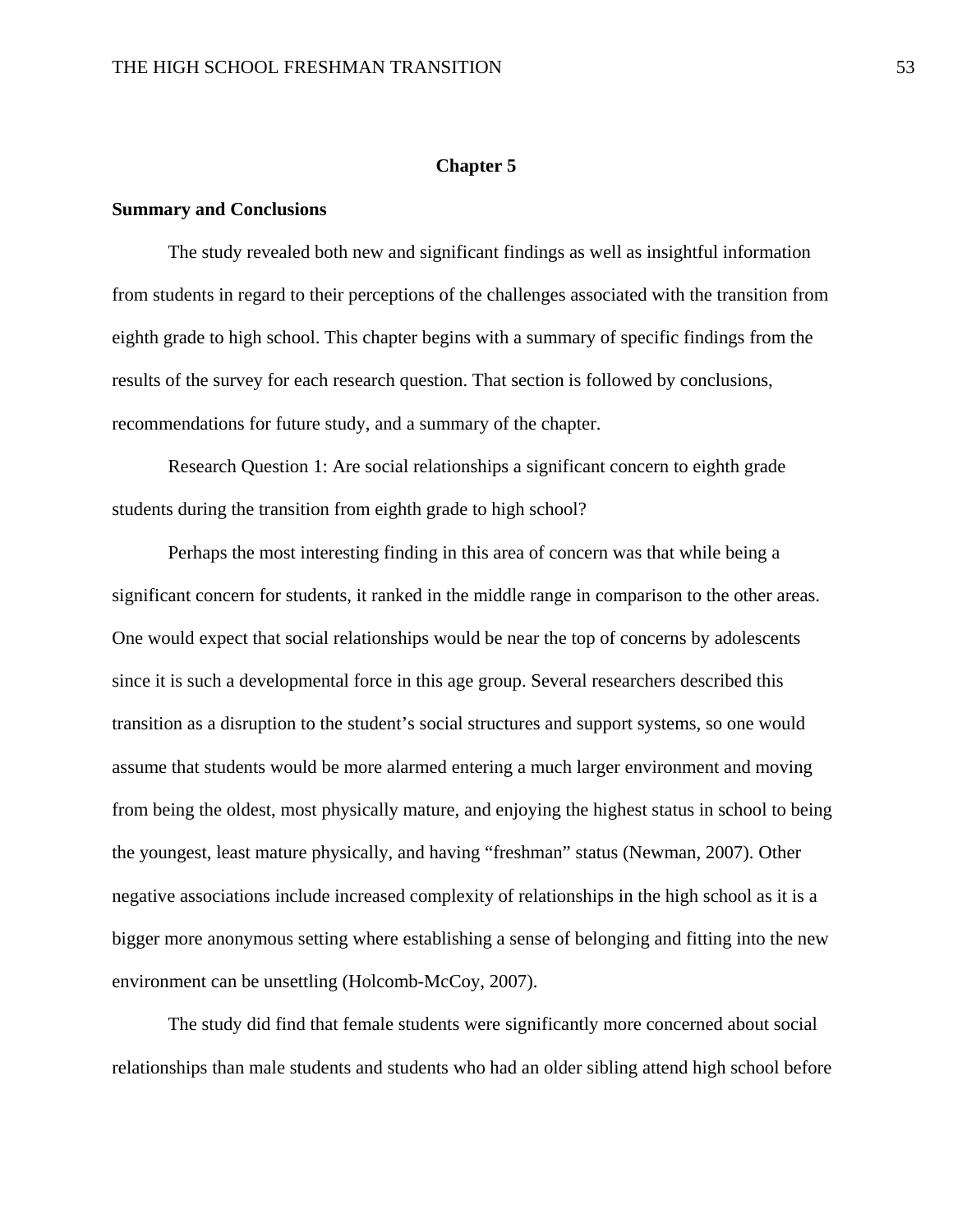them were significantly less concerned about social relationships than students who did not have an older sibling. It could be possible that students taking the survey instrument in eighth grade are still secure within their social relationships as most of the difficulties that are highlighted in previous research report the negative social effects occurring during the freshman year.

 Research Question 2: Are the logistics of high school such as, finding classes, being on time, or simply knowing where to get help, etc., a significant concern to eighth grade students during the transition from eighth grade to high school?

Students in the study found logistics to be of significant concern, but it ranked in the middle range in comparison to the other areas. This was another interesting finding in that logistical concerns are typically ranked at the top of most surveys and qualitative studies, though most researchers have found that these concerns usually are non-existent after the first few weeks of school (Litrello and Miles, 2003).

 Previous research identified fundamental stressors such as finding classrooms, navigating hallways and bathrooms, being on time for class, lunch lines, as well as more complex concerns regarding rules, procedures, and consequences for breaking them as major concerns for eighth graders (Cauley and Jovanovich, 2006). Eighth grade students are usually transitioning from a smaller environment where they have been grouped in "teams" or "pods" and a have a high level of confidence about where they are, where they are going, and how to get there. They also have a keen understanding of how the school environment functions. Most transition programming for eighth graders include tours, visits, and class meetings to help incoming freshman learn the geographical layout and procedures which may account for the quick resolution of this area of concern.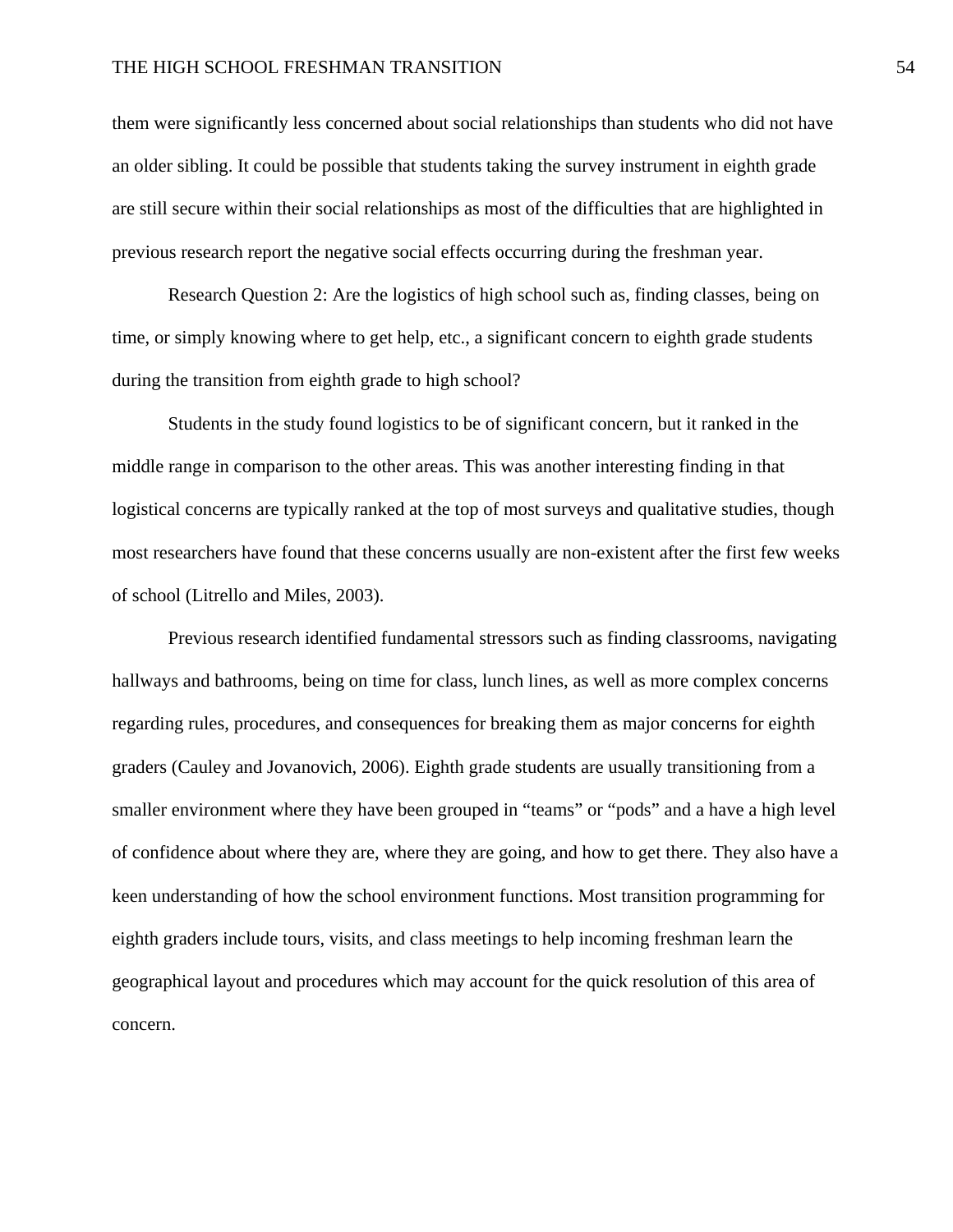The study found that female students, again, were significantly more concerned about this area than male students and students who had an older sibling attend high school before them were significantly less concerned about logistics than students who did not have an older sibling. There was a significant difference between school A and B in this area of concern. Students from school A, a lower performing school with high poverty and high diversity, were much more concerned about logistics than students from school B, a high performing school with low poverty and less diversity.

 Research Question 3: Is student safety a significant concern to eighth grade students during the transition from eighth grade to high school?

 The finding in this area was remarkable in that across all factors of comparison, safety received the lowest score of any area of concern. The average score of the total survey sample lies on the borderline between "low concern" and "high concern" based on the guidelines established for the purpose of the study.

 While discussed in minimal depth in previous research, almost all studies of student concerns regarding the transition to high school include student safety as a prominent concern. Most researchers identify "being bullied by older students" or "getting along with older students" as concerns of students moving to high school (Cauley and Jovanovich, 2006). Rice found that concerns about school safety had a negative impact on student performance in both math and science during the transition to high school (Rice, 2001). Student concerns of being teased, bullied, or caught up in fights, or other possible violent situations can be exacerbated in the transition from a smaller, known, secure environment to a larger unknown environment, yet students in the study were minimally concerned about student safety. Another external factor that makes this finding extremely unusual is that the survey was administered approximately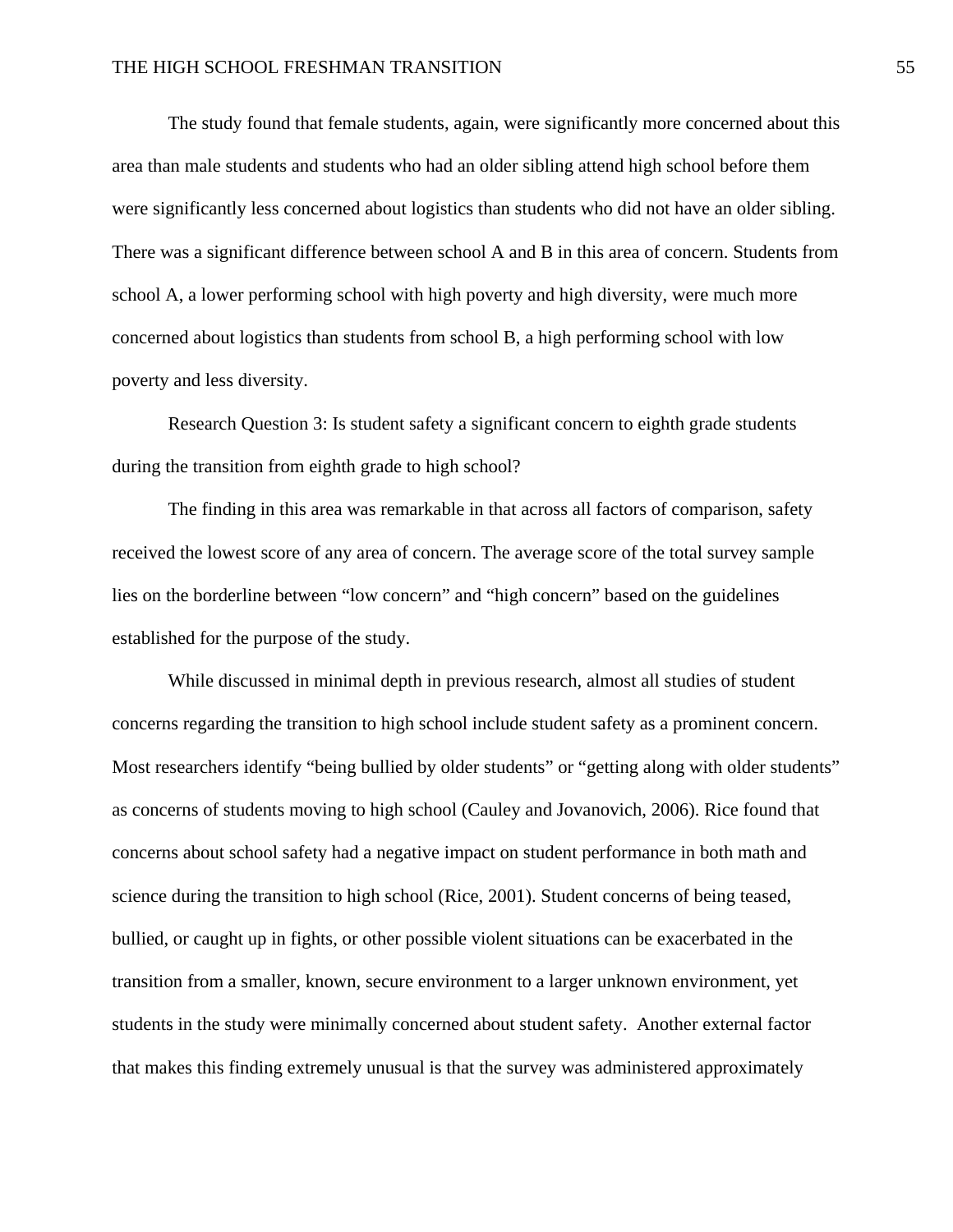three months after the tragedy at Sandy Hook Elementary School in Connecticut where 20 elementary students and six staff members were killed in a horrific school shooting in mid-December. The attention to school safety has been unprecedented since that time by school officials, government officials, and media, yet the study found that student perception of school safety is of minimal concern. Male and female students both scored safety almost identically on the borderline between an area of low and high concern. Students from School A, a lower performing school with high poverty and high diversity, were significantly more concerned than school B, a high performing school with low poverty and less diversity, yet both ranked school safety much lower than other areas of concern. The average score of school B students scored safety at the "low concerned" level, while the average score of school A students were at the low end of "high concern." Likewise, students who had an older sibling attend high school before them were significantly less concerned about safety than students who did not have an older sibling, but both groups were minimally concerned. Average scores of students who had an older sibling attend high school before them fell in the "low concern" category while average scores of students without an older sibling fell into the low end of a "high concern" area.

 Research Question 4: Are the academic "nuts and bolts" such as, credits, graduation requirements, Grade Point Average (GPA), class rank, study skills, etc., a significant concern to eighth grade students during the transition from eighth grade to high school?

 The study found student perceptions of academic nuts and bolts as the highest over-all area of concern in the study. This is an important finding in that there is very little research on the negative effects of this area and it is an area rarely addressed in transition programming by schools. While several studies stress the importance of communications of academic expectations, having a clear understanding of requirements and terminology seems to be a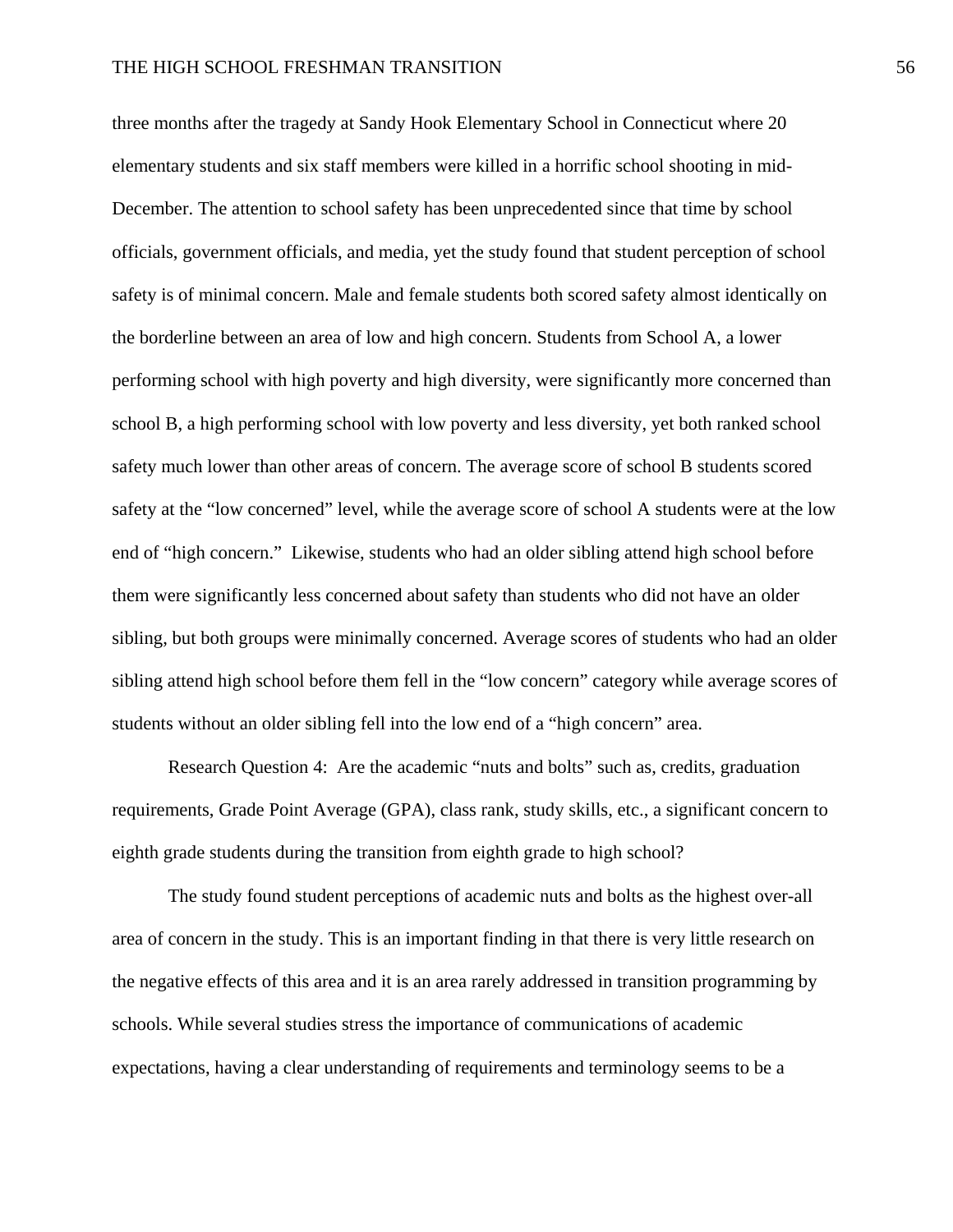significant worry for  $8<sup>th</sup>$  grade students. Students across both schools A, a lower performing school with high poverty and high diversity, and B, a high performing school with low poverty and less diversity, were far more concerned about this area than any other area in the study. Students from school A showed the highest level of concern in this area than any other sub-group in the study and significantly higher than school B inferring that students who attend lower performing schools with high poverty and diversity are significantly more concerned about academic nuts and bolts. While students who had an older sibling attend high school before them were significantly still less concerned about this area than students without an older sibling, this area of concern had the smallest margin of difference between the two groups.

 Research Question 5: Are teacher relationships and instruction a significant concern to eighth grade students during the transition from eighth grade to high school?

 The study found teacher relationships and instruction to be significant as the second highest scoring area of concern. This result was more expected and consistent with current research. Because high school teachers are the primary point of contact upon entry to high school and junior high teachers have the important role of preparing and sending off eighth graders to high school, the importance of these relationships in the transition to high school was confirmed by the study. Additionally, the difficulty and amount of work and how much academic support teachers would give students to be successful were also highlighted as key elements in this area of concern.

Students from both schools found this area of concern significant. Students from school A, a lower performing school with high poverty and high diversity, again were more concerned than students in school B, a high performing school with low poverty and less diversity, but the difference was not as large as the difference found in the areas of nuts and bolts and logistics.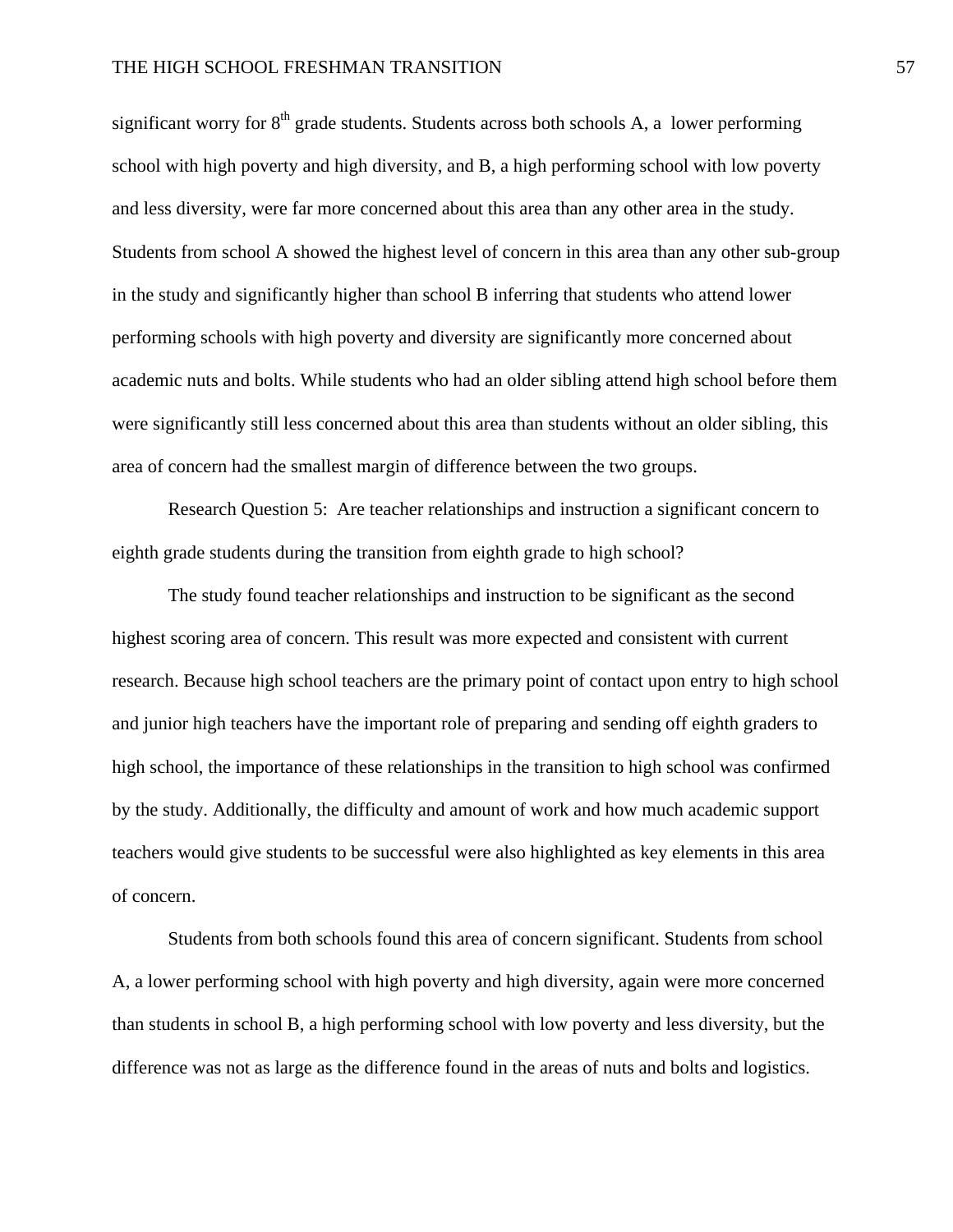Average scores of students who had an older sibling attend high school before them were again significantly less concerned than those without an older sibling, but both groups scored the teacher relationships and instruction as the second highest area of concern.

Research Question 6: Are students more concerned about some of the areas than others?

 The study found that the area of academic nuts and bolts is clearly the highest area of concern as perceived by students in the study. The area of teacher relationships and instruction is another area of high concern for students. The study found the area of safety as the area of lowest concern by students in the study. The areas of Logistics and social relationships while found to be areas of high concern scored well above the area of safety, but well below the areas of nuts and bolts and teacher relationships and instruction.

Research Question 7: Do female eighth graders concerns in the five areas noted above differ from male eighth grade student concerns?

 In general, the study found female students to be more concerned than male students, but only significantly more concerned about the areas of social relationships and logistics. Female and male students had almost identical scores and very low concerns in the area of safety. Both scored academic nuts and bolts and teacher relationships and instruction as high areas of concern.

 Research Question 8: Do student concerns of students attending lower performing schools with high ethnic diversity and poverty differ from student concerns in high performing schools with low ethnic diversity and poverty in these five areas?

 Students from school A attend a lower performing school with high ethnic diversity and poverty. Students from school B attend a high performing school with low ethnic diversity and poverty. Students from school A were significantly and consistently more concerned about each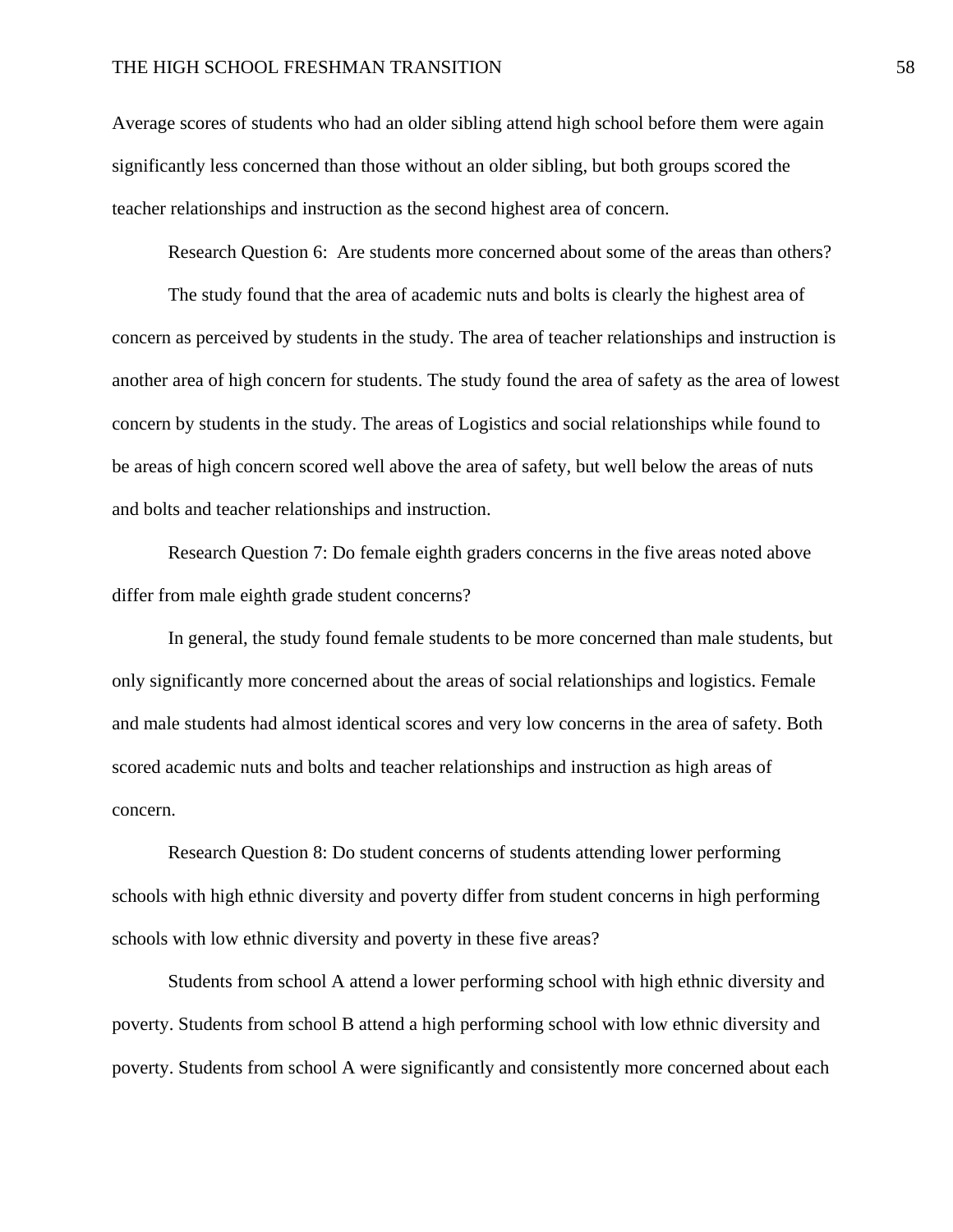area than students from school B. Students from school A were much more concerned about academic nuts and bolts and logistics than students from school B. Students from both schools ranked nuts and bolts and teacher relationships and instruction as their highest areas of concern as well as ranking safety as their lowest area of concern. Schools A and B differed slightly in that school B ranked social relationships as a higher concern than logistics, while school B found logistics to be more of a concern than social relationships. An important finding of the study would seem to indicate that eighth grade students from different school settings share similar concerns, yet students from low performing schools with high poverty and ethnic diversity report a higher level of concern than students from high performing schools with low poverty and low ethnic diversity.

Research Question 9: Are students with older siblings who have attended high school less concerned in these five areas than students without older siblings who have attended high school?

The study found a significant difference in the level of concern that students who had older siblings who have attended high school before them and students without older siblings. It would appear that having an older sibling navigate the transition to high school greatly lessens the level of concern for their younger siblings. Students with older siblings attending high school before them were much less concerned about safety, teacher relationships and instruction, and social relationships, while the smallest margin of difference was in the area of academic nuts and bolts, the area of highest concern for all students and sub-groups of students in the study.

### **Conclusions and Discussion**

The purpose of the study was to identify the student's perspective of the difficulties of transitioning from eighth grade to high school. The first challenge was to identify the most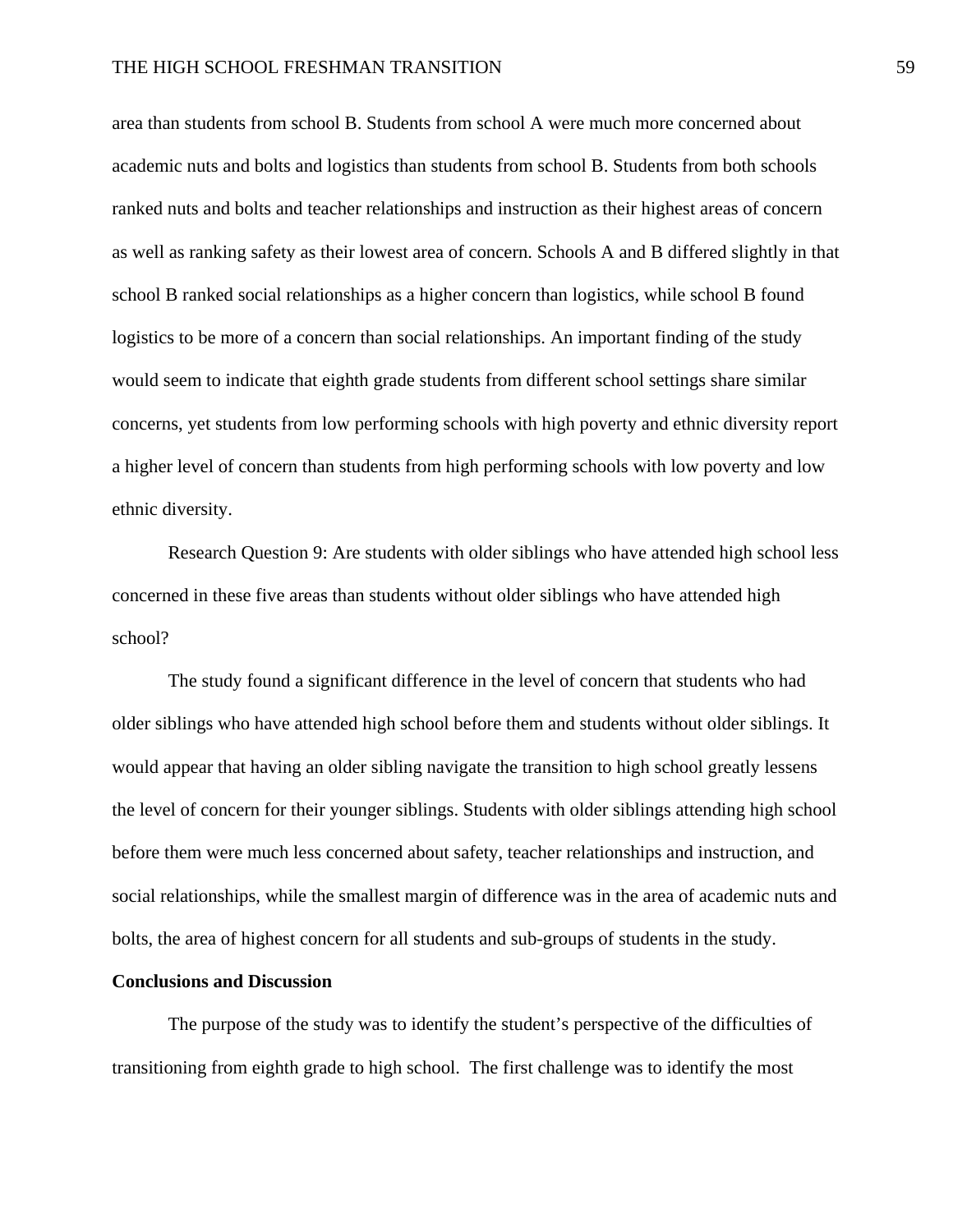significant areas of concern found in previous research regarding the transition from eighth to ninth grade. The researcher was able to locate and study the work of several key researchers who had studied this transition specifically or other areas that related directly to the transition to high school. As themes emerged through the literature review as well as research questions, the next challenge was to create a way to quantify student perceptions of this transition through development of a valid and reliable survey instrument that could be used to capture eighth grade student's perceptions of those major areas of concern. The survey was completed through the guidance and expertise of a juried panel of experts and administered by the researcher to students in two school settings following the recommendation of the dissertation committee and the protocols of the Institutional Review Board. Once the data was gathered, it was statistically reviewed and after completion and evaluation of the summary of findings the researcher has reached the following conclusions:

#### **Academic nuts and bolts.**

The most important and new finding of the study was the level of concern that students placed on what the study termed as "academic nuts and bolts." This area was defined as students having a clear understanding of the requirements, structure, and terminology used in high school academia and having the knowledge of where to get information and help when needed. Survey questions in the area revolved around concerns about college admissions tests, graduation exams, credits, transcripts and criteria for earning a diploma, grade point averages, class rank, courses of study and having the study skills necessary to be successful in high school.

 Students from schools A and B, male/female, students with or without older siblings who attended high school ahead of them, all reported they are most concerned with this area above all others in the transition to high school. Unfortunately, this was the area that had the least amount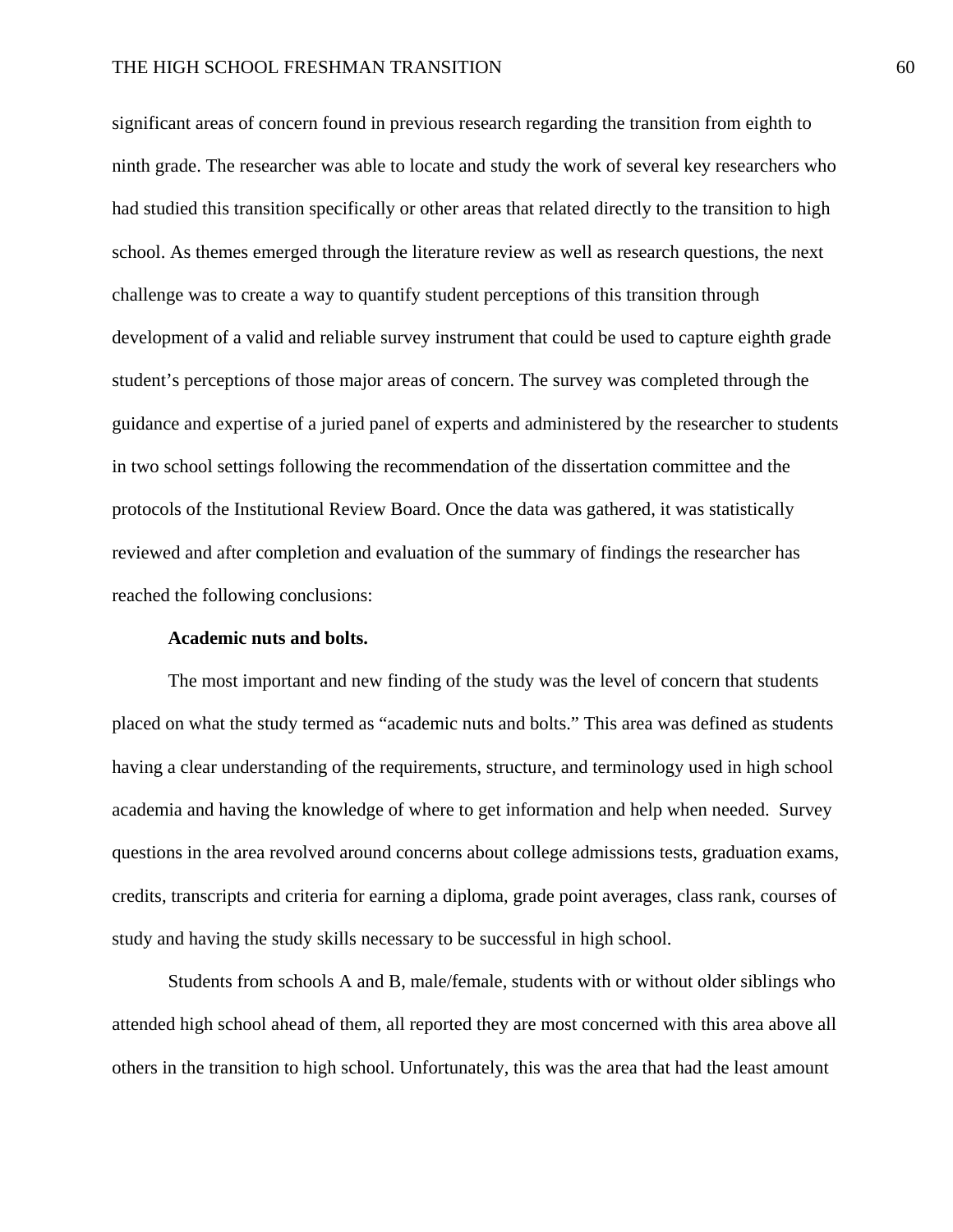of prior research. Most of the information reported in literature was gleaned from high school teachers, counselors, and administrators who noted the lack of understanding students had about the nuts and bolts about how high school works.

Many, if not all high schools have some type of transition programming for inducting the new freshman class into the high school setting. Most include tours by current students or faculty, meetings with guidance counselors to plan school schedules, and informing students about extra-curricular activities. Some more extensive programs include more activities to enfranchise students into the culture of high school, but this area of nuts and bolts appears to be neglected. With the exception of the counselor meeting and the student handbook, very few other activities would address the concepts of credits, required coursework for different types of diplomas, transcripts, and their relation to admission to college.

The difficulty in providing this information to students is understandable as the complexity of the information would be too cumbersome for a short counselor meeting or a large group presentation. Never-the-less, based upon this finding, schools must break down this information into digestible pieces that students can learn over time to alleviate student concerns and promote a better transition to high school. It stands to reason that seventh grade and first semester of eighth grade would be ideal times to cover this material so students are confident and informed prior to going into the planning and transition activities for high school which typically start in January of each school year. This information could be covered by various disciplines, such as grade point averages and class rank would be good math activities, testing practices in almost all disciplines can be related to college entrance examinations, and each subject could cover the course progression students can follow through their four year plan of coursework.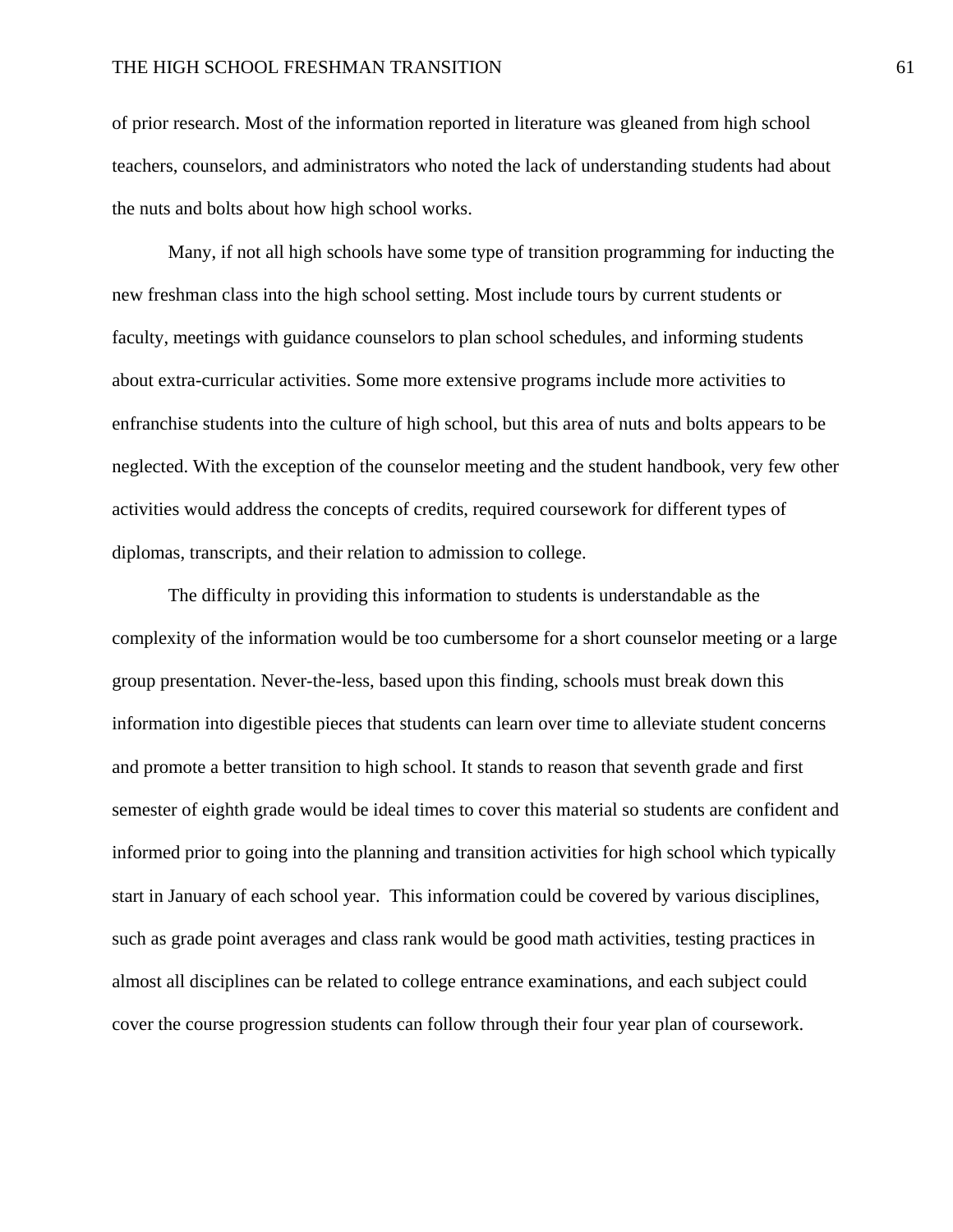To further stress the importance of developing programming to support students in this area of concern, the students from school A, a low performing, high poverty, and highly diverse school, ranked this area the highest concern of all other sub-groups. A large body of evidence marked low performing, high poverty schools as the biggest contributors to the high school dropout epidemic labeling some as "drop-out factories". Black and Hispanic students from low performing, high poverty schools are the students most likely to drop out in high schools throughout the country. While transition programming is a small piece of a complex school and community issue, it is an important support offered at the point of contact, touching each individual student.

And finally, while having an older sibling go through the high school transition was found to be a significant clear advantage across all areas, its smallest increment of difference from students making this transition first in their families was in the nuts and bolts area of concern. Even our students with the least amount of concern and highest level of confidence, had high concerns in this area.

The root causes of the concerns about the nuts and bolts of high school were not investigated in this study, but a conclusion can be drawn that it does in fact cause a high degree of concern in eighth grade students transitioning to high school. Whether the concern is rooted in the fear of the unknown or that this area is a known quantity that students realize is of great importance that raises it to such a high level, it is an area that if addressed, may have a significant impact in lowering student concerns in the transition to high school.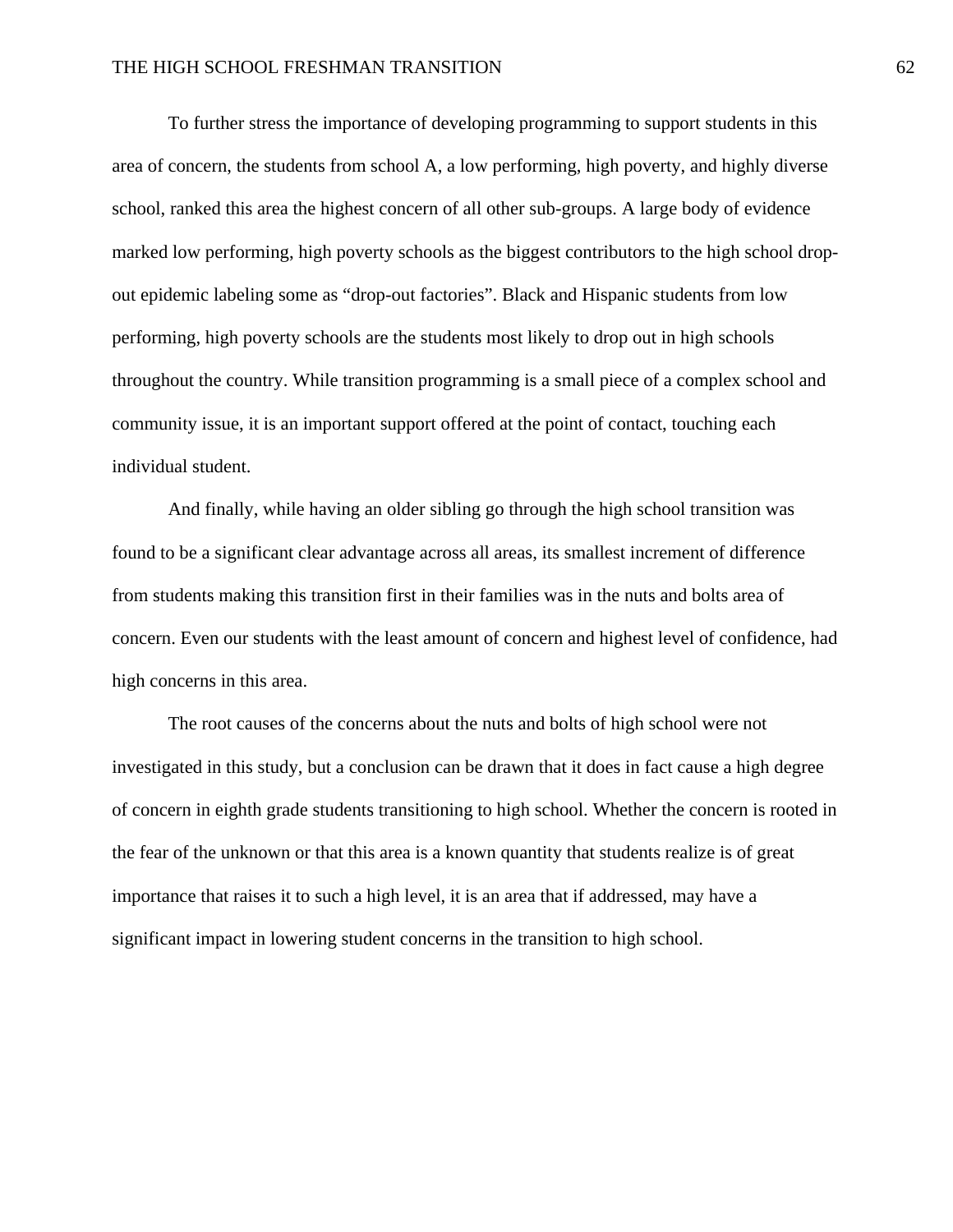## **Teacher relationships and instruction.**

While this area of concern was expected and much more established in prior research, it was interesting that it ranked as the second highest concern among the eighth graders in the study.

This area was defined as the establishment of a warm caring environment that is conducive to meaningful learning coupled with teaching strategies that are motivational and expectations that are in range of the student's academic abilities. Survey questions asked students if they were worried about high school classes being harder than in their current school or if they were concerned that the teachers would be less friendly. Other questions covered concerns about handling the work load or worries about the teachers being willing to help if they were struggling in class.

Again, the study did not examine the root causes of the concern, but some conclusions can be drawn. Students are in some fashion getting the message that high school teachers may not be as friendly or caring as their current teachers or that the workload may be so much more rigorous than eighth grade that it may be too much for them.

It could be that middle school teachers in an effort to motivate students may cause more stress by inferring to students messages such as "you better work hard now and get prepared because the high school teachers won't cut you any slack" or "the high school teachers have many more students so you have to learn how to learn independently, they won't help you like I do." Mizelle and Irvin stressed the importance of middle school teachers meeting with high school teachers to articulate their practices and standards so middle school teachers could have a clearer understanding of what occurs at the ninth grade level (2000). This information sharing of accurate information with students may reduce stress rather than raise it. Messages that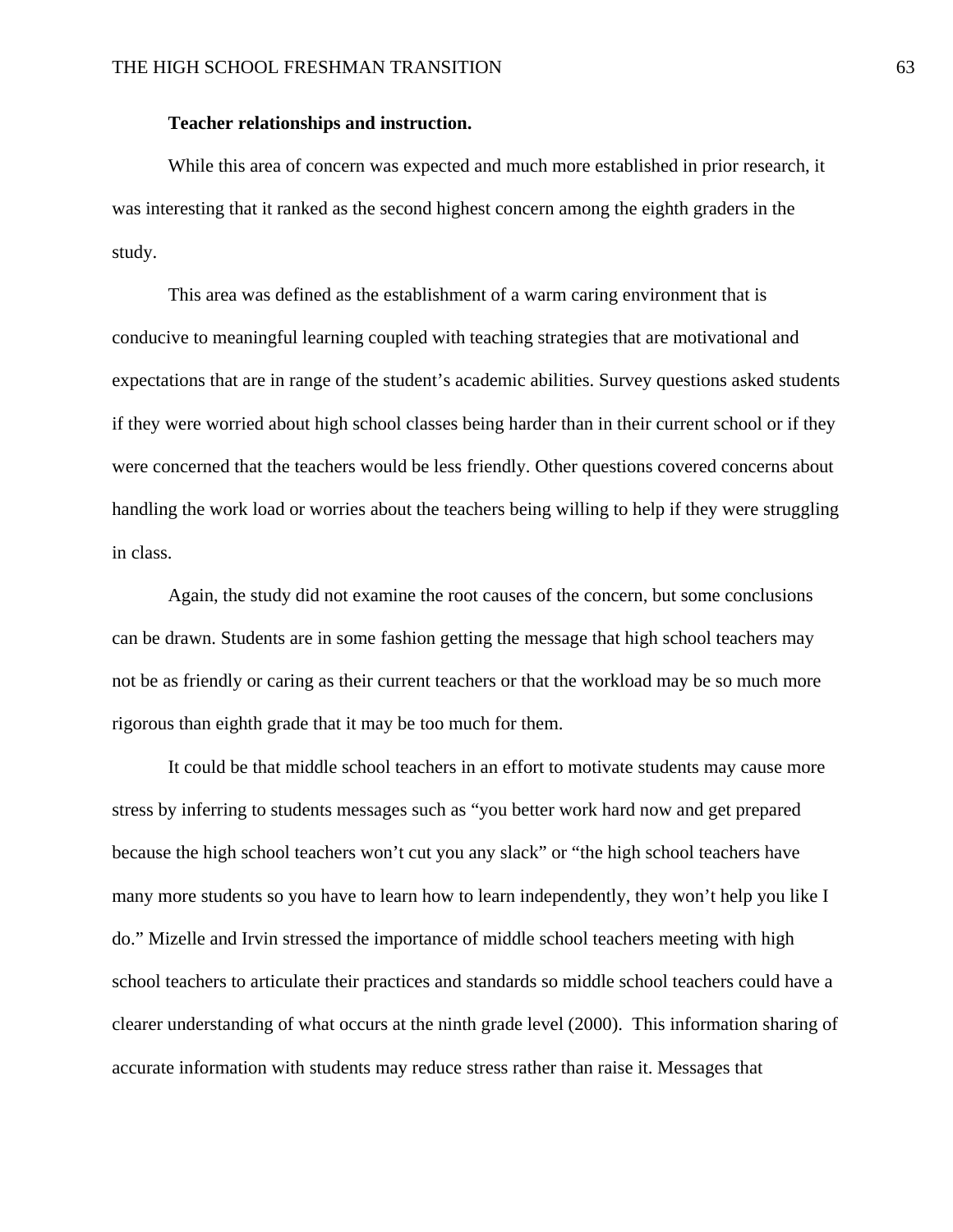communicate to students that moving to ninth grade will be much like the transition from seventh grade to eighth grade can reduce the concerns of eighth graders. Statements like, "the material may be a bit tougher, but you will be ready to handle it just the same as you did this year," or "the high school teachers have study sessions before or after school if you need help and some kids get help in study hall" can lower eighth graders anxiety in this area of concern.

This study supports previous research that recommends articulation meetings between the teachers from the sending school and teachers from the receiving school. This collaboration and sharing of information is essential in helping students transition successfully to the next level. Unfortunately, very few school systems subscribe to this practice. While most school districts have vertical curriculum planning meetings, meet to discuss curricular scope and sequence, and meet to choose text books and materials, few take the time and scheduling effort needed to address the transition to high school. This study emphasizes the importance of providing opportunities for staff to share accurate information and collaborate to reduce the concerns of students and thus providing a more successful transition to high school.

#### **Logistics and social relationships.**

The interesting conclusion drawn from the result of the study in the areas of logistics and social relationships was the lower level of concern where students ranked them in comparison to the other areas. Based on prior research one would predict these two areas to be areas of high concern, perhaps ranked numbers one and two. This study concludes that while concerned, students are not as concerned as most previous studies report.

 Logistics can be defined as the ability to navigate both the geographical layout of the school, as well as, the crowds of students within the confines of the school, rules and procedures, such as finding lockers, classes, and the best routes to get to classes on time.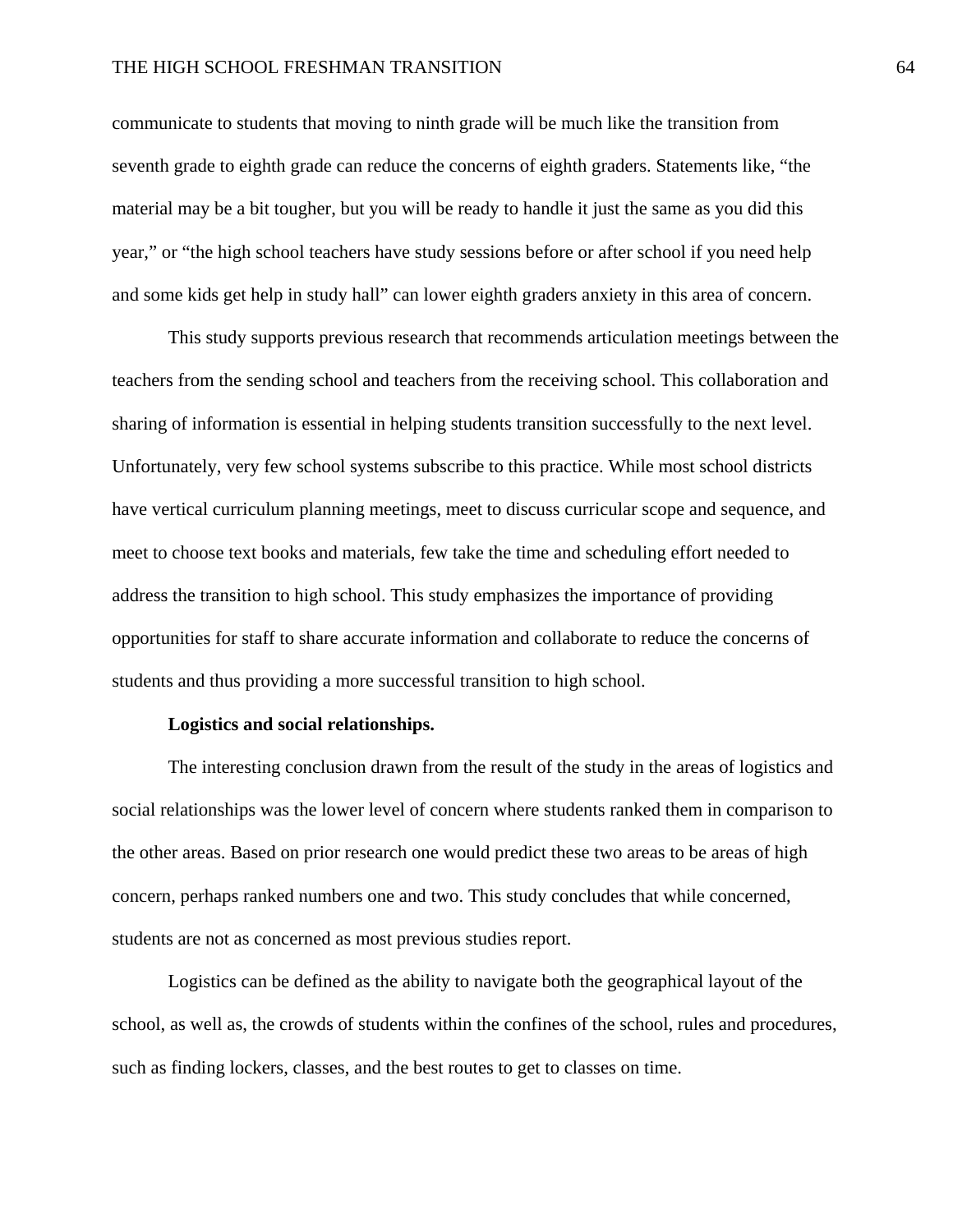Almost all studies of the transition to high school mention logistics in one form or another and that student concerns about finding their way to class, being able to successfully make it through lunch lines, passing periods, and other practices, procedures, rules and regulations are foremost stressors in student's minds. While most studies report these stressors to be quickly resolved within the first days of school, it was surprising that students in this study ranked this area at a mid-range level of concern.

Social relationships can be simply defined as the daily interactions between students and their peers. The importance of social relationships in the life of the adolescent are well documented and grades seven through nine are often referred to as a time where peer acceptance and peer pressure are extremely strong forces. The study asked students if they were worried about fitting in, concerned about the affect high school might have on their social life, fears about being pressured by peers to make bad choices, or worries that current friends might not stay as close as they are now. Again, it was surprising that students in this study ranked this area at a mid-range level of concern when compared to the other areas.

In comparing the prior research with the current study, most studies found the disruption of the social relationships to occur during the freshman year. One could conclude that at the time the students took the survey their social relationships were intact and while concerned, not overly concerned about the future of their social relationships.

#### **Student safety.**

Another surprising and unexpected result of the study was the student's perception of concern over school safety. The students scored this area on the borderline between low concern and high concern. What makes this even more remarkable is that the survey was taken approximately three months after the tragedy at Sandy Hook Elementary School in Connecticut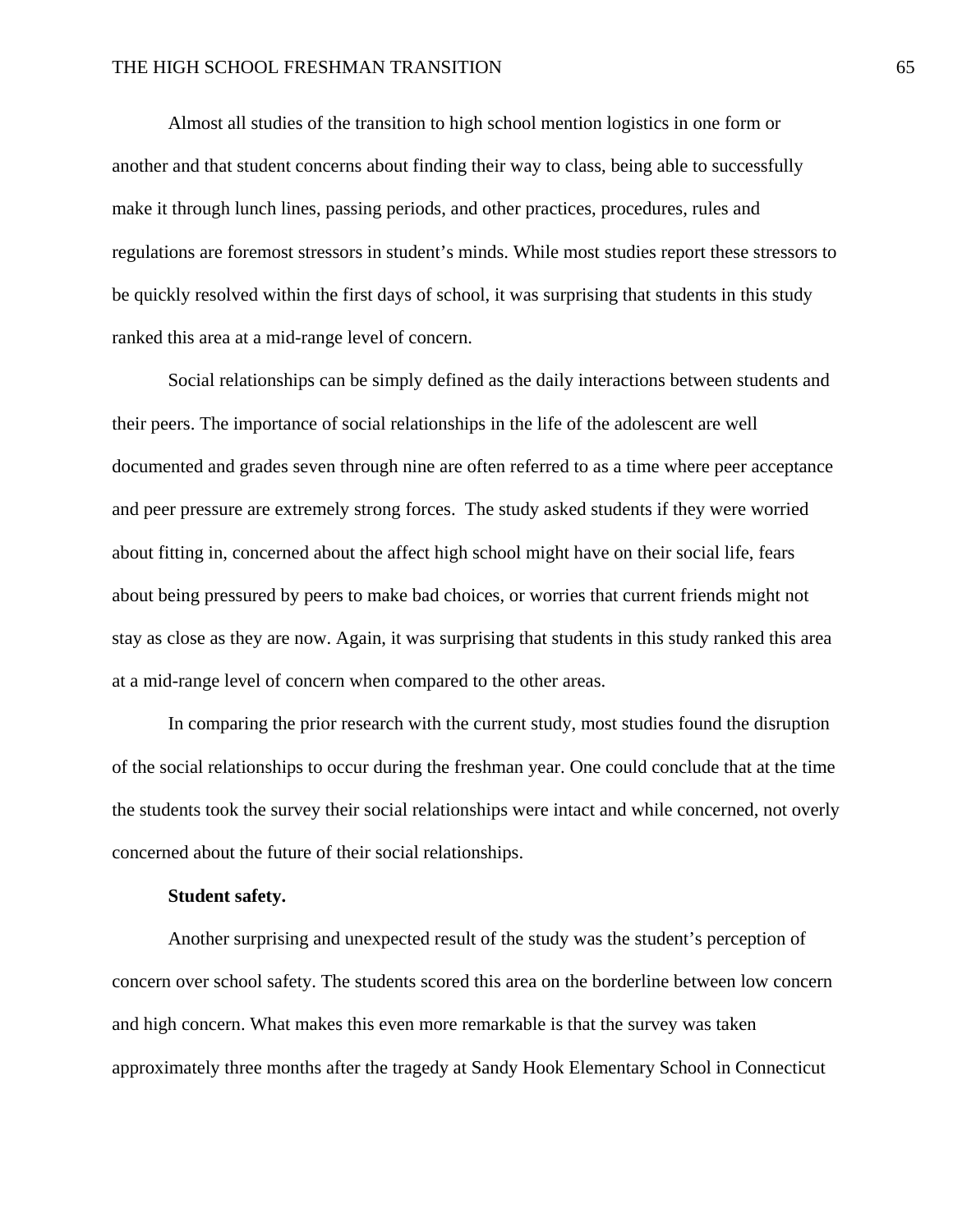where 20 elementary students and six staff members were killed in a horrific school shooting in mid-December. During the testing window when the survey was taken the media coverage on school safety, gun control, school safety legislation, and national, state, and local responses to the tragedy were prevalent, yet the study found that student perception of school safety is of minimal concern.

Student Safety was defined as students having both a feeling of well-being at the high school as well as the ability of the high school staff to protect students from violence. The survey asked students if they were worried about being bullied, fights or other violence at school, and if they were concerned about the teacher's ability to keep them safe.

The study found that while female students were more concerned in most areas than male students, both groups scored safety almost identically. School A and B both perceived safety as the lowest area of concern, but school A students were significantly more concerned about school safety than the students from school B. Likewise, students with an older sibling who attended high school were significantly less concerned about safety than student who are the first in their family to attend high school.

The good news is that over-all students feel safe in school and are not overly concerned that the high school will be less safe than their current setting. One could conclude that the efforts and emphasis on school safety in the last fifteen years have resulted in students perceiving school as a safe and secure place, even against the backdrop of the tragic events that have occurred.

#### **Sub-group conclusions.**

The study examined three primary sub-groups. Female responses compared to male responses, School A responses compared to school B responses, and the responses of students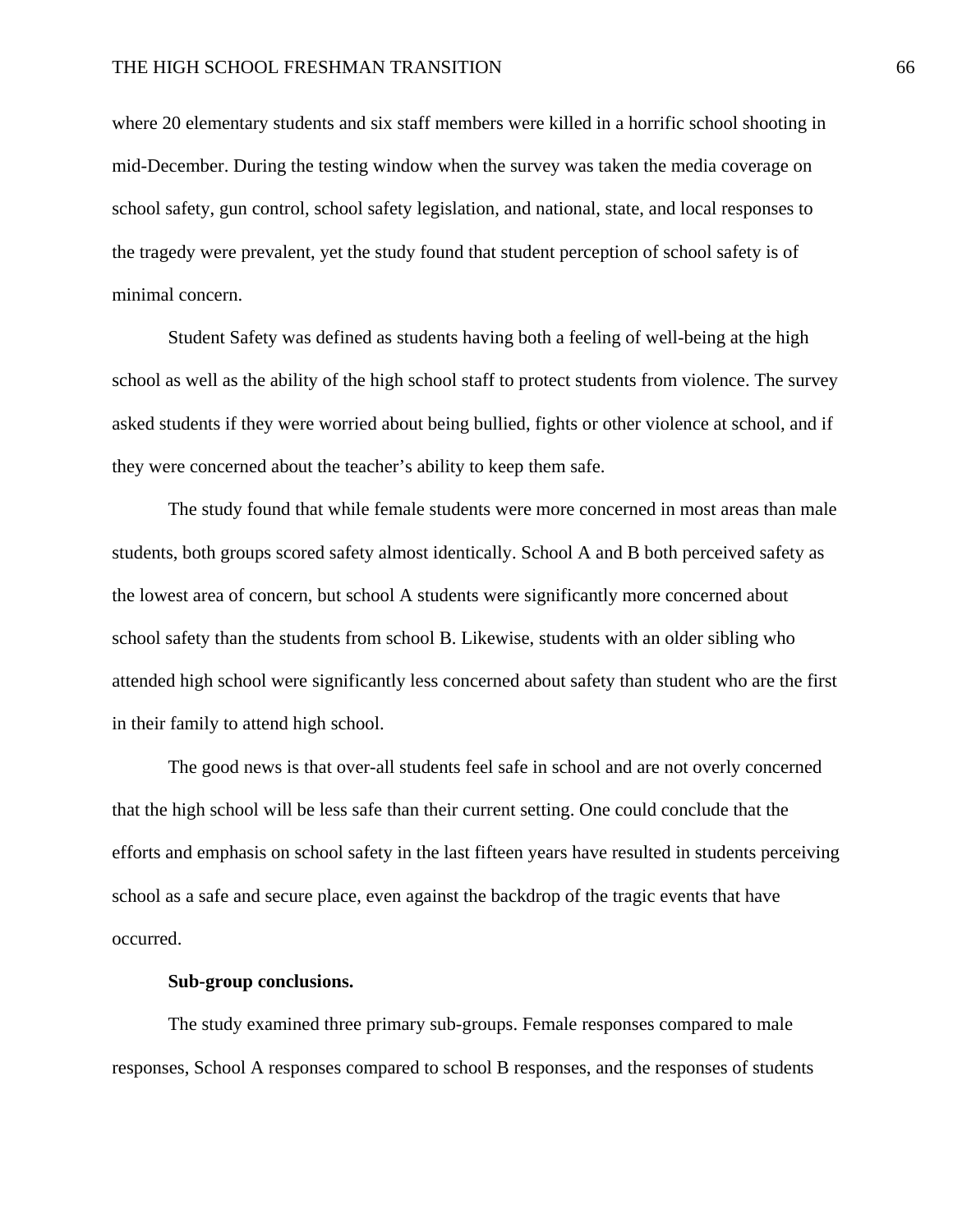with an older sibling who attended high school compared to students who are the first in their family to go through the transition to high school.

 As noted earlier we can conclude that in general female students were more concerned than male students, but only at a significant level in the areas of logistics and social relationships. This information would indicate a possible need for gender specific transition activities, especially in these two areas. Most educators agree that same sex classes or activities in adolescence foster more authentic conversations by both genders on topics that may be perceived as embarrassing or threatening.

 The study presents two interesting conclusions in comparing the responses of School A to School B. The first is that regardless of student's poverty level, performance level, and ethnic population all eighth graders from both schools identified the same areas that were of significant concern. This is important as the study identified areas that appear to be consistent across demographic settings. The second conclusion is that while the schools share significant concerns, students from schools with higher levels of poverty, lower overall school performance, and higher diversity are significantly more concerned than schools with opposite demographics. While this study did not investigate the causes, one may conclude that students from schools with similar demographics to school A may require additional transitional activities and resources.

 Finally, the study found significant differences between students who had an older sibling attend high school and students who were the first in their family to go through the transition to high school. Students who had older siblings blaze the trail to high school before them were significantly less concerned in all five areas of concern than students without an older sibling. This finding presents two conclusions that could assist schools in transition planning. First, it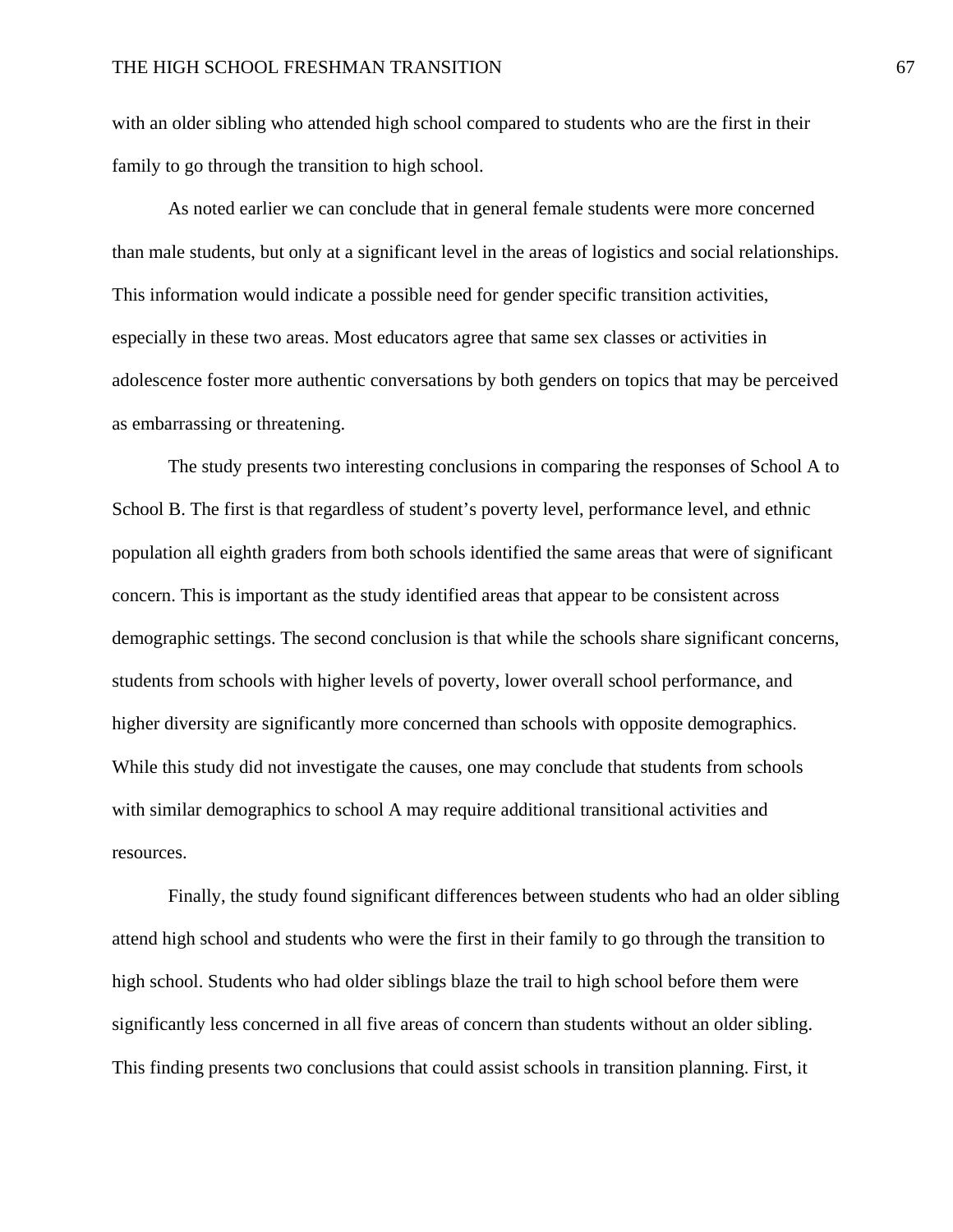may be preferable to do separate and more detailed transition activities for students who do not have an older sibling who attended high school. This targeted practice could be more efficient and effective in planning and use of resources. The second conclusion is supportive of transition activities that use older students as mentors or student leaders to staff programs targeting students who do not have an older sibling.

## **Recommendations for Future Study**

- 1. The importance students placed on academic nuts and bolts requires a more in depth examination of this area of concern. Identifying what best practice strategies schools have used or could use in transition programming should be explored. Methodology that results in student understanding of the items addressed in this area should be tested, studied, and measured for effectiveness and positive results for students transitioning to high school.
- 2. Teacher relationships and instruction was another significant area of concern for students that should be examined. Prior research points to messages students are receiving from middle school teachers that may be alarming and causing concern for students transitioning to high school. A study of the root causes for these concerns is needed and articulation meetings between the sending and receiving faculties could also be a rich area for future study.
- 3. The lower priority that the area of social relationships received ran counter to how students in this developmental stage would be expected to respond. Previous research indicates that social relationships can be disrupted during the freshman year that could have a negative effect on student success. Further study of students during their freshman year might yield some important information to determine if more social support is needed for students to get off to a good start in high school.
- 4. The study found a clear significant finding that students from a low performing, high poverty setting with high ethnic diversity showed a higher level of concern than students from a high performing, and low poverty setting with lower ethnic diversity. A study to find the root causes of this finding is essential to addressing the complex issue of the dropout crisis. While the study determined students ranked their concerns in a similar fashion the intensity of concern was clearly greater for the student population found to be of greater risk in our nation's schools. This finding presents an important area of study that could play key role to the benefit of students in more difficult educational settings.
- 5. The study scratched the surface on two particular gender differences in the areas of logistics and social relationships. Further study is needed to determine if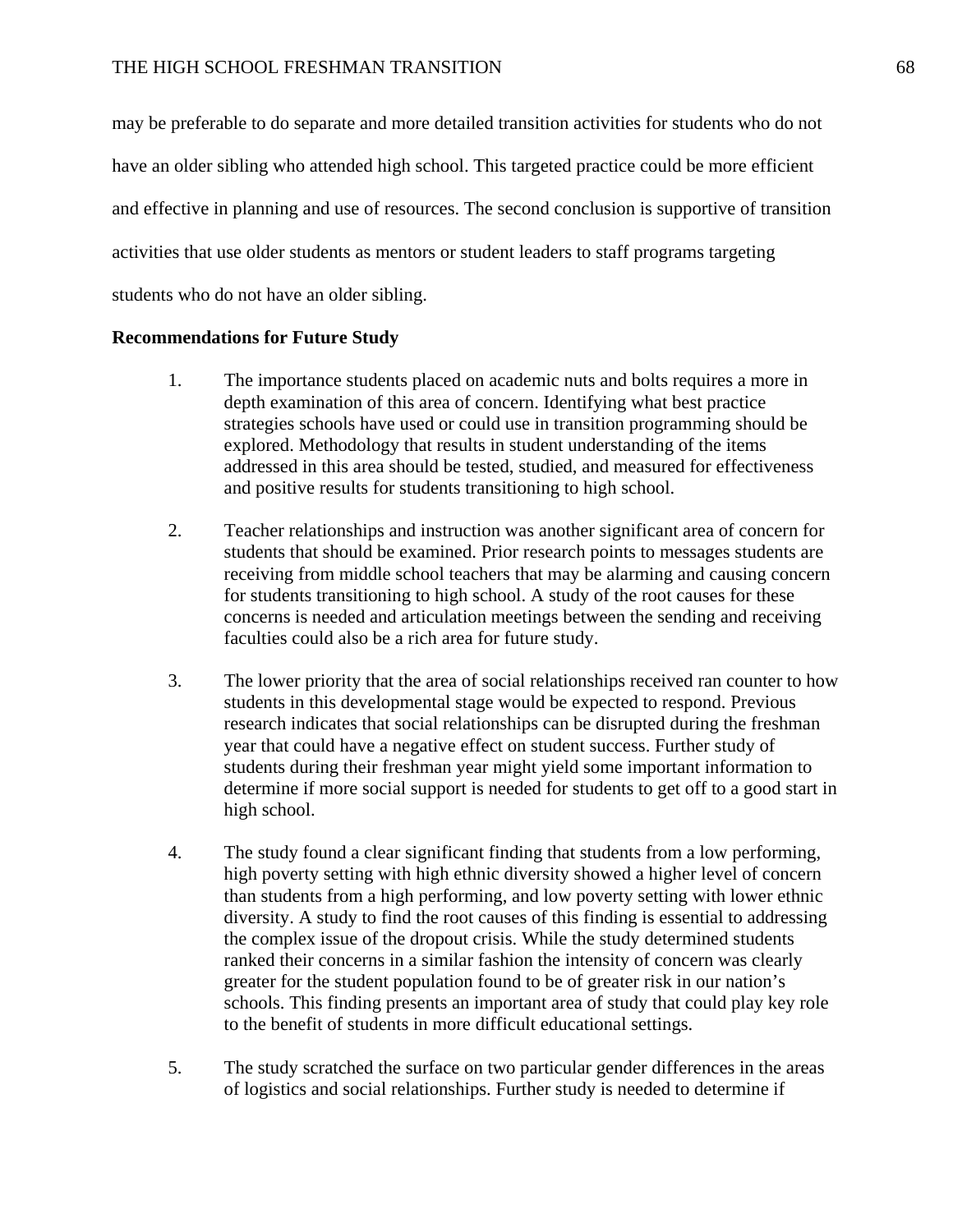separate transition activities for male and female students would be more effective and beneficial for students.

- 6. Since students with older siblings who attended high school before them had significantly lower levels of concern across all five areas, further examination of targeted transition activities might yield better results for students who are the first in their families to make this transition.
- 7. Further study and research in refining the survey instrument used in the study could prove beneficial for use in schools to gather data to target the needs of students during this important transition. Schools could potentially use the information gleaned from the instrument to tailor transition activities that students identify as their biggest concerns. The means of getting primary source information from students is critical to development of proper supports for students during this critical transition to high school.

## **Summary**

Students in eighth grade have significant concerns about the transition to high school. Primary source data gathered from the students themselves indicate that students across all subgroups are most concerned about being academically successful. They are concerned about earning credits, grade point averages, and taking the proper classes to graduate. They are concerned about their skills level being adequate to be successful at the ninth grade level and beyond.

 The study identified student's second biggest concern as focusing on teacher relationships and instruction. Students are concerned about the classes being harder, the teachers being less friendly or invested and whether they can handle the work load.

 Student concerns about logistics and social relationships were of high concern, but did not surface near the level of the previously mentioned areas. While concerns about logistics seem to disappear after the first few days of entering high school, concerns about social relationships may be more prevalent during the freshman year than indicated by the study of students in eighth grade.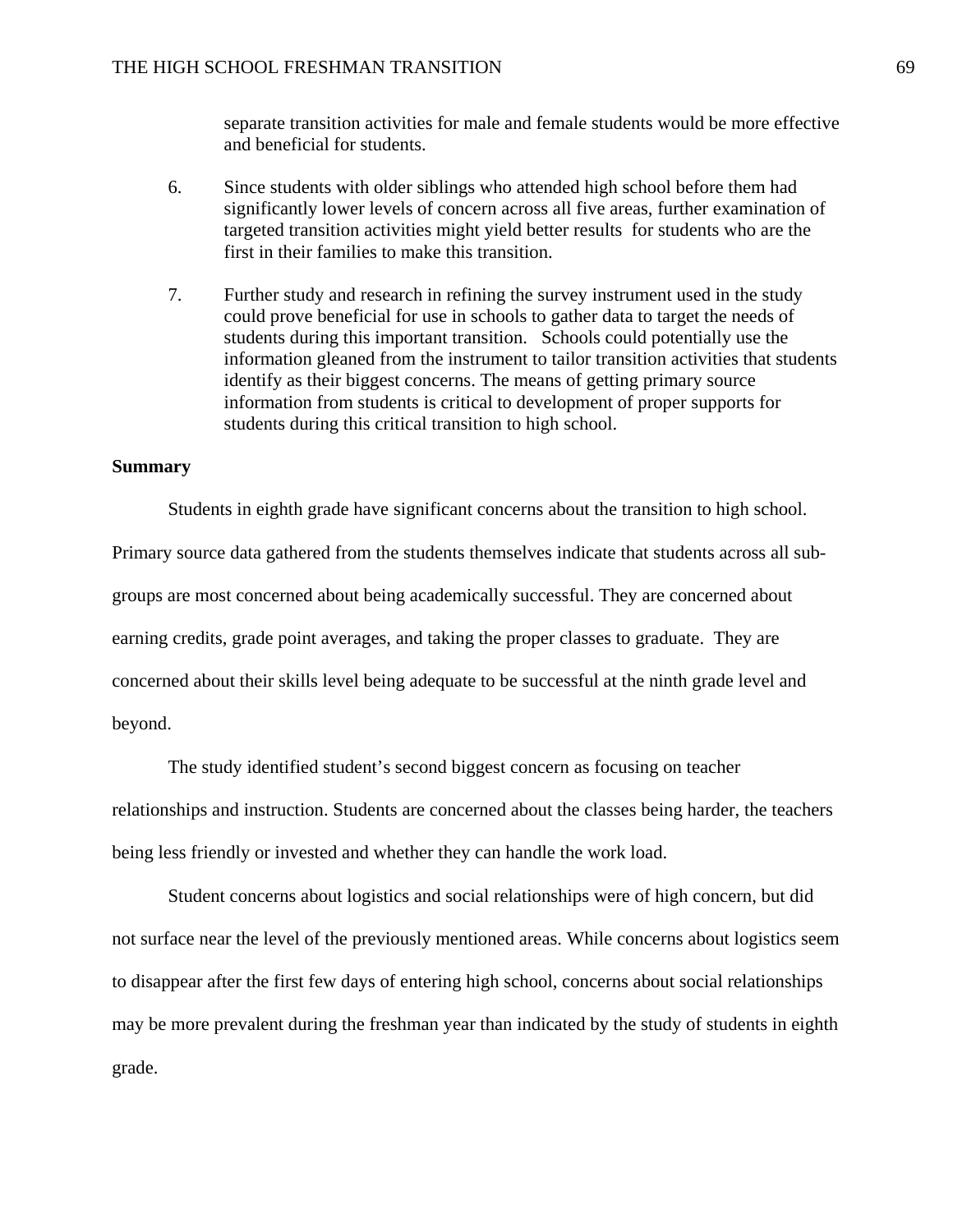Student safety, while a concern, was perceived as a very low concern of all students across the study.

Students in low performing, diverse, high poverty school setting and students in high performing, low poverty, low diversity school setting, share the same concerns and stressors, but the study found that students in more difficult school settings have higher levels of concern.

Females tend to be more concerned than males, especially in the areas of logistics and social relationships, but not significantly in the other areas.

 Students who have had an older sibling have significantly lower concerns about this transition than students who are the first student in the family to face the transition to high school.

The study supports many of the previous findings of researchers, while adding some new and important findings to the body of research that can be used to develop effective programming to help students be successful as they journey through the high school freshman transition.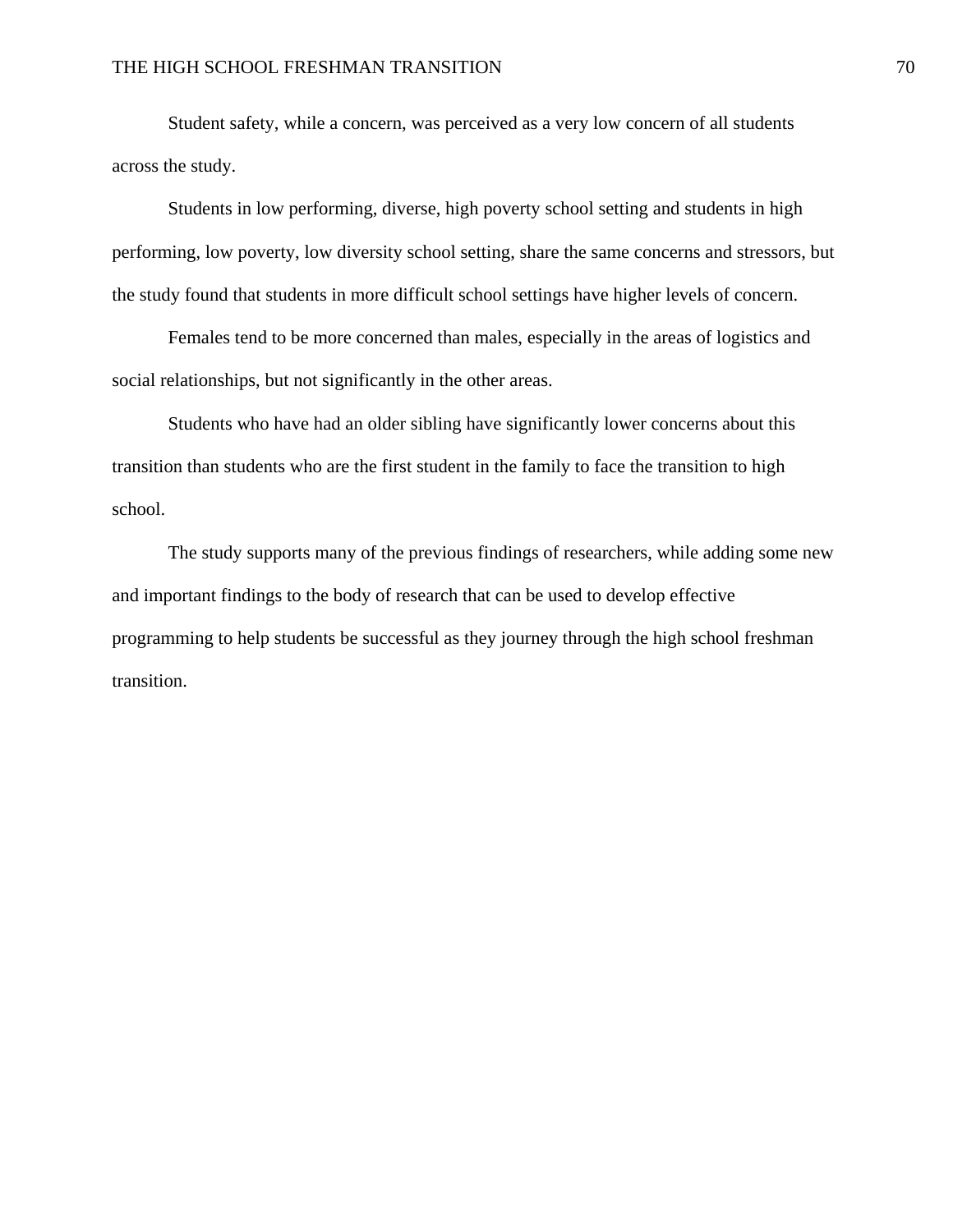#### **References**

- Akos, P., & Galassi, J. (2004). Middle and high school Transitions as viewed by students, parents, and teachers. *Professional School Counseling*, *7*(4), 212-221. Retrieved from Professional Development Collection.
- Aud, S., Hussar, W., Planty, M., Snyder, T., Bianco, K., Fox, M., Frohlich, L., Kemp, J., & Drake, L. (2010). *The condition of education 2010* (NCES 2010-028). National Center for Education Statistics, Institute of Education Sciences, U.S. Department of Education. Washington, DC.
- Balfanz, R. (2007). *Locating and transforming the low performing high schools which produce the nation's dropouts*. Presented at Turning Around Low-Performing High Schools: Lessons for Federal Policy from Research and Practice, August 16, 2007.
- Balfanz, R., & Letgers, N. (2004). *Locating the dropout crisis: Which high schools produce the nation's dropouts, where are they located, who attends them?* Baltimore, MD: Center for Research on the Education of Students Placed At-Risk, Johns Hopkins University. Retrieved March 9, 2007 from http://web.jhu.edu/CSOS/graduationgap/edweek/Crisis\_Commentary.pdf
- Barone, C., Aguirre-Deandreis, A. I., & Trickett, E. J. (1991). Means—ends problem-solving skills, life stress, and social support as mediators of adjustment in the normative transition to high school. *American Journal of Community Psychology* 19(2), 207–225.
- Cauley, K., & Jovanovich, D. (2006). Developing an effective transition program for students entering middle school or high school. *Clearing House*, *80*(1), 15-25. Retrieved from Academic Search Premier.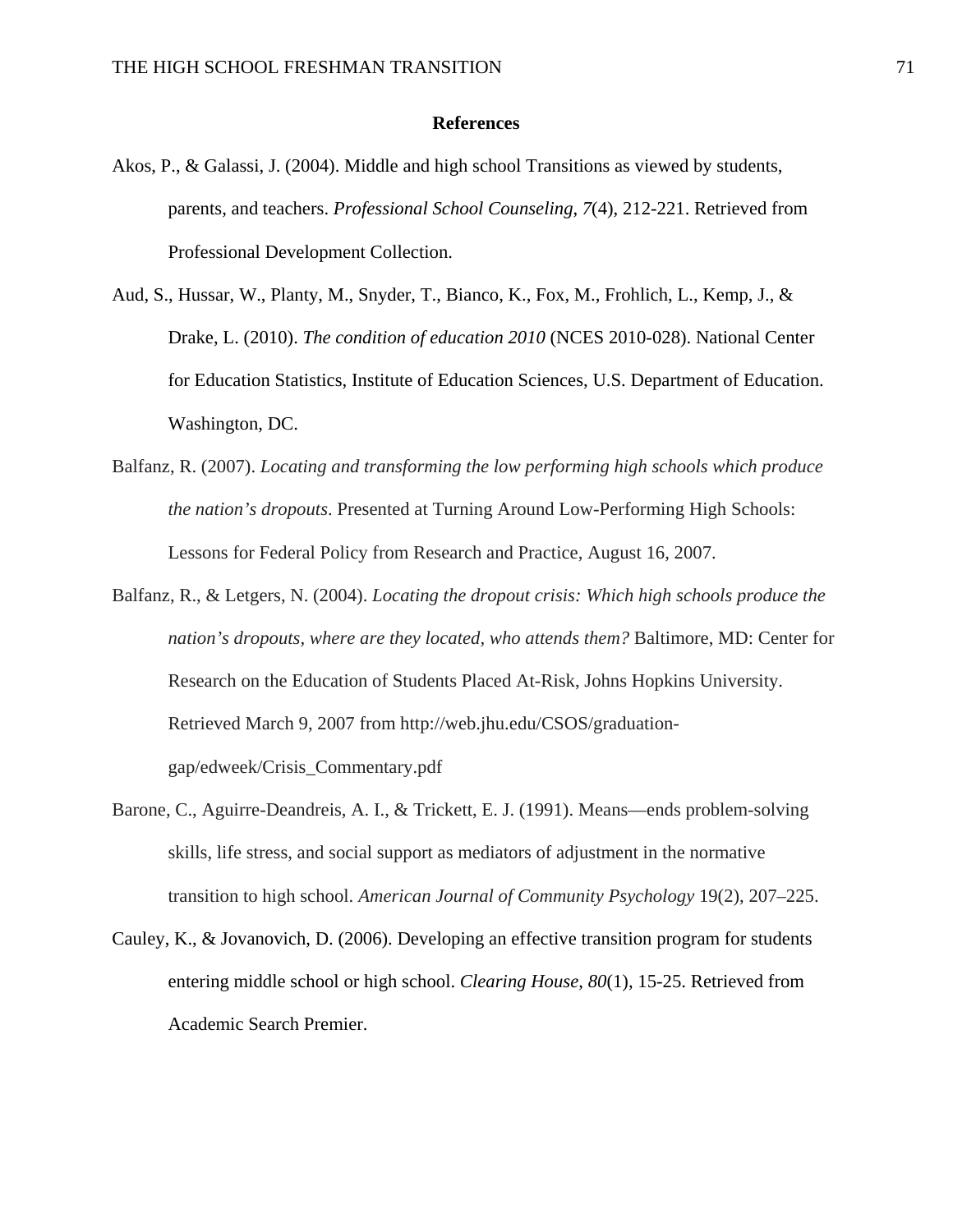- Haney,W., Madaus, G., Abrams, J., Wheelock, A., Miao. J., & Gruia, I. (2004). *The education pipeline in the United States 1970–2000.* Chestnut Hill, MA: The National Board on Educational Testing and Public Policy. Retrieved March 9, 2007 from http://www.bc.edu/research/nbetpp/statements/nbr3.pdf
- Herlihy, Corinne (2007). Toward ensuring a smooth transition into high school. *National High School Center Journal.* American Institutes for Research. Retrieved from betterhighschools.org.
- Hertzog, C. J., & Morgan, P. L. (1998). Breaking the barriers between middle school and high school: Developing a transition team for student success. *NASSP Bulletin, 82*(597), 94- 98.
- Holcomb-McCoy, C. (2007). Transitioning to high school: Issues and challenges for African American students. *Professional School Counseling*, *10*(3), 253-260.
- King-Rice, J. (2001). Explaining the negative impact of the transition from middle to high school on student performance in mathematics and science. *Educational Administration Quarterly*, *37*(3), 372-372.
- Lee, V. E., & Smith, J. (2001). *Restructuring high schools for equity and excellence: What works.* New York: Teachers College Press.
- Letrello, T., & Miles, D. (2003). The transition from middle school to high school. *Clearing House*, *76*(4), 212. Retrieved from Academic Search Premier database.
- Mizelle, N. B. (1999). Helping middle school students make the transition to high school. *ERIC Clearinghouse on Elementary and Early Childhood Education,* EDO-PS-99-11.
- Mizelle, N. B., & Irvin, J. L. (2000). Transition from middle school to high school. *Middle School Journal,* 31, 57-61.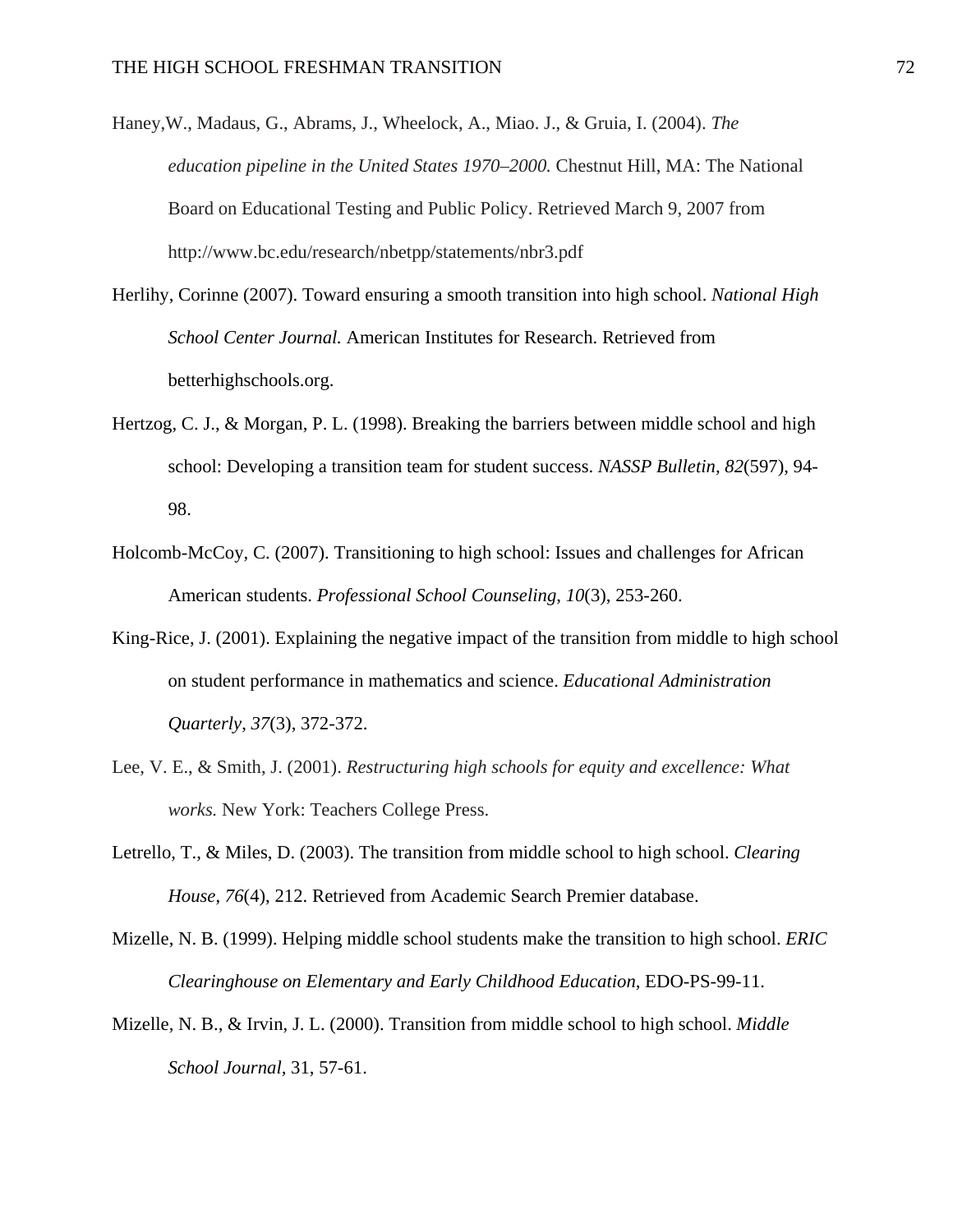- Murdock, T., Anderman, L., & Hodge, S. (2000). Middle-grade predictors of students' motivation and behavior in high school. *Journal of Adolescent Research*, *15*(3), 327-351.
- National Research Council. (2004). *Engaging schools: Fostering high school students' motivation to learn.* Washington, DC: National Academies Press.
- Newman, B. M., Lohman, B. J., Newman, P. R., Myers, M. C, & Smith, V. L. (2000). Experience of urban youth navigating the transition to 9th grade. *Youth and Society,* 31, 387-416.
- Newman, B. M., Myers, M.C., Newman P.R., Lohman, B.J., & Smith, V.L. (2000). The transition to high school for academically promising, urban, low-income African American youth. *Adolescence,* 35, 45-65.
- Newman, B., Newman, P., Griffen, S., O'Connor, K., & Spas, J. (2007). The relationship of social support to depressive symptoms during the transition to high school. *Adolescence*, *42*(167), 441-459. Retrieved from SPORT Discus.
- Roderick, M., & Camburn, E. (1999). Risk and recovery from course failure in the early years of high school. *American Educational Research Journal, 36*(2), 303-343.
- Roeser, R. W., Strobel, K. R., & Quihuis, G. (2002). Studying early academic motivation, socialemotional functioning, and engagement in learning: Variable- and person-centered approaches. *Anxiety, Stress, and Coping,* 1–24.
- Smith, J.S., Akos, P., Suntaek, L., & Wiley, S. (2008). Student and stakeholder perceptions of the transition to high school. *The High School Journal*, 91, 32-42.
- Wentzel, K. (1997). Student motivation in middle school: The role of perceived pedagogical caring. *Journal of Educational Psychology*, 89, 411-417.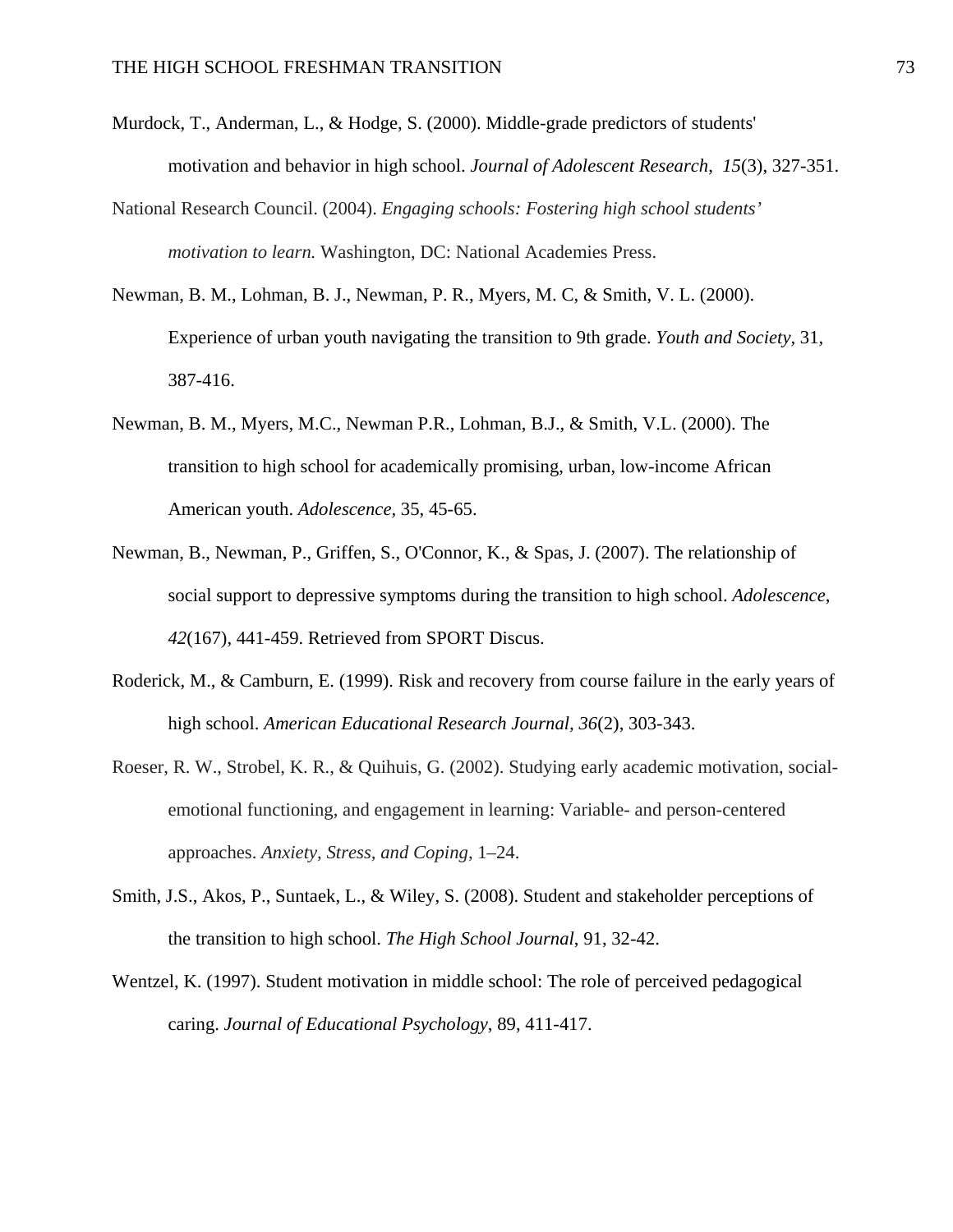- Wiles, J., & Bondi, J. (2001). *The new American middle school: Educating preadolescents in an era of change* (3rd ed.). Prentice-Hall, Inc., Upper Saddle River, NJ.
- Williams, E. & Richmond, S. The first year of high school: a quick stats fact sheet. *National High School Center Journal.* American Institutes for Research. Retrieved from betterhighschools.org.
- Wheelock, A., & Miao, J. (2005). The ninth grade bottleneck. *The School Administrator.*  Retrieved August 4, 2008 from

http://www.aasa.org/SchoolAdministratorArticle.aspx?id=8728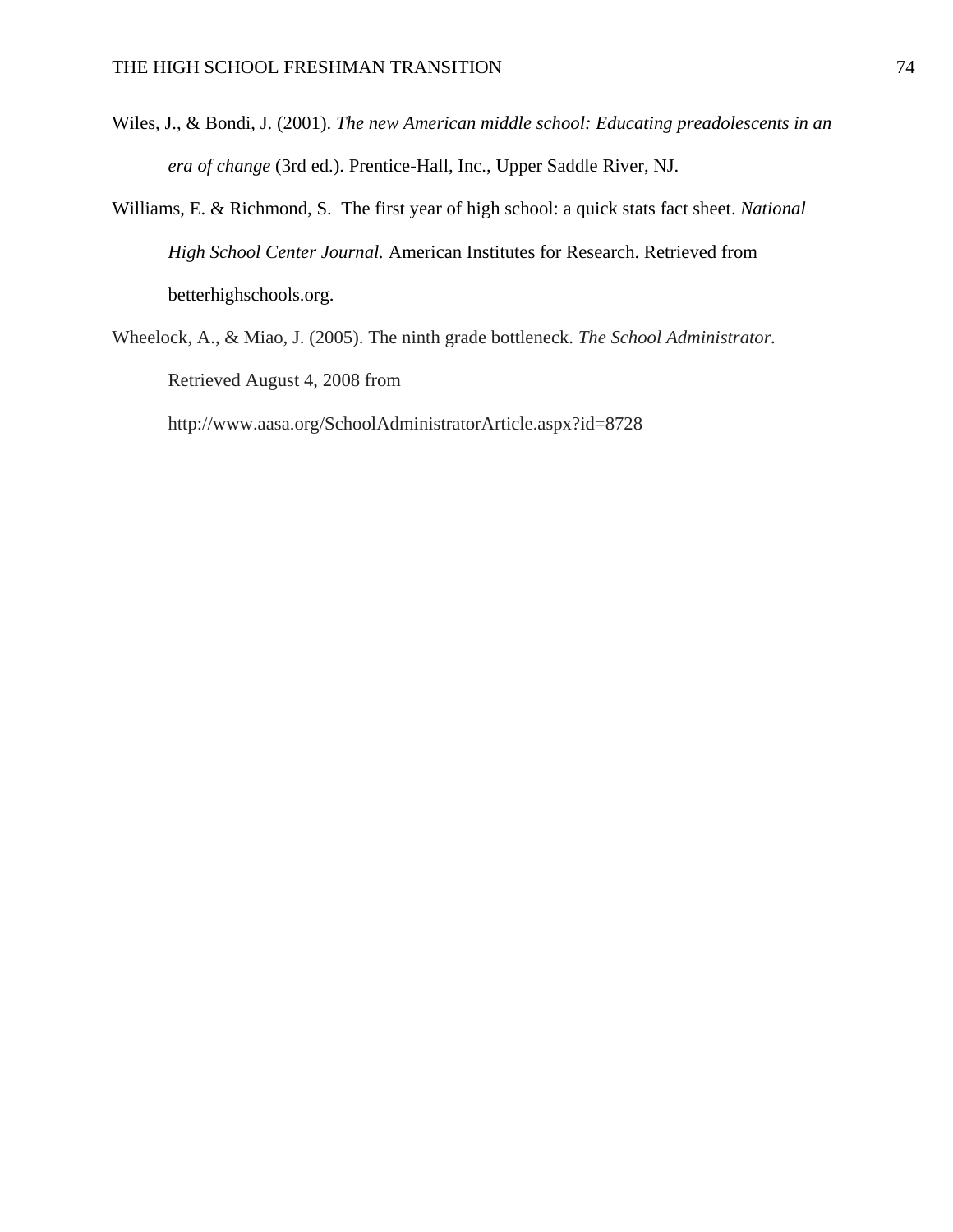#### **Appendix A**

#### **Juried Panel of Experts**

Dr. Ann Kring is professor of psychology at the University of California at Berkeley and former director of the Clinical Science Program and Psychology Clinic. She received a B.S. from Ball State University and her M.A. and Ph.D. from the State University of New York at Stony Brook. Her current research focus is on emotion and psychopathology, with a specific interest in the emotional features of schizophrenia. She has received numerous awards, including a Young Investigator award from the National Alliance for Research on Schizophrenia and Depression, the Joseph Zubin Memorial Fund Award, and a Distinguished Teaching Award from UC Berkeley. She is currently a member of the Executive Board for the Society for Research in Psychopathology and the International Society for Research in Emotion. She is also Associate Editor for the *Journal of Abnormal Psychology*, and a member of the editorial board for the journals *Emotion*, and *Psychological Science in the Public Interest*,. She is the author /editor of two books and the author of several scholarly papers in the top journals in the field.

Dr. Charlene Alexander is the director of the School Counseling program at Ball State University; she is also a past president of the Indiana School Counselor Association. Dr. Alexander's research interests are in the areas of multicultural counseling, school counseling, and international psychology. She is the co-editor of the Handbook of Multicultural Education, currently in its 3rd edition, and has published several articles, book chapters and national presentations related to multicultural and school counseling. Dr. Alexander has received the Outstanding Diversity Advocacy Award from Ball State University, the Hurley Goodall Distinguished Faculty/Staff Award, the Trailblazer Award from the Education Trust, the Exemplary Counselor Educator award from the Indiana School Counselor Association, and the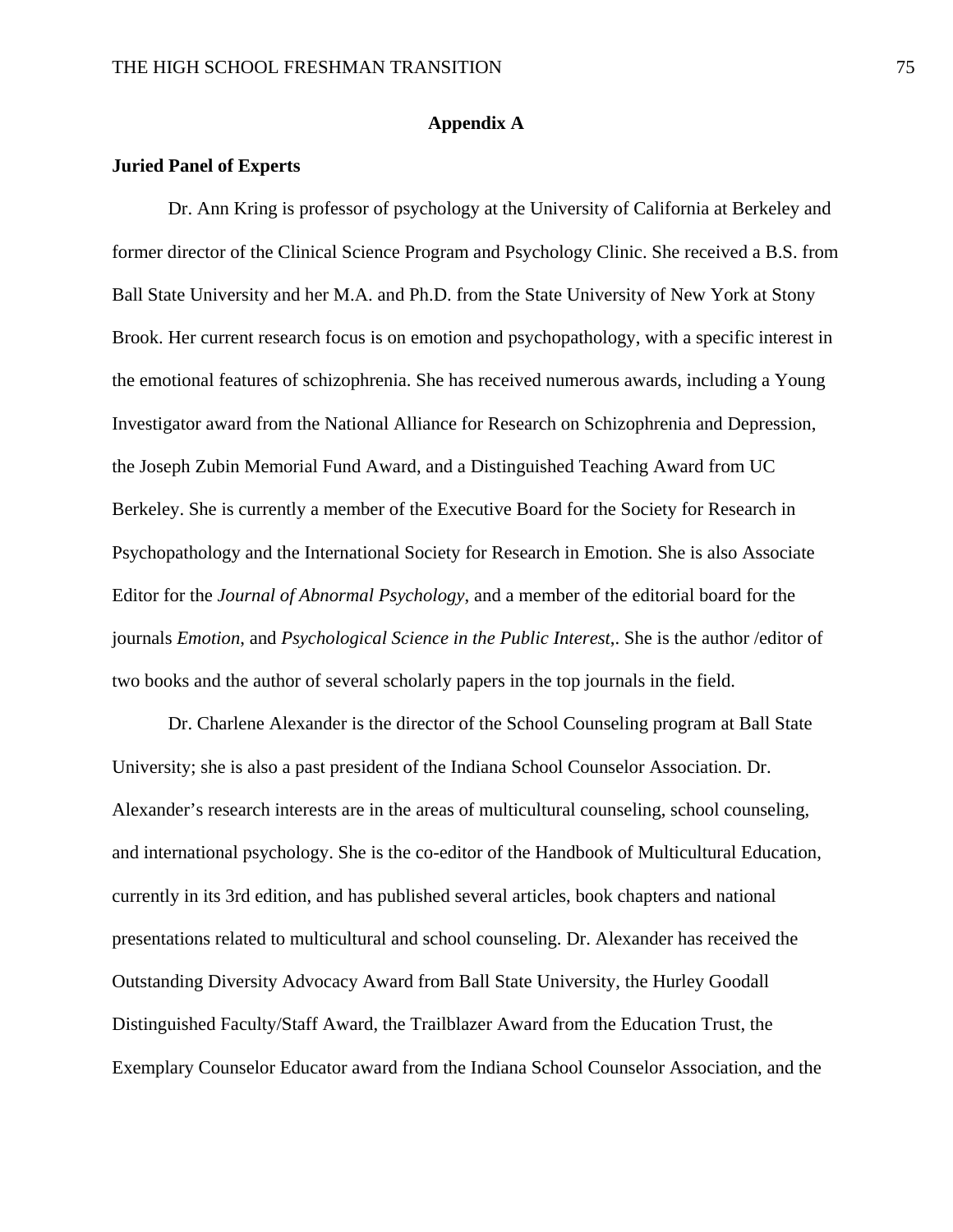Visionary Leadership Award, presented by the National Multicultural Conference and Summit Division 45 of the American Psychological Association. Dr. Alexander serves on the advisory board for the National Office of School Counselor Advocacy and the Education Trust's Transforming School Counseling Board. Dr. Alexander has developed study abroad school counseling programs in Trinidad West-Indies and St. Lucia.

Mrs. Nancy Herndon serves as the guidance director of Hamilton Southeastern High School in Fishers, Indiana. She supervises a staff of eight school counselors who serve over 3000 students. She is in her  $19<sup>th</sup>$  year as a guidance counselor/director. She has also served as an assistant principal and teacher totaling 33 years in the field of education. She graduated from Indiana State University in 1979, earning a bachelor's degree in social studies and earned a master's degree in school counseling from Butler University in 1983. She is a member of the Indiana Association for College Admissions Counselors, National Association for Counseling and Development, National Association for College Admissions Counselors, and is a College Board Delegate.

Mrs. Linda Brown serves as the guidance director of Fishers High School in Fishers, Indiana. She supervises a staff of eight school counselors who serve over 2800 students. She has been a guidance counselor for 14 years and has been the director of guidance at FHS for the past 8 years. She graduated from Indiana University with a bachelor's degree in Math Education in 1989. She earned her master's degree in School Counseling in 1998. Prior to serving as a counselor she taught high school math for 9 years where she was twice nominated for "teacher of the year." She served this year on the "Counselor Evaluation Rubric" committee and was an "Above and Beyond the Call of Duty" award winner and was chosen by a high school senior to receive "Top Twenty" recognition as being an influential educator.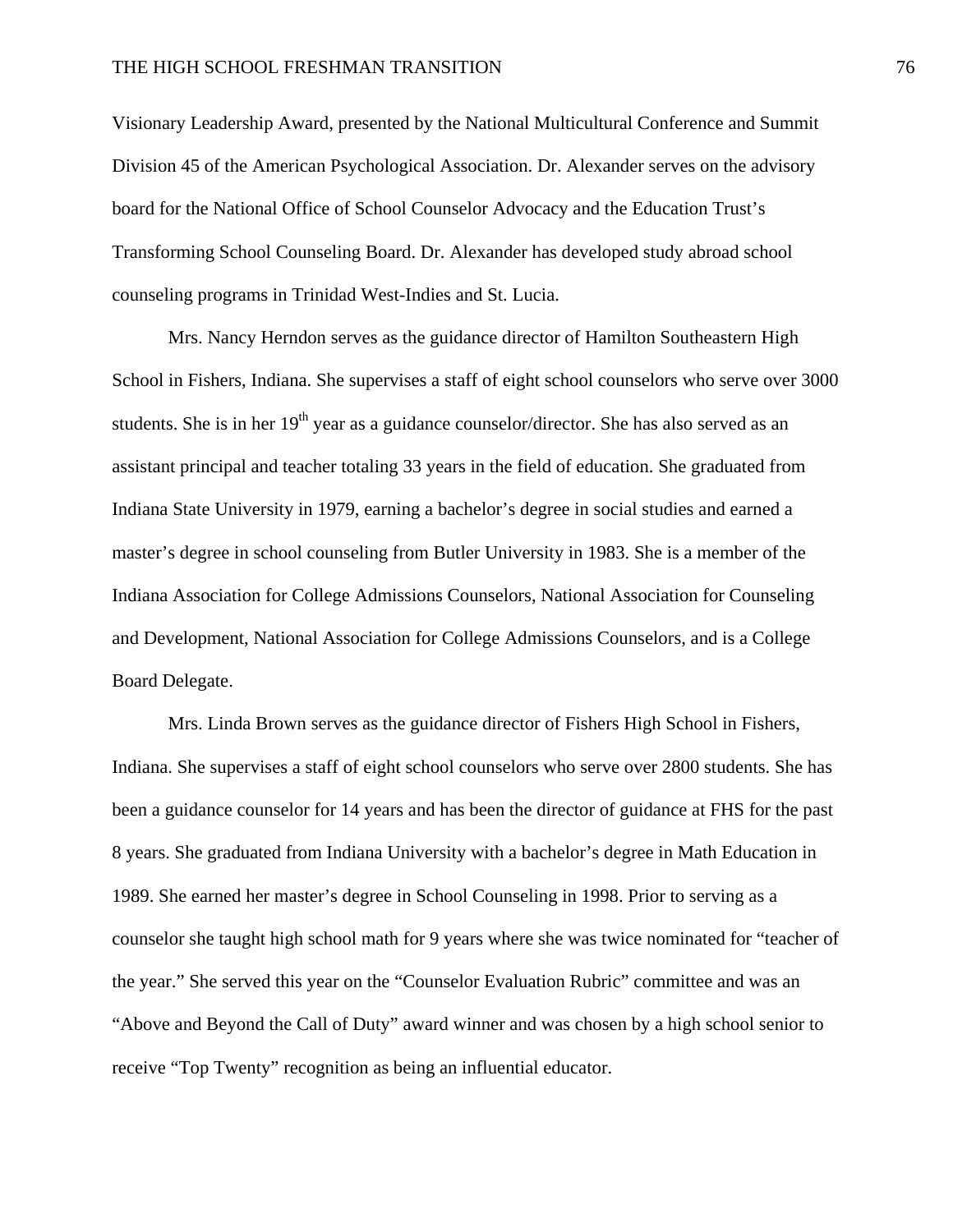Mrs. Jackie Wolf serves as the Guidance Director of Fishers Junior High School in Fishers, Indiana. She supervises guidance services for approximately 1000 seventh and eighth grade students. She earned her bachelor's degree from Ball State University in Secondary Education Business and her master's degree from IUPUI in Secondary Education. She earned her certification in school counseling from IUPUI. She has served for 20 years as a guidance counselor with 19 of those years at the junior high level. She has been the guidance director at FJH for 13 years.

Mr. Chris Graves serves as the Guidance Director of Riverside Junior High School in Fishers, Indiana. He supervises guidance services for approximately 1000 seventh and eighth grade students. Mr. Graves has been in education for 21 years. He has served as a junior high guidance director for 7 years, 8 years as counselor, and 6 years as a math teacher. He has earned a bachelor degree with distinction from Purdue University, a master degree in school administration from Ball State, and a counseling certification from IUPUI. He is currently a member of the American School Counselor Association. Mr. Graves is also active on many committees within the school like the PBIS committee, RTI committee, and the school safety committee to name a few. He has received training in ASIST, a suicide prevention program, and CPI for crisis interventions.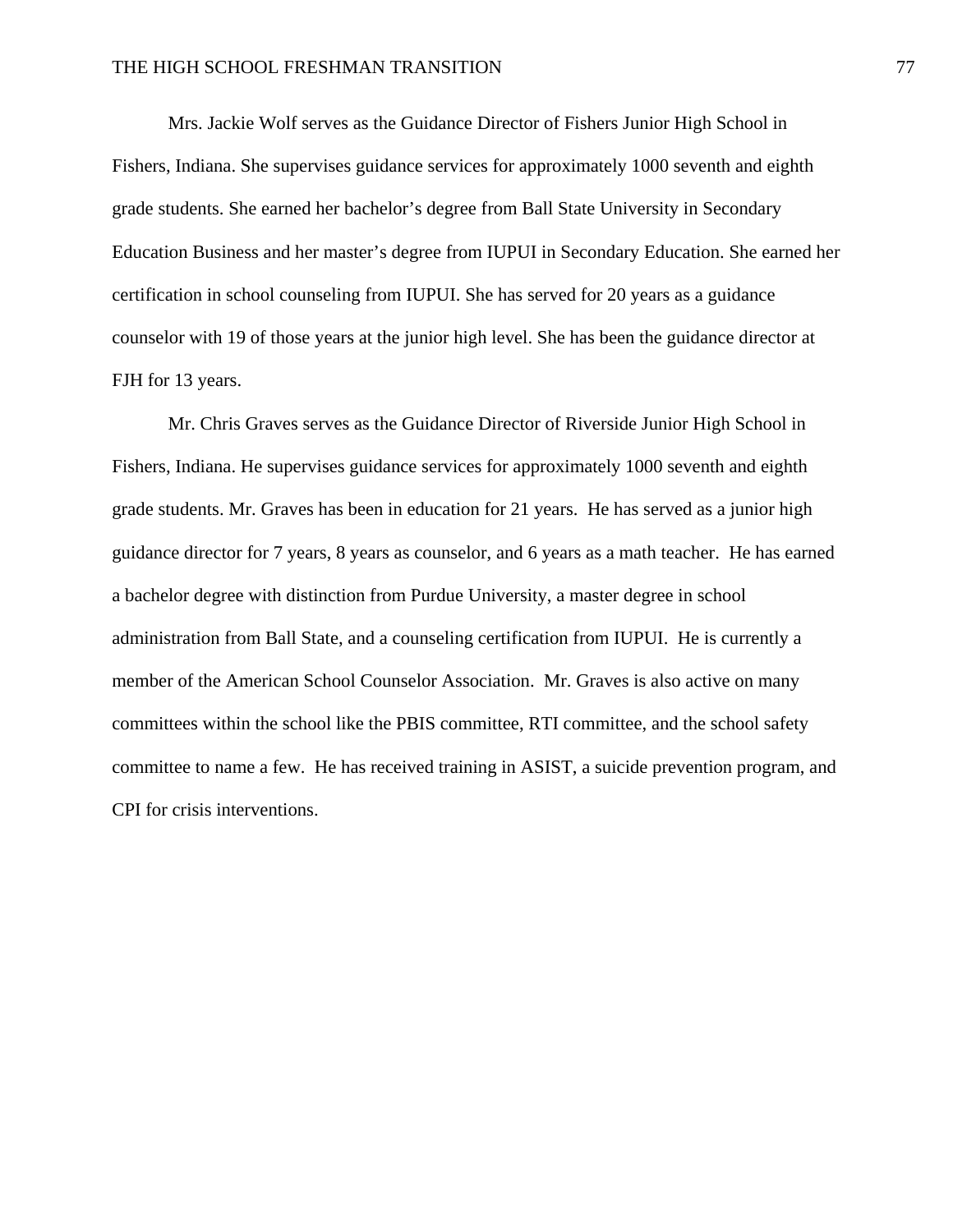## **Appendix B**

## **The High School Freshman Transition Questionnaire**

| Gender?                                                          |
|------------------------------------------------------------------|
| $\bigcirc$ Male                                                  |
| $\circ$ Female                                                   |
| Do you have an older brother or sister who attended high school? |
| $\bigcirc$ Yes                                                   |
| No                                                               |

| <b>Student Survey</b>                                 | <b>Not</b> | Somewhat  | Very      |
|-------------------------------------------------------|------------|-----------|-----------|
| Please place a mark in the box that comes closest     | Concerned  | Concerned | Concerned |
| to how you feel about each question regarding the     |            |           |           |
| transition to high school. Make one response to       |            |           |           |
| each question.                                        |            |           |           |
| 1. Are you concerned about being in high school       |            |           |           |
| classes with students that you don't know?            |            |           |           |
|                                                       |            |           |           |
| 2. Are you concerned that you have the study skills   |            |           |           |
| needed to succeed in high school such as note-        |            |           |           |
| taking, preparing for tests, and writing papers?      |            |           |           |
| 3. Are you worried about getting lost at the high     |            |           |           |
| school?                                               |            |           |           |
|                                                       |            |           |           |
| 4. Are you worried about the high school classes      |            |           |           |
| being harder than junior high?                        |            |           |           |
|                                                       |            |           |           |
| 5. Are you concerned that older students will bully   |            |           |           |
| you in high school?                                   |            |           |           |
|                                                       |            |           |           |
| 6. Do you worry that you and your friends won't be    |            |           |           |
| as close when you move on to high school?             |            |           |           |
|                                                       |            |           |           |
| 7. Do you think most $8th$ grade students are worried |            |           |           |
| about having the academic skills to succeed in high   |            |           |           |
| school such as note-taking, preparing for tests, and  |            |           |           |
| writing papers?                                       |            |           |           |
|                                                       |            |           |           |
| 8. Are you concerned about getting through the        |            |           |           |
| lunch lines and finding a seat to have lunch with     |            |           |           |
| your friends?                                         |            |           |           |
|                                                       |            |           |           |
| 9. Do you think most $8th$ grade students are worried |            |           |           |
| about the high school classes being harder than       |            |           |           |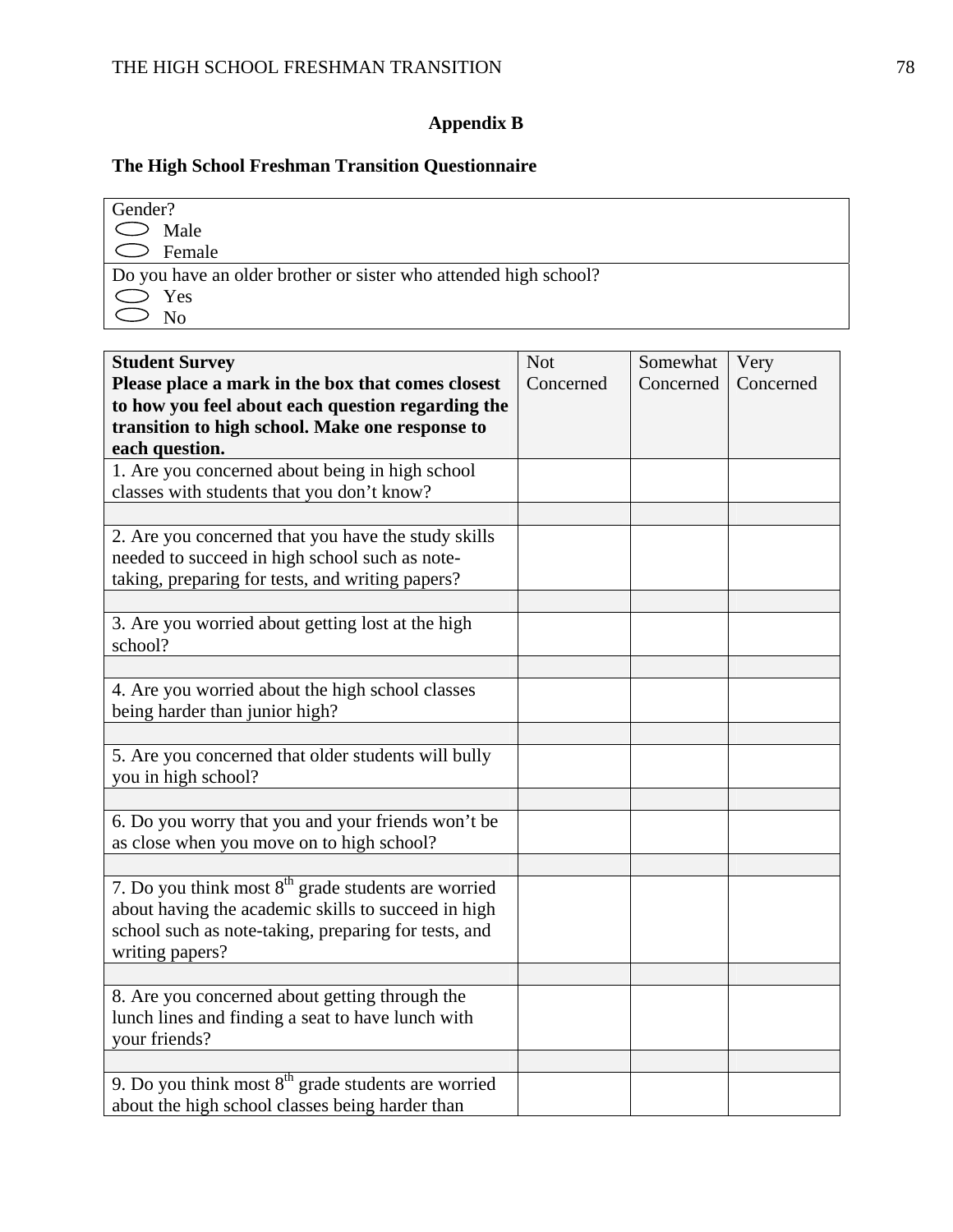## THE HIGH SCHOOL FRESHMAN TRANSITION 79

| junior high?                                                                                                                                                                                                 |  |  |
|--------------------------------------------------------------------------------------------------------------------------------------------------------------------------------------------------------------|--|--|
|                                                                                                                                                                                                              |  |  |
| 10. Do you think most $8th$ grade students are<br>concerned that older students will bully them in high<br>school?                                                                                           |  |  |
|                                                                                                                                                                                                              |  |  |
| 11. Are you concerned about having someone to sit<br>with at lunch?                                                                                                                                          |  |  |
|                                                                                                                                                                                                              |  |  |
| 12. Are you concerned about important tests you<br>take in high school like the graduation exam, or<br>college entrance tests like the ACT or SAT?                                                           |  |  |
|                                                                                                                                                                                                              |  |  |
| 13. Do you think most $8th$ grade students are worried<br>about getting through the lunch lines at high school<br>and finding a seat to eat with friends?                                                    |  |  |
|                                                                                                                                                                                                              |  |  |
| 14. Are you concerned that the high school teachers<br>will be meaner or less friendly than the junior high<br>teachers?                                                                                     |  |  |
|                                                                                                                                                                                                              |  |  |
| 15. Are you concerned about fights and getting hurt<br>at the high school?                                                                                                                                   |  |  |
|                                                                                                                                                                                                              |  |  |
| 16. Are you concerned about fitting in with other<br>social groups or cliques at high school?                                                                                                                |  |  |
|                                                                                                                                                                                                              |  |  |
| 17. Are you concerned about high school credits,<br>such as earning enough credits for graduation, or<br>earning the correct credits in each area to earn a<br>diploma, Core 40, or academic honors diploma? |  |  |
|                                                                                                                                                                                                              |  |  |
| 18. Are you worried about having enough time to get<br>to your locker and on time for class?                                                                                                                 |  |  |
|                                                                                                                                                                                                              |  |  |
| 19. Do you think most $8th$ grade students are worried<br>that the high school teachers will be meaner or less<br>friendly than the high school teachers?                                                    |  |  |
|                                                                                                                                                                                                              |  |  |
| 20. Are you afraid of violence at the high school?                                                                                                                                                           |  |  |
|                                                                                                                                                                                                              |  |  |
| 21. Do you think most $8th$ grade students are worried<br>about how they will fit in socially in a big high<br>school?                                                                                       |  |  |
|                                                                                                                                                                                                              |  |  |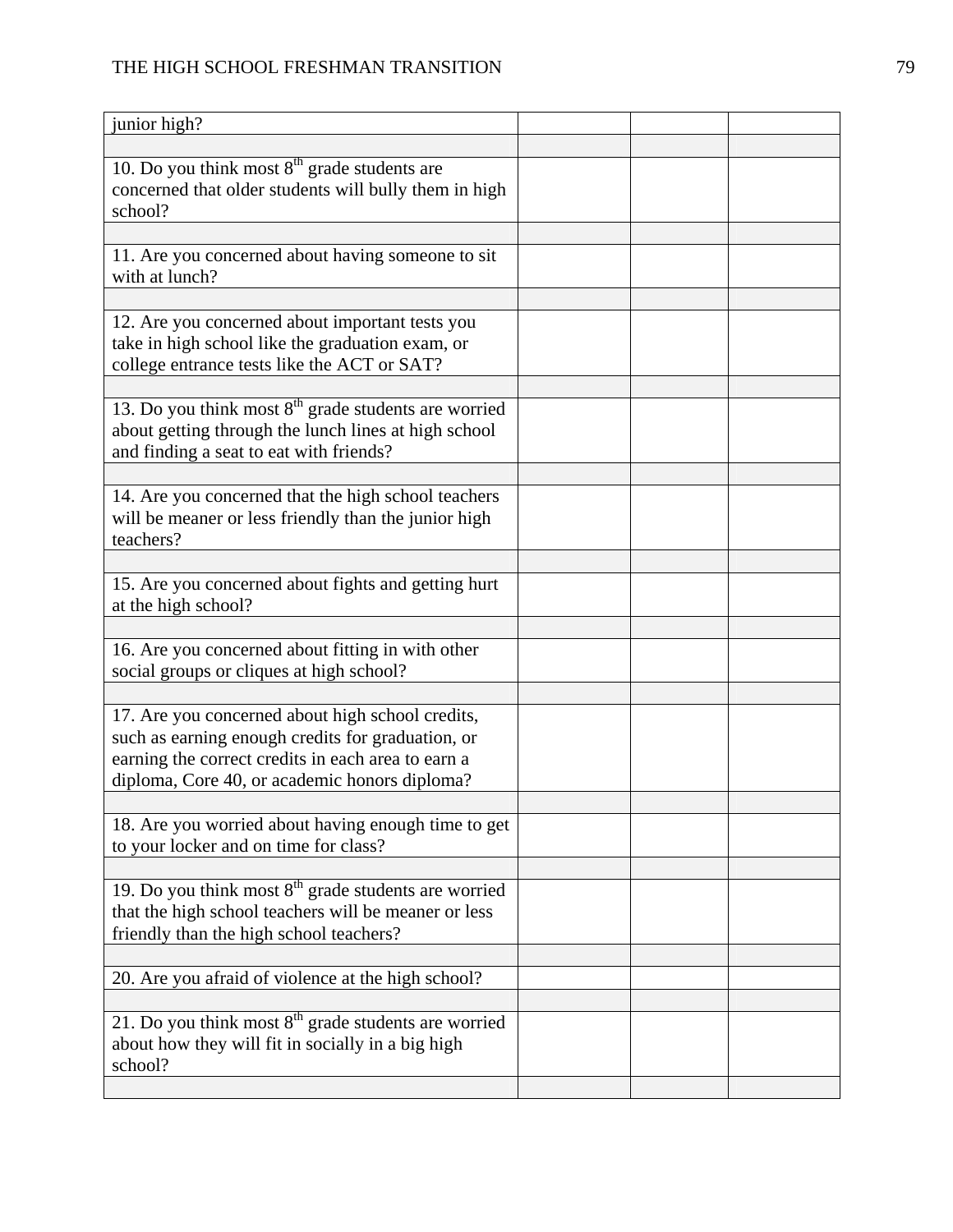| 22. Do you think that most $8th$ grade students are                                                                                                     |  |
|---------------------------------------------------------------------------------------------------------------------------------------------------------|--|
| worried because they aren't sure of what high school<br>classes they need to graduate?                                                                  |  |
|                                                                                                                                                         |  |
| 23. Are you concerned about the high school being<br>crowded and the hallways being difficult to get<br>through?                                        |  |
|                                                                                                                                                         |  |
| 24. Are you worried that the homework load at the<br>high school will be too much to handle?                                                            |  |
| 25. Are you concerned that the high school might<br>not be as safe as the junior high school?                                                           |  |
| 26. Are you concerned that you will be pressured to<br>drink, smoke, and/or do drugs in high school?                                                    |  |
| 27. Are you concerned about taking the correct<br>classes to meet the requirements for college?                                                         |  |
|                                                                                                                                                         |  |
| 28. Are you worried about getting into trouble<br>because you're not sure of the rules or which rules<br>are enforced and which rules are not enforced? |  |
|                                                                                                                                                         |  |
| 29. Do you think most $8th$ grade students are worried<br>that they won't be able to handle the homework load<br>at the high school?                    |  |
|                                                                                                                                                         |  |
| 30. Do you think most $8th$ grade students are<br>concerned that high school might not be as safe as<br>the junior high school?                         |  |
|                                                                                                                                                         |  |
| 31. Are you worried that your friends will be<br>pressured into smoking, using or abusing alcohol or<br>other drugs in high school?                     |  |
|                                                                                                                                                         |  |
| 32. Are concerned about your grade point average<br>and class rank?                                                                                     |  |
|                                                                                                                                                         |  |
| 33. Are you worried about knowing how to get help<br>if you have questions or problems at the high<br>school?                                           |  |
|                                                                                                                                                         |  |
| 34. Are you worried that high school teachers won't<br>help you the way they did in junior high?                                                        |  |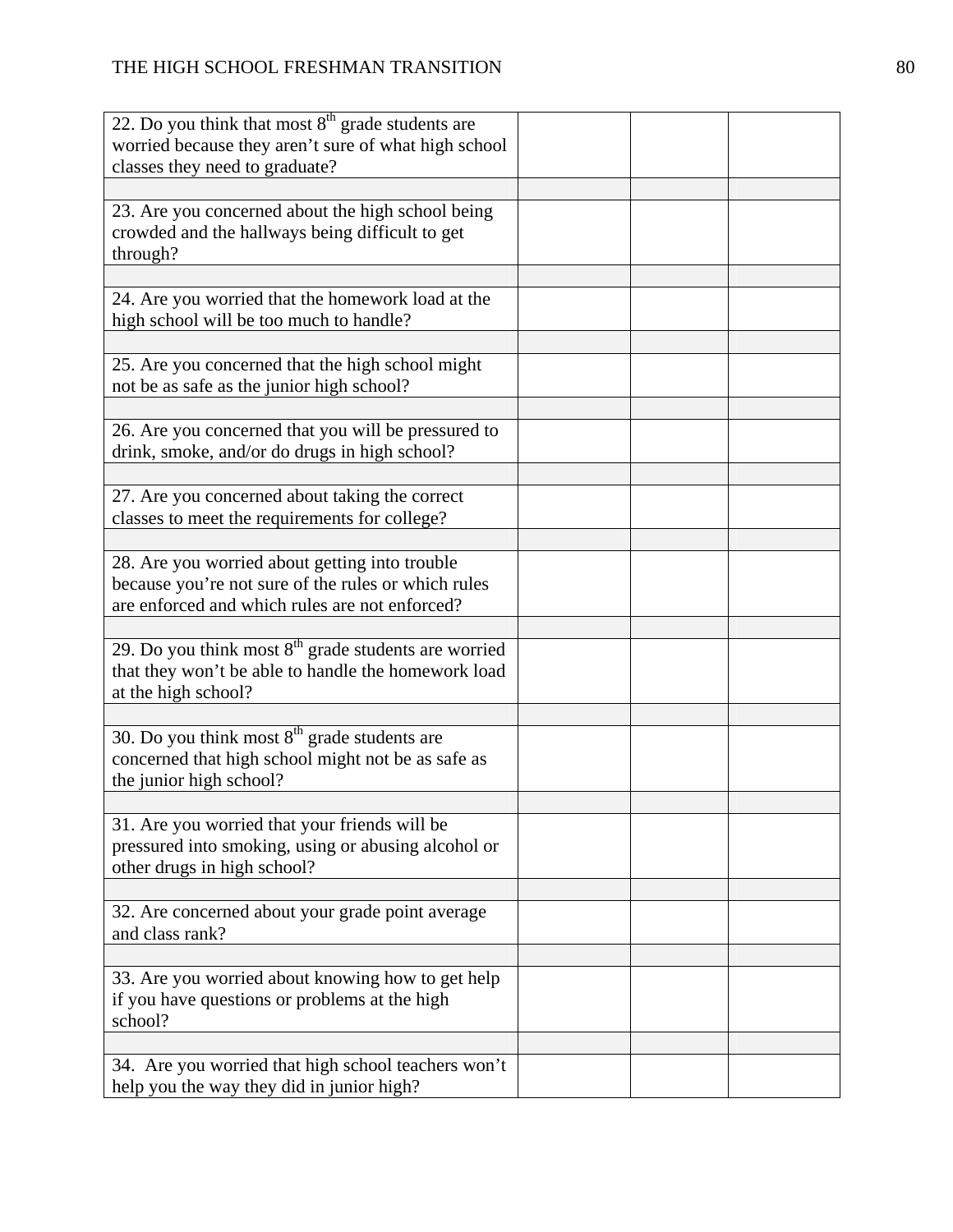| 35. Are you concerned that the high school teachers<br>won't watch over the students as closely as the<br>junior high teachers?                               |  |  |
|---------------------------------------------------------------------------------------------------------------------------------------------------------------|--|--|
|                                                                                                                                                               |  |  |
| 36. Are you concerned that the amount of high<br>school work will affect your social life?                                                                    |  |  |
|                                                                                                                                                               |  |  |
| 37. Are you concerned about making sure you take<br>classes as a freshman that will get you into classes<br>you want or need to take your junior/senior year? |  |  |
|                                                                                                                                                               |  |  |
| 38. Do you think most $8th$ grade students are worried<br>that they don't know how to get help if they have<br>questions or problems at the high school?      |  |  |
|                                                                                                                                                               |  |  |
| 39. Are you concerned that you won't be in teams at<br>the high school?                                                                                       |  |  |
|                                                                                                                                                               |  |  |
| 40. Do you think most $8th$ grade students are<br>concerned that the high school teachers won't watch<br>over them as closely as the junior high teachers?    |  |  |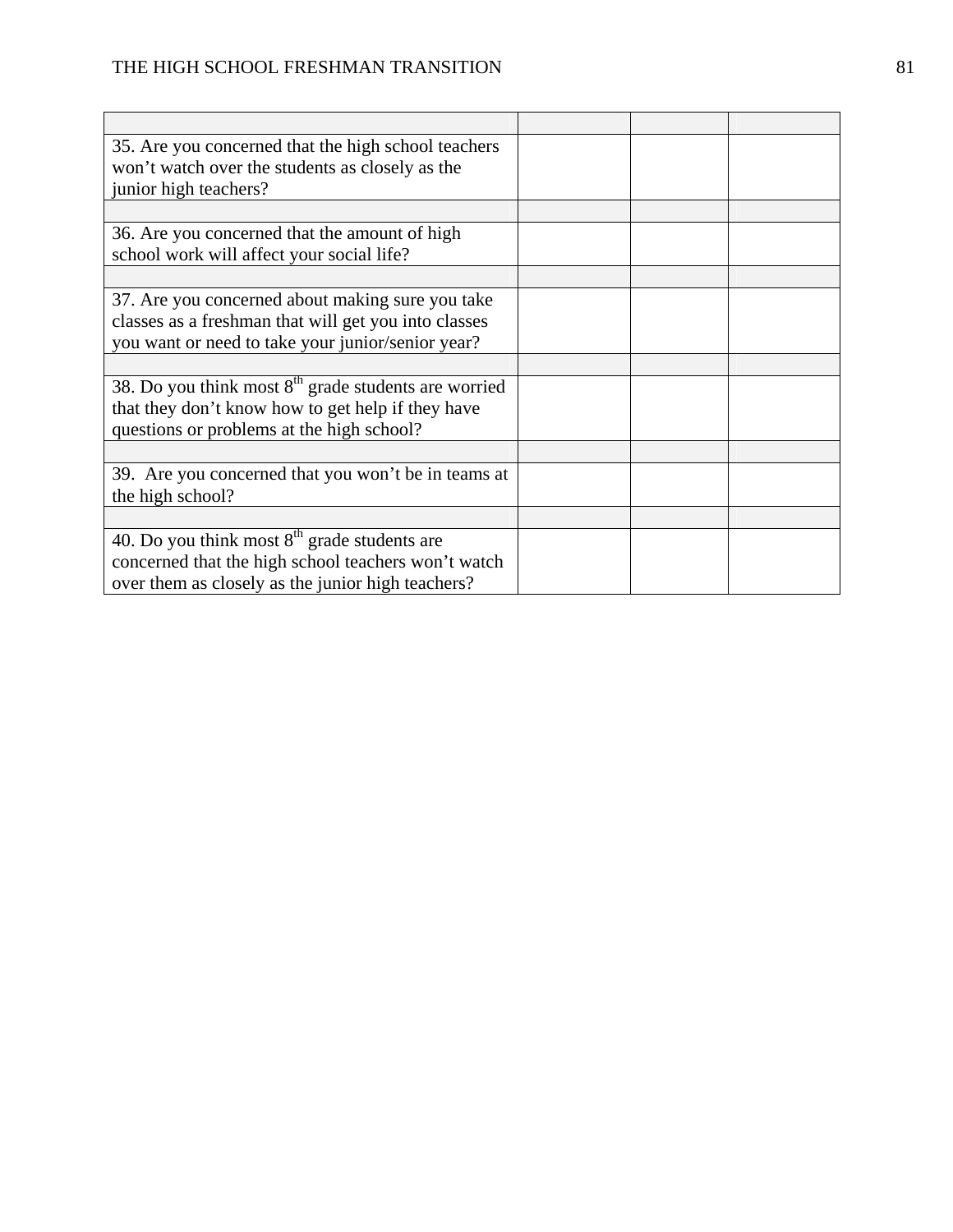**Appendix C** 

# **BALL STATE UNIVERSITY WEDUCATION REDEFINED**

*March 4, 2013* 

*Dear Parents,* 

*I am currently working on a research project for an advanced degree at Ball State University. The topic of my research is focused on the transition that 8<sup>th</sup> grade students experience as they enter high school. I have created a questionnaire to get "first hand" information from the students themselves to find out how they perceive the transition to high school.* 

*I was hoping your student could assist me in this endeavor by taking the questionnaire. It is a survey that should take a maximum of 15 to 20 minutes to complete. The survey consists of 40 questions that students respond to by choosing one of the following: "Not concerned," "Somewhat concerned," or "Very concerned" for each item.* 

*I have attached some information about the study and I hope that you will allow your student to participate. For your student to participate, simply return the signed permission slip at the bottom of the form.* 

*If you have questions or concerns please feel free to contact me by phone at (317)570-3314 or via email at mjberesford@bsu.edu* 

*Thank you for your consideration and help with this study,* 

*Michael Beresford*

 **More Information and permission slip on back** 

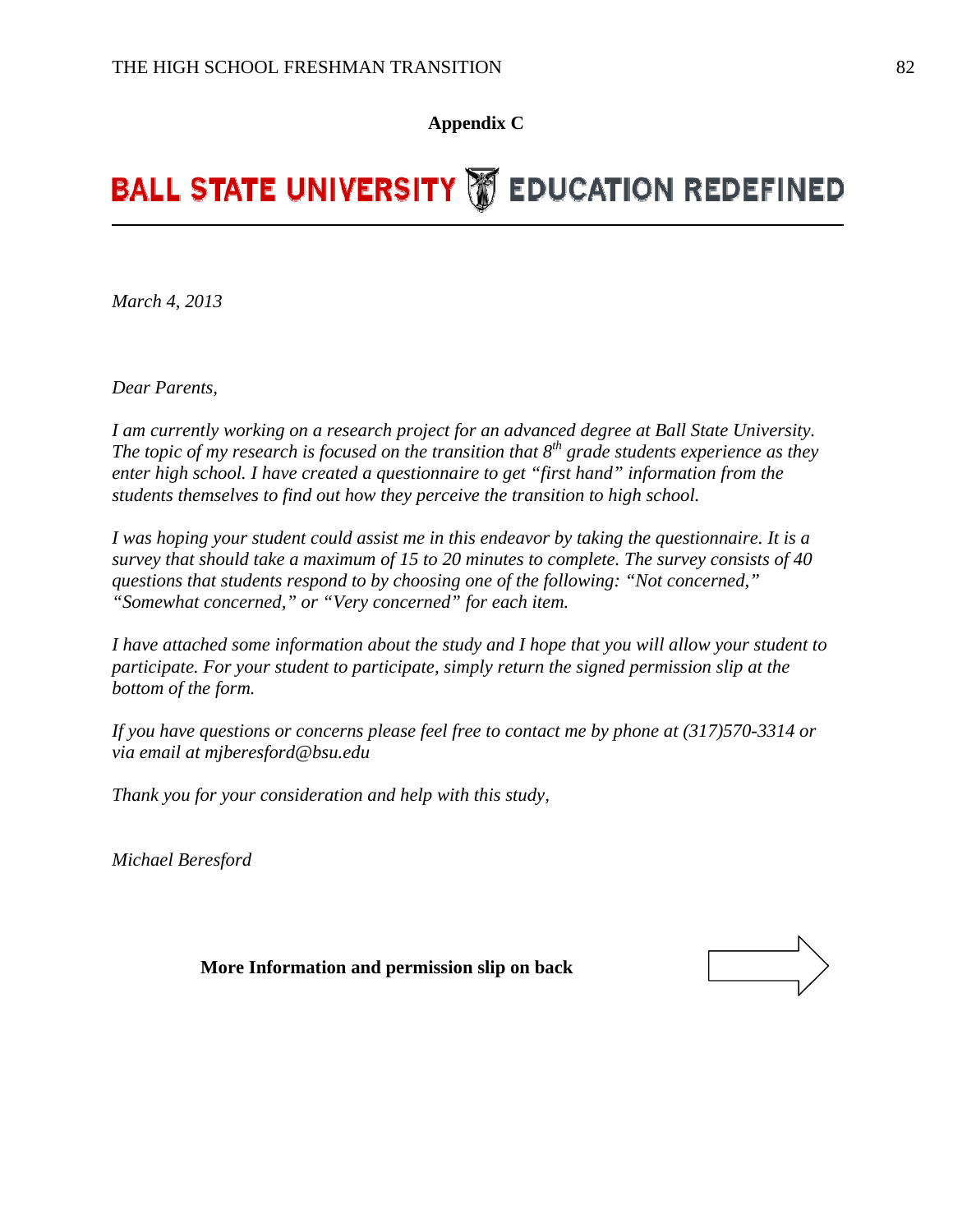#### **Study Title:** The High School Freshman Transition

#### **Study Purpose and Rationale**

The purpose of this research project is to examine eighth grade students' perceptions of high school prior to entering high school. Findings from this research may help create more effective transition programs that increase student success the freshman year.

#### **Inclusion/Exclusion Criteria**

To be eligible to participate in this study, your student must be in  $8<sup>th</sup>$  grade and able to read and understand the questionnaire.

#### **Participation Procedures and Duration**

For this project, your child will be asked to complete a questionnaire focused on his or her perceptions of high school. It will take approximately 15-20 minutes to complete.

#### **Data Confidentiality or Anonymity**

All data will be maintained as anonymous. No identifying information such as names will appear in any publication or presentation of the data.

#### **Storage of Data**

The data will also be entered into a software program and stored on the researcher's passwordprotected computer for three years and then deleted. Only members of the research team will have access to the data.

#### **Risks or Discomforts**

The only anticipated risk from participating in this study is that your child may not feel comfortable answering some of the questions. Your child will be informed during the process that he or she may choose not to answer any question that makes him/her uncomfortable and he/she may quit the study at any time.

#### **Voluntary Participation**

Your child's participation in this study is completely voluntary and you are free to withdraw your permission at any time for any reason. Please feel free to ask any questions of the researcher at any time during the study.

#### **IRB Contact Information**

For questions about your rights as a research subject, please contact Director, Office of Research Integrity, Ball State University, Muncie, IN 47306, (765) 285-5070, irb@bsu.edu.

#### **Researcher Contact Information**

Principal Investigator: Faculty Supervisor:

Michael Beresford, Graduate Student Dr. William Sharp Educational Leadership Educational Leadership Ball State University Ball State University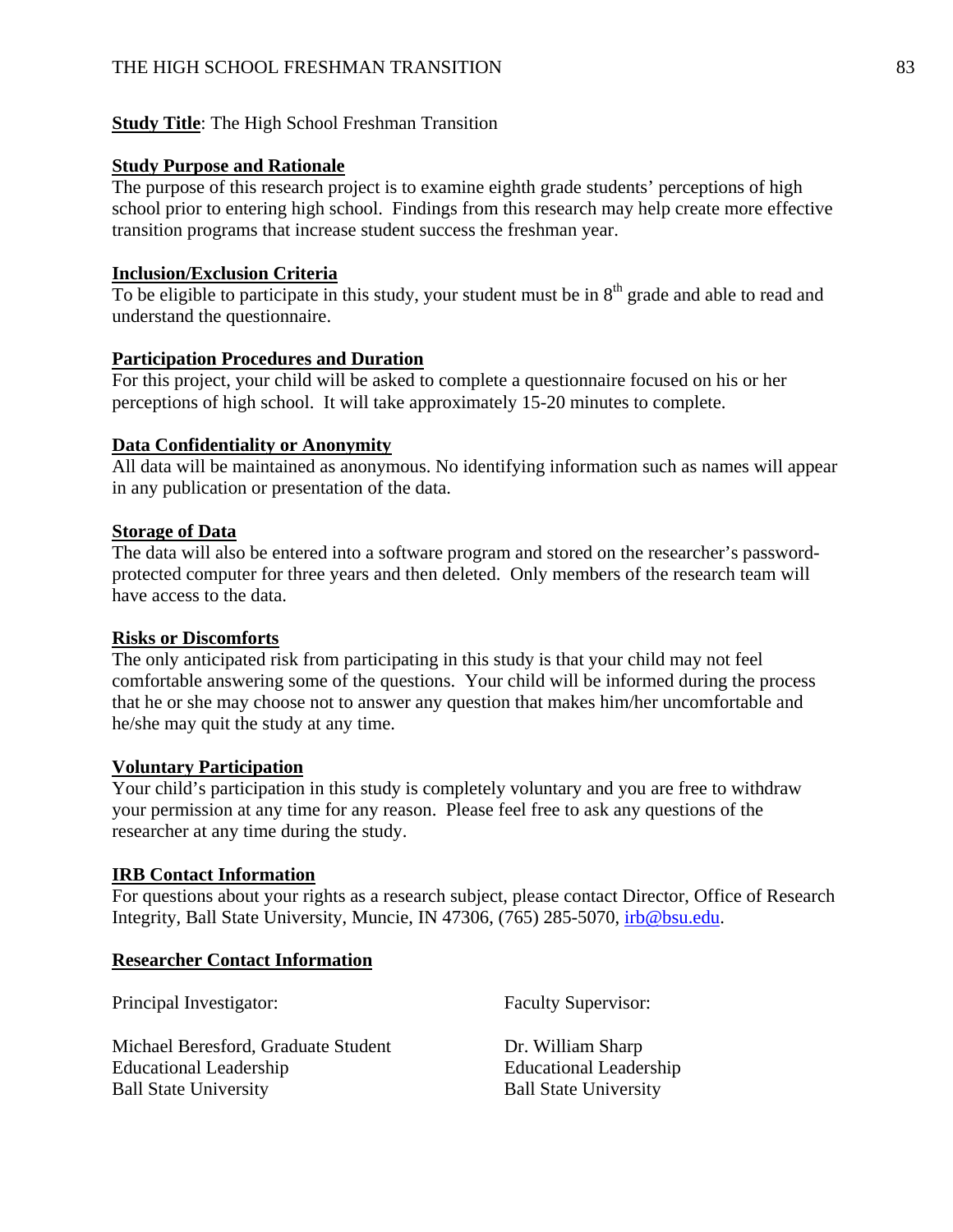#### THE HIGH SCHOOL FRESHMAN TRANSITION 84

Muncie, IN 47306 Muncie, IN 47306 Telephone: (317) 570-3314 Telephone: (765) 285-8488 Email: mjberesford@bsu.edu Email: bsharp@bsu.edu **---------------------------------------------------------------------------------------------------------------------** 

 $I, \underline{\hspace{1cm}}$   $I, \underline{\hspace{1cm}}$   $I, \underline{\hspace{1cm}}$   $I, \underline{\hspace{1cm}}$   $I, \underline{\hspace{1cm}}$   $I, \underline{\hspace{1cm}}$   $I, \underline{\hspace{1cm}}$   $I, \underline{\hspace{1cm}}$   $I, \underline{\hspace{1cm}}$   $I, \underline{\hspace{1cm}}$   $I, \underline{\hspace{1cm}}$   $I, \underline{\hspace{1cm}}$   $I, \underline{\hspace{1cm}}$   $I, \underline{\hspace{1cm}}$   $I, \underline{\hspace{1cm}}$   $I, \underline{\hspace{1cm$ (Please print) (Please print) to participate in the research project entitled, "The High School Freshman Transition." I have read the description of this project and give my consent for my student to participate. I have received a copy of this informed consent form to keep for future reference.

\_\_\_\_\_\_\_\_\_\_\_\_\_\_\_\_\_\_\_\_\_\_\_\_\_\_\_\_\_\_\_\_ \_\_\_\_\_\_\_\_\_\_\_\_\_\_\_\_\_

Parent / Guardian Signature Date

 **Parent Letter on front**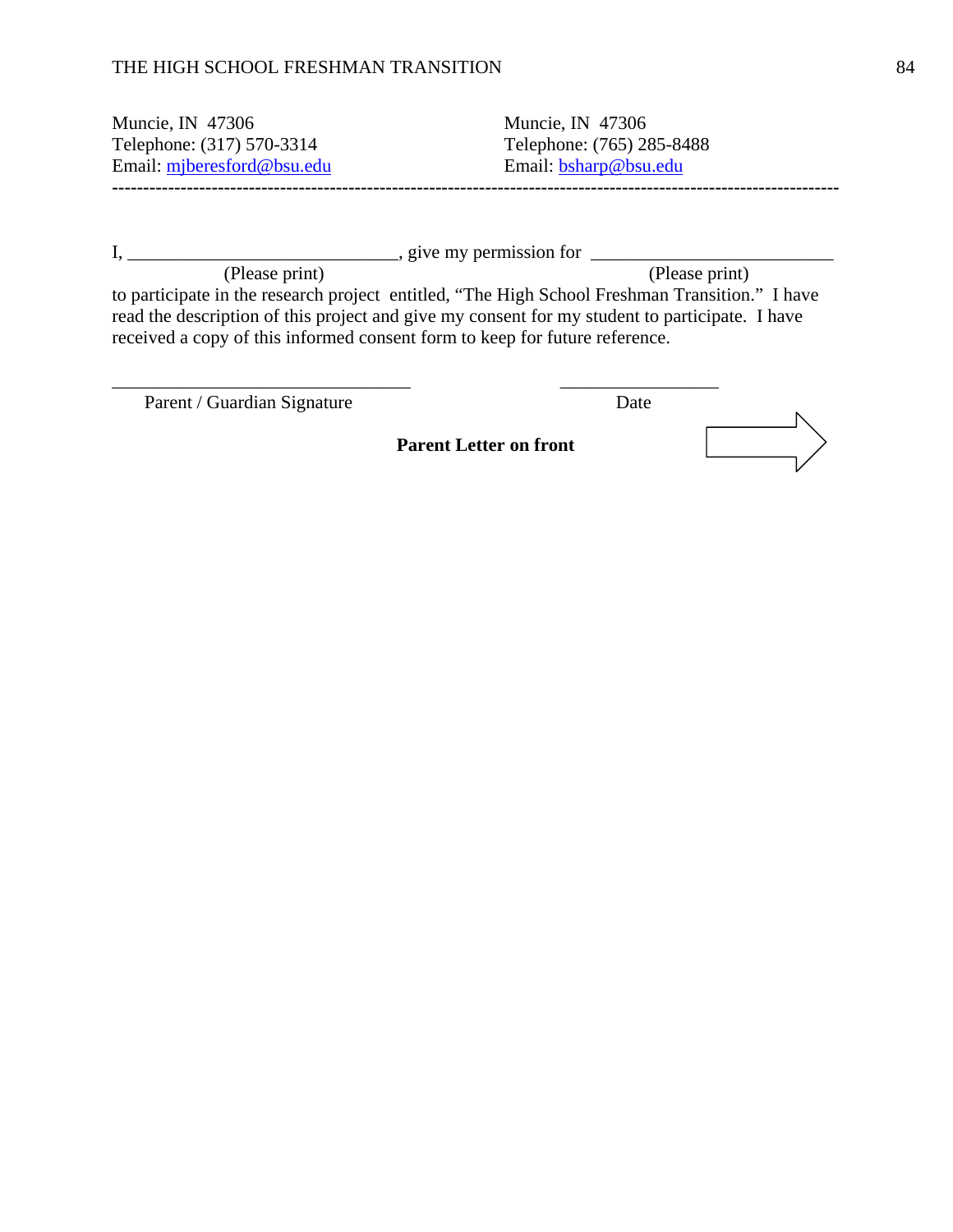#### **Appendix D**

## **BALL STATE UNIVERSITY WEDUCATION REDEFINED**

#### **The High School Freshman Transition Student Permission Form**

My name is Mr. Beresford and I am doing a research project on the transition from eighth grade to ninth grade. I'm trying to get first-hand information from students about what you are concerned about in moving from junior high to high school. I would really appreciate your participation in the study.

Although the questionnaire is not intended to upset students, it does ask your opinion on several issues that previous research has found to be of concern for kids entering high school. The only anticipated risk from participating in the study is that you may not feel comfortable answering some of the questions. If at any time you feel uncomfortable with a question you can skip it or quit the survey at any time you wish. The benefit of participating in the study is that I'll be sharing my findings with schools and it's my hope that by gathering you and your classmate's opinions, the junior high and high schools can put together better programs so students can have a great transition to high school.

Your participation in the questionnaire is anonymous, so no personal information about you will be gathered. Your answers will be added to other student responses, so no one can tell what opinions came from you. When I share my research, I will not use names or identify anyone in any way.

You must have parent or guardian permission to be in the study. If your parent gives permission, then you get to choose if you want to participate. If you don't want to be in the study, it's not a problem so don't worry about any issues about not participating. Also if you decide to be in the study now and change your mind later, that's OK. You can quit at any time.

My telephone number is (317) 570-3314 and my email is mjberesford@bsu.edu . You can call me or email me if you or your parents have questions about the study. You can also contact my Ball State University advisor, Dr. Willam Sharp at (765) 285-8488 or email him at bsharp@bsu.edu if you have questions or concerns about the study.

Mark "Yes" if you want to participate in the study and you will be directed to the questions. Mark "No" if you do NOT want to participate in the study and you will be finished.

Thank you for considering to participate in the study.

 **Yes, I want to take the survey even though I know I don't have to participate.** 

 $\circ$  No, I do not want to take the survey or participate in the study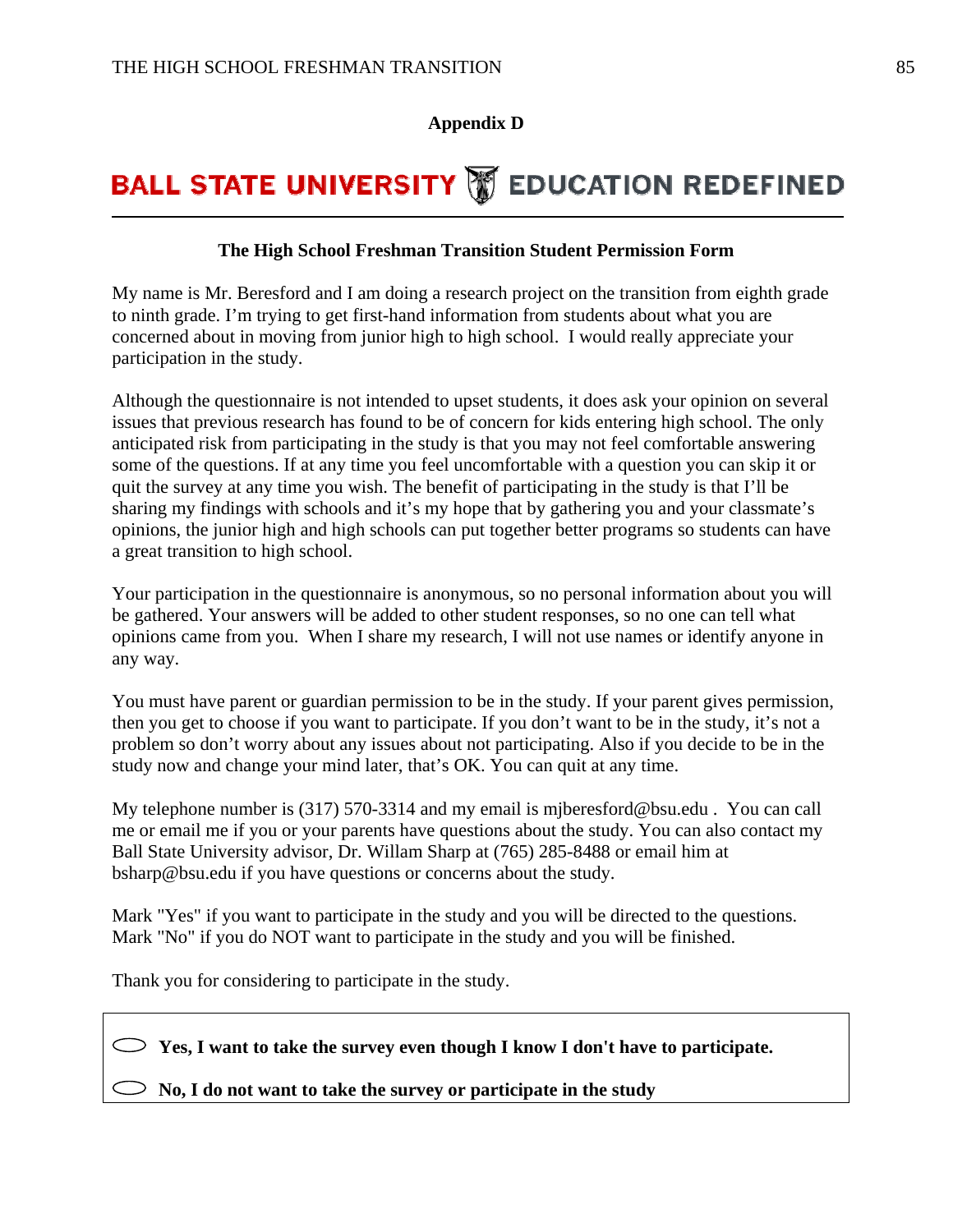### **Appendix E**

**Project Overview** 

| [404136-2] The High School Freshman Transition   |                                                               |
|--------------------------------------------------|---------------------------------------------------------------|
| You have Full access to this project. (Edit)     |                                                               |
|                                                  | <b>Research Institution Ball State University, Muncie, IN</b> |
|                                                  | <b>Title The High School Freshman Transition</b>              |
| <b>Principal Investigator Beresford, Michael</b> |                                                               |
|                                                  | <b>Keywords Transition, High School, Freshman</b>             |
|                                                  | <b>Sponsor Dr. William Sharp</b>                              |
| $T \rightarrow 1$                                | $\mathbf{10}$ $\mathbf{10}$                                   |

The documents for this project can be accessed from the **Designer**. Project Status as of: 05/06/2013

| <b>Reviewing Board</b>                | <b>Initial</b><br><b>Approval Date Project Status</b> |        | <b>Expiration</b><br>Date |
|---------------------------------------|-------------------------------------------------------|--------|---------------------------|
| Ball State University IRB, Muncie, IN | 01/04/2013                                            | Active | 01/03/2014                |

## **Package 404136-2 is: Locked - Revisions Complete**

 $\blacksquare$  Package 2 of 2  $\blacksquare$ Iump  $\blacksquare$ 

|                                                    |                                  |                                            |                               | $\sim$ 1 ackage $\geq$ 01 $\geq$ $\sim$ $\sim$ $\sim$ 10 amp $\sim$ |                          |
|----------------------------------------------------|----------------------------------|--------------------------------------------|-------------------------------|---------------------------------------------------------------------|--------------------------|
| <b>Submitted To</b>                                | <b>Submission</b><br><b>Date</b> | <b>Submission</b><br><b>Type</b>           | <b>Board</b><br><b>Action</b> | <b>Effective</b><br><b>Date</b>                                     |                          |
| <b>Ball State</b><br>University IRB,<br>Muncie, IN | 02/03/2013                       | Amendment/Modification Approved 02/04/2013 |                               |                                                                     | Review<br><b>Details</b> |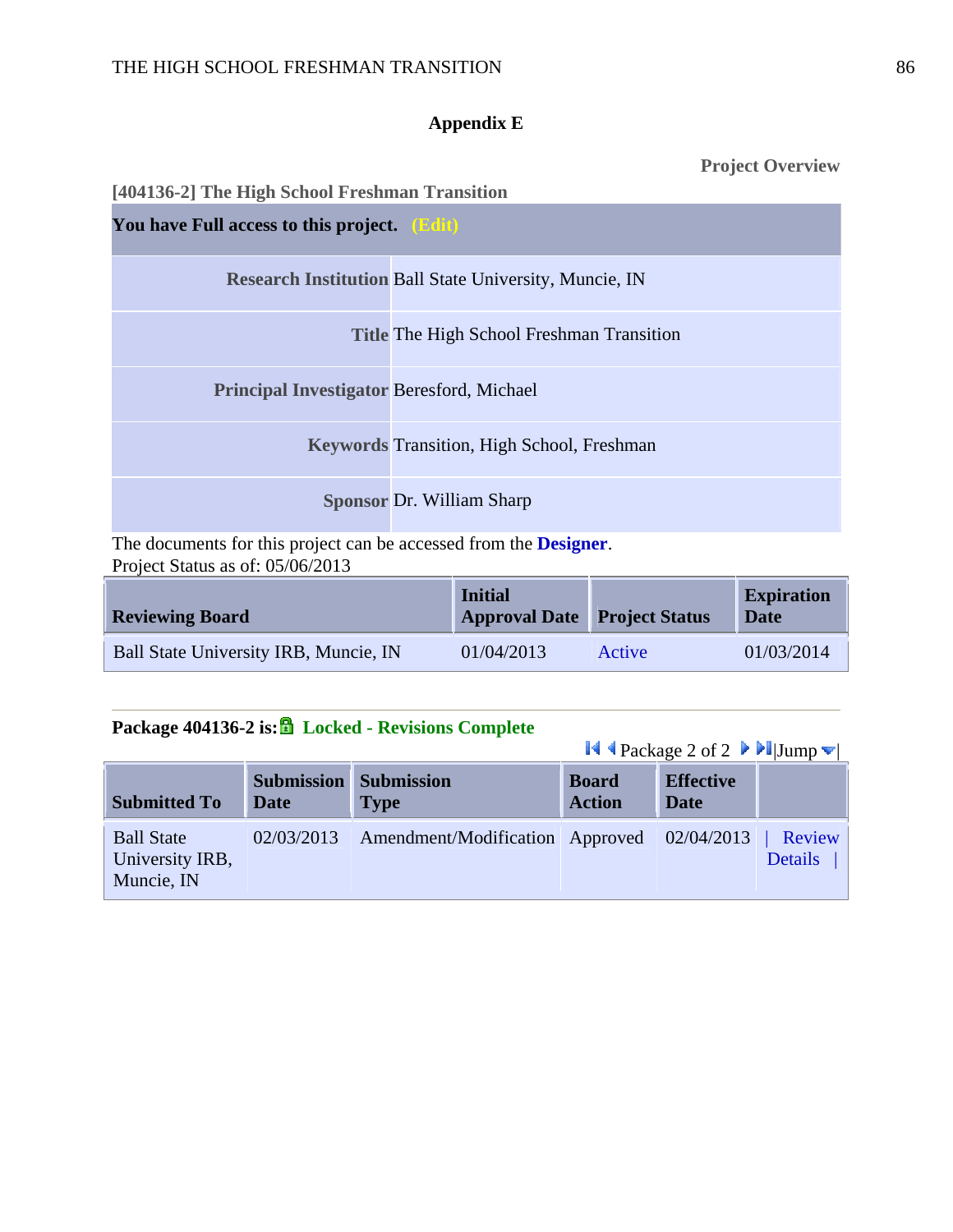#### **Appendix F**

#### **CITI Collaborative Institutional Training Initiative (CITI)**

#### **RCR FOR SOCIAL, BEHAVIORAL & EDUCATIONAL RESEARCHERS Curriculum Completion Report Printed on 5/6/2013**

**Learner:** Michael Beresford (username: mjberesford) **Institution:** Ball State University **Contact Information** 105 Chippenham Lane

Fishers, IN 46038 USA Department: Educational Leadership Phone: 317=796-0050 Email: mberesford@hse.k12.in.us

**RCR FOR SOCIAL, BEHAVIORAL & EDUCATIONAL RESEARCHERS:** This course is for investigators, staff and students with an interest or focus in **Social and Behavioral** research. This course contains text, embedded case studies AND quizzes.

| <b>Required Modules</b>                                    | Date<br>Completed | <b>Score</b>   |
|------------------------------------------------------------|-------------------|----------------|
| <b>Ball State University</b>                               | 03/04/12          | no quiz        |
| Introduction to the Responsible Conduct of Research        | 03/04/12          | no quiz        |
| <b>Research Misconduct 2-1495</b>                          | 03/04/12          | 4/5(80%)       |
| Data Acquisition, Management, Sharing and Ownership 2-1523 | 03/04/12          | $4/5(80\%)$    |
| Publication Practices and Responsible Authorship 2-1518    | 03/04/12          | 4/5(80%)       |
| Peer Review 2-1521                                         | 03/05/12          | $ 5/5(100\%) $ |
| Mentor and Trainee Responsibilities 01234-1250             | 07/14/12          | $ 5/5(100\%)$  |
| Using Animal Subjects in Research 13301                    | 07/14/12          | 7/8(88%)       |
| Conflicts of Interest and Commitment 2-1462                | 07/14/12          | 5/6(83%)       |
| Collaborative Research 2-1484                              | 07/15/12          | 4/5(80%)       |
| Human Subjects 13566                                       | 07/15/12          | $ 5/5(100\%)$  |

**Stage 1. RCR Passed on 07/15/12** (Ref # 7589439)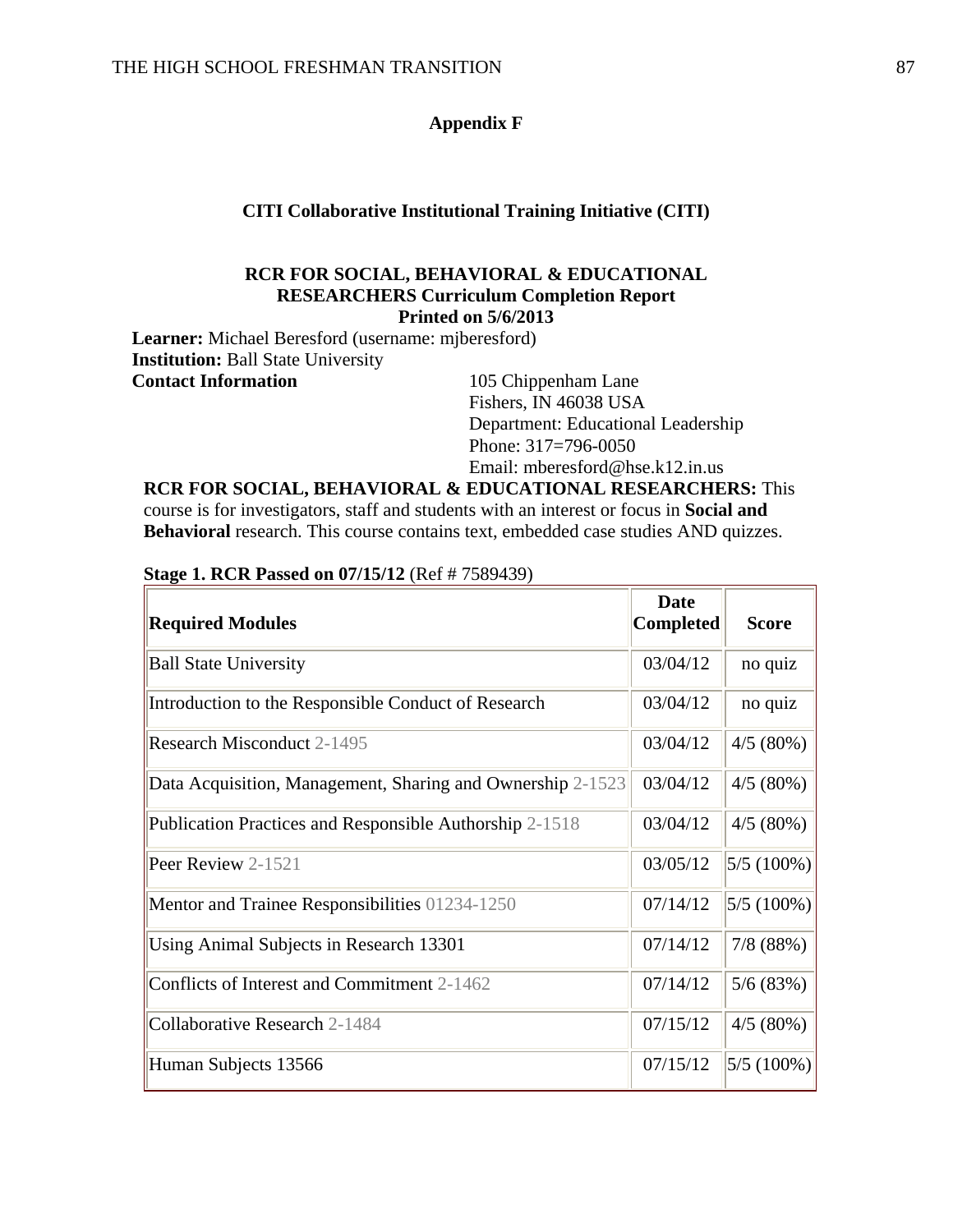| The CITI RCR Course Completion Page |  |  |
|-------------------------------------|--|--|
|-------------------------------------|--|--|

**For this Completion Report to be valid, the learner listed above must be affiliated with a CITI participating institution. Falsified information and unauthorized use of the CITI course site is unethical, and may be considered scientific misconduct by your institution.** 

Paul Braunschweiger Ph.D. Professor, University of Miami Director Office of Research Education CITI Course Coordinator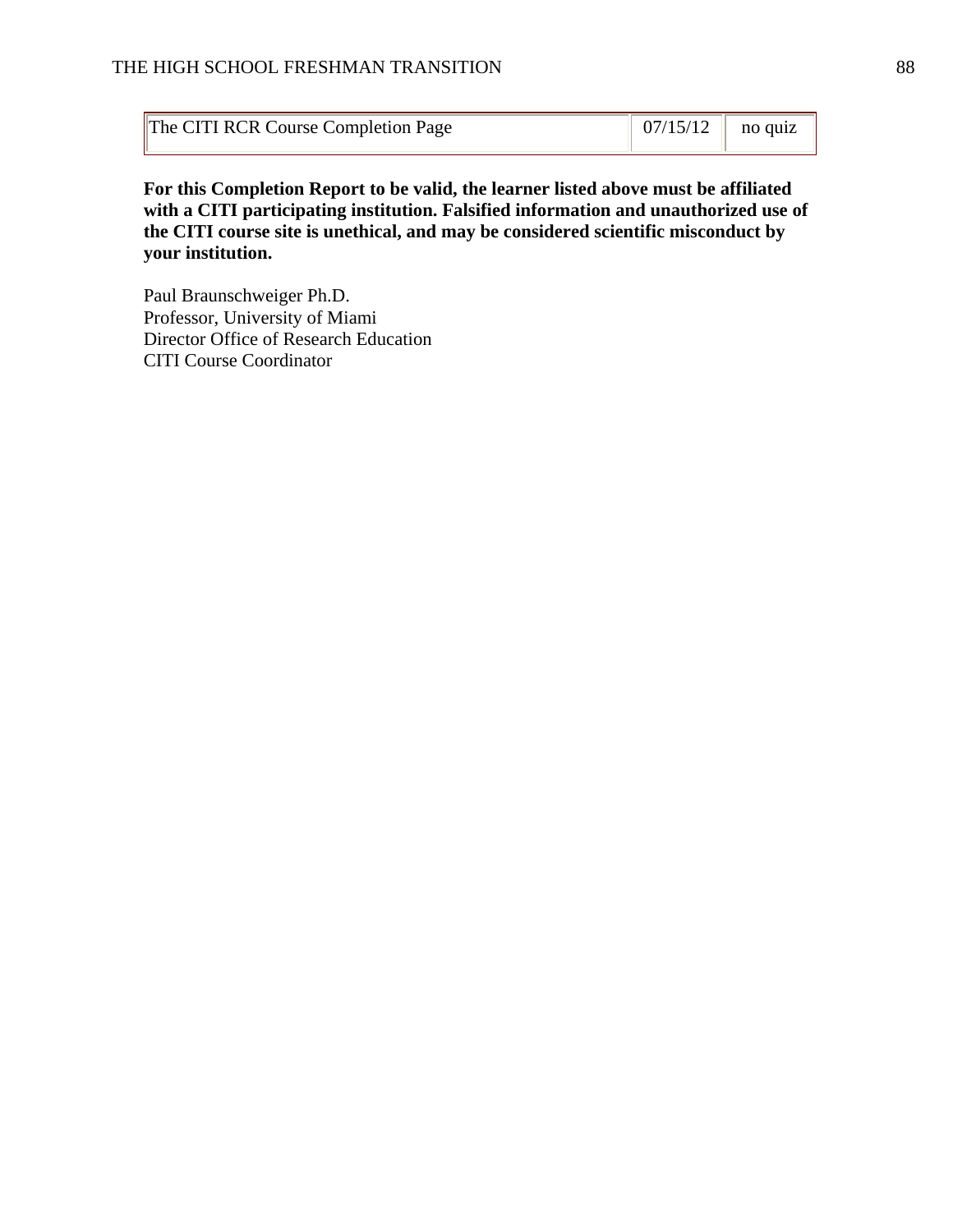#### **Appendix G**

#### **CITI Collaborative Institutional Training Initiative**

#### **Social & Behavioral Research - Basic/Refresher Curriculum Completion Report Printed on 5/6/2013**

**Learner:** Michael Beresford (username: mjberesford) **Institution:** Ball State University **Contact Information** 105 Chippenham Lane Fishers, IN 46038 USA Department: Educational Leadership

Phone: 317=796-0050 Email: mberesford@hse.k12.in.us

**Social & Behavioral Research - Basic/Refresher:** Choose this group to satisfy CITI training requirements for Investigators and staff involved primarily in Social/Behavioral Research with human subjects.

| <b>Required Modules</b>                                      | <b>Date</b><br><b>Completed</b> | <b>Score</b>   |
|--------------------------------------------------------------|---------------------------------|----------------|
| Belmont Report and CITI Course Introduction                  | 12/05/12                        | $3/3(100\%)$   |
| <b>Students in Research</b>                                  | 12/05/12                        | 6/10(60%)      |
| <b>History and Ethical Principles - SBR</b>                  | 12/05/12                        | 4/5(80%)       |
| Defining Research with Human Subjects - SBR                  | 12/05/12                        | 4/5(80%)       |
| The Regulations and The Social and Behavioral Sciences - SBR | 12/06/12                        | $ 5/5(100\%)$  |
| Assessing Risk in Social and Behavioral Sciences - SBR       | 12/06/12                        | $ 5/5(100\%)$  |
| <b>Informed Consent - SBR</b>                                | 12/06/12                        | $ 5/5(100\%)$  |
| Privacy and Confidentiality - SBR                            | 12/07/12                        | $ 5/5(100\%)$  |
| <b>Research with Prisoners - SBR</b>                         | 12/10/12                        | $ 4/4 (100\%)$ |
| <b>Research with Children - SBR</b>                          | 12/10/12                        | 3/4(75%)       |
| Research in Public Elementary and Secondary Schools - SBR    | 12/10/12                        | $4/4(100\%)$   |
| <b>International Research - SBR</b>                          | 12/10/12                        | 2/3(67%)       |

#### **Stage 1. Basic Course Passed on 12/10/12** (Ref # 7589438)